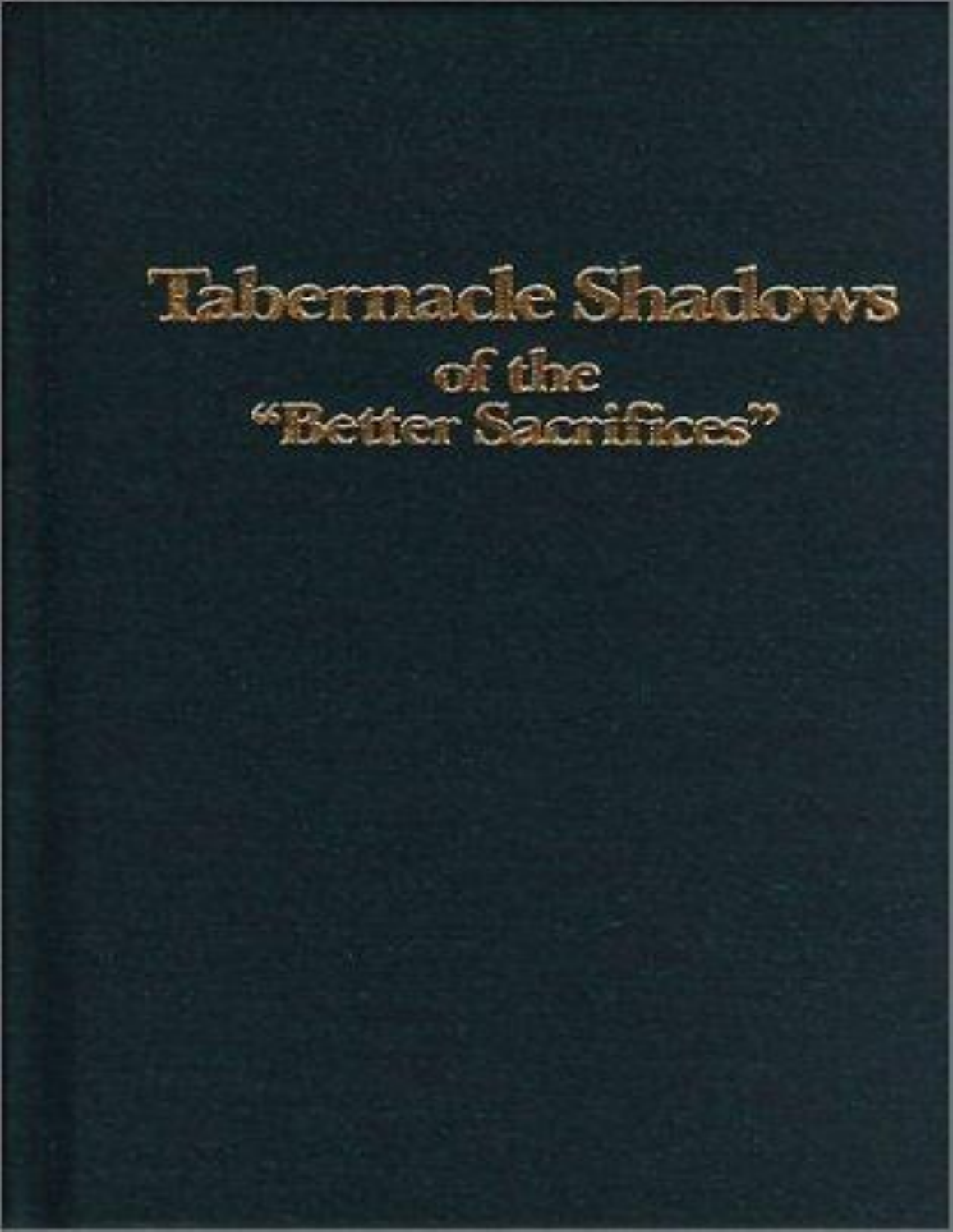# **Table of Contents**

Tabernacle Shadows of the Better Sacrifices

T000 - Flyleaf and Preface

T011 - The Typical Tabernacle

T025 - Israelites, Levites And The Priesthood

T039 - Consecrating The Priesthood

T049 - The Great "DayOf Atonement"

T079 - Another Type Of The Atonement Sacrifices--Leviticus Ix

T093 - Sacrifices Subsequent To The "DayOf Atonement"

T105 - "The Ashes Of A Heifer Sprinkling The Unclean"

T113 - Other Significant Types

Visit BibleToday.com to download other ebook Bible study titles for free.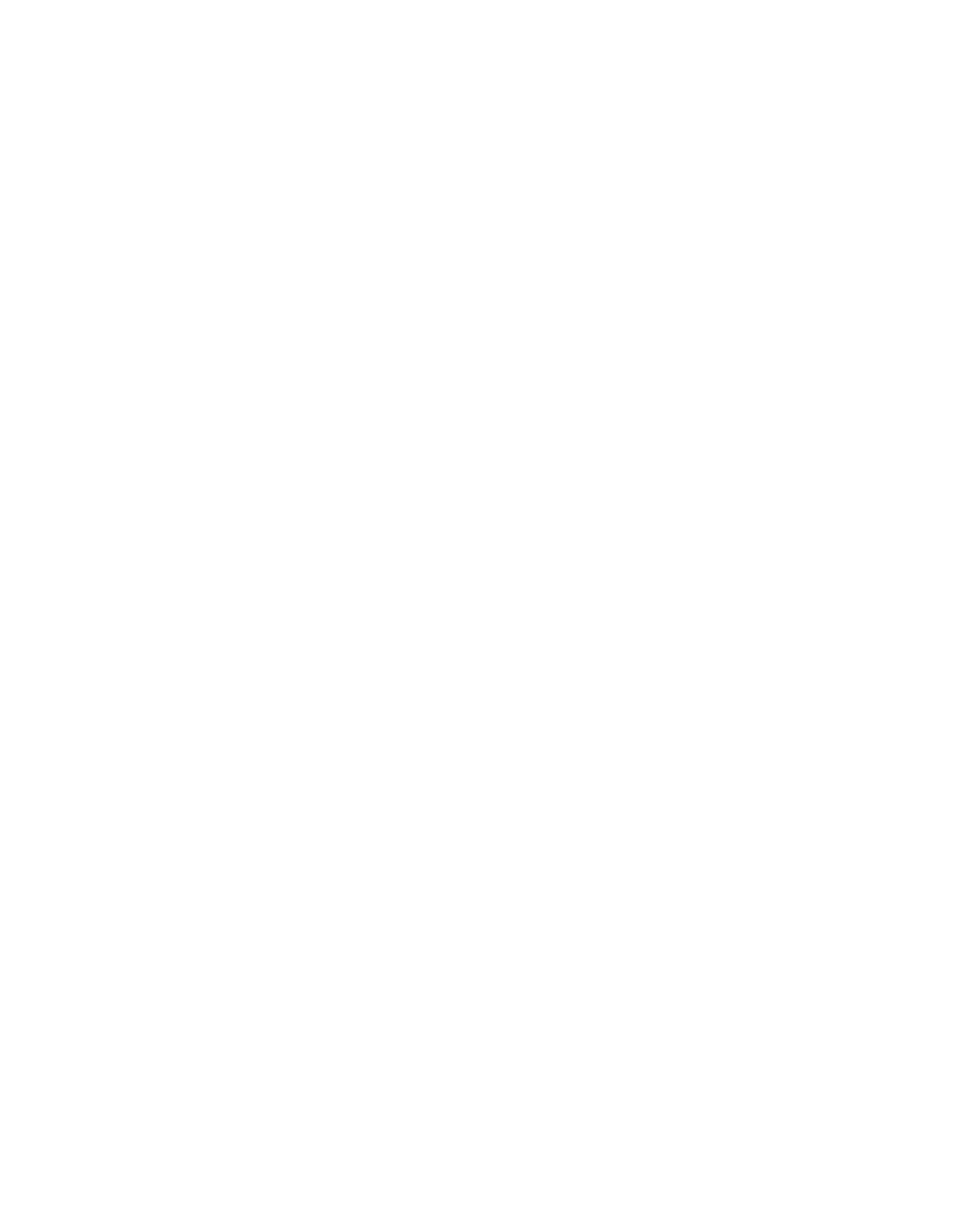# **T000 - Flyleaf and Preface**





flyleaf

## TABERNACLES SHADOWS

=of the=

"Better Sacrifices"

----------

A Helping Hand

--FOR--

THE ROYAL PRIESTHOOD

----------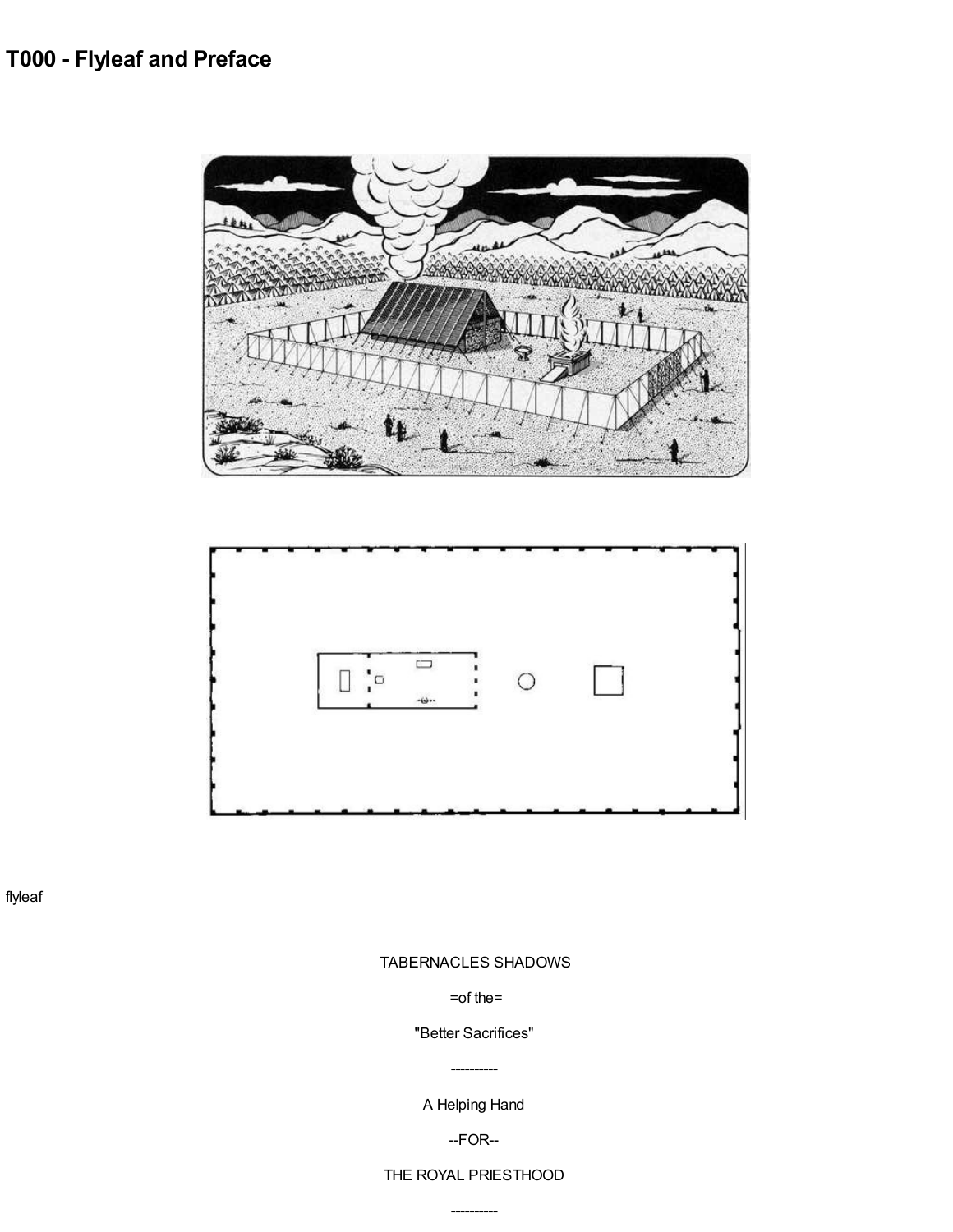To the King of Kings and Lord of Lords

IN THE INTEREST OF

HIS CONSECRATED SAINTS,

#### WAITING FOR THE ADOPTION.

--AND OF--

"ALL THAT IN EVERYPLACE CALL UPON THE LORD,"

"THE HOUSEHOLD OF FAITH,"

--AND OF--

THE GROANING CREATION, TRAVAILING AND WAITING FOR THE

MANIFESTATION OF THE SONS OF GOD,

THIS WORK IS DEDICATED.

"To make all see what is the fellowship of the mystery which from the beginning

of the world hath been hid inGod." "Wherein He hath abounded toward

us in all wisdom and prudence, having made known unto us the

mystery of His will, according to His good pleasure which

He hath purposed in Himself; that in the dispensation

of the fulness of the times He

might gather together in one all

things, under Christ."

Eph. 3:4,5,9;1:8-10

(Originally Published in 1881)

foreword i

PREFACE

The first edition of this little book was published in 1881, and under the Lord's blessing seems to have been very helpful to the class for which it was specially intended, --the "royal priesthood." Many of this class have confessed that as the finger of the Lord it pointed out to them meanings in the Old Testament types never before appreciated; and that it has thus guided them in the way of self-sacrifice, by leading them to see the true significance of the Scriptural declarations--"Present your bodies living sacrifices," "Fill up that which is behind of the afflictions of Christ," "If we suffer with him we shall also reign with him," "Let us go to him outside the camp, bearing the reproach with him"; besides many other Scripture statements which associate the Lord's people with himself both "in the sufferings of this present time and the glory to follow."

The author rejoices that this is true, and prays the divine blessing also upon this new edition, which was made necessary by reason of the electroplates of the former edition being worn, and by the desire to have its general style conform to that of the Scripture Studies series--for it may properly be considered a supplement and sequel to the fifth volume of that work, kept separate for convenience. Aside from these typographic changes, and the addition of one chapter, and a few alterations in the phraseology to make some points possible more perspicuous, there are no changes. Indeed, no particular changes seemed possible or desirable.

foreward ii

The understanding of the subjects herein set forth would seem to have been heaven directed, "taught of God," at a time when the light was absolutely necessary to the full and clear presentation of the Plan of the Ages. And those who have been blessed by the helps furnished in this little book, and others who shall yet be similarly blessed, we trust, may all esteem that they are also "taught of God"; for be it noted that the author has sought to prove every point and every application by the Word of the Lord, and has taught nothing of himself: as he has received of the Lord through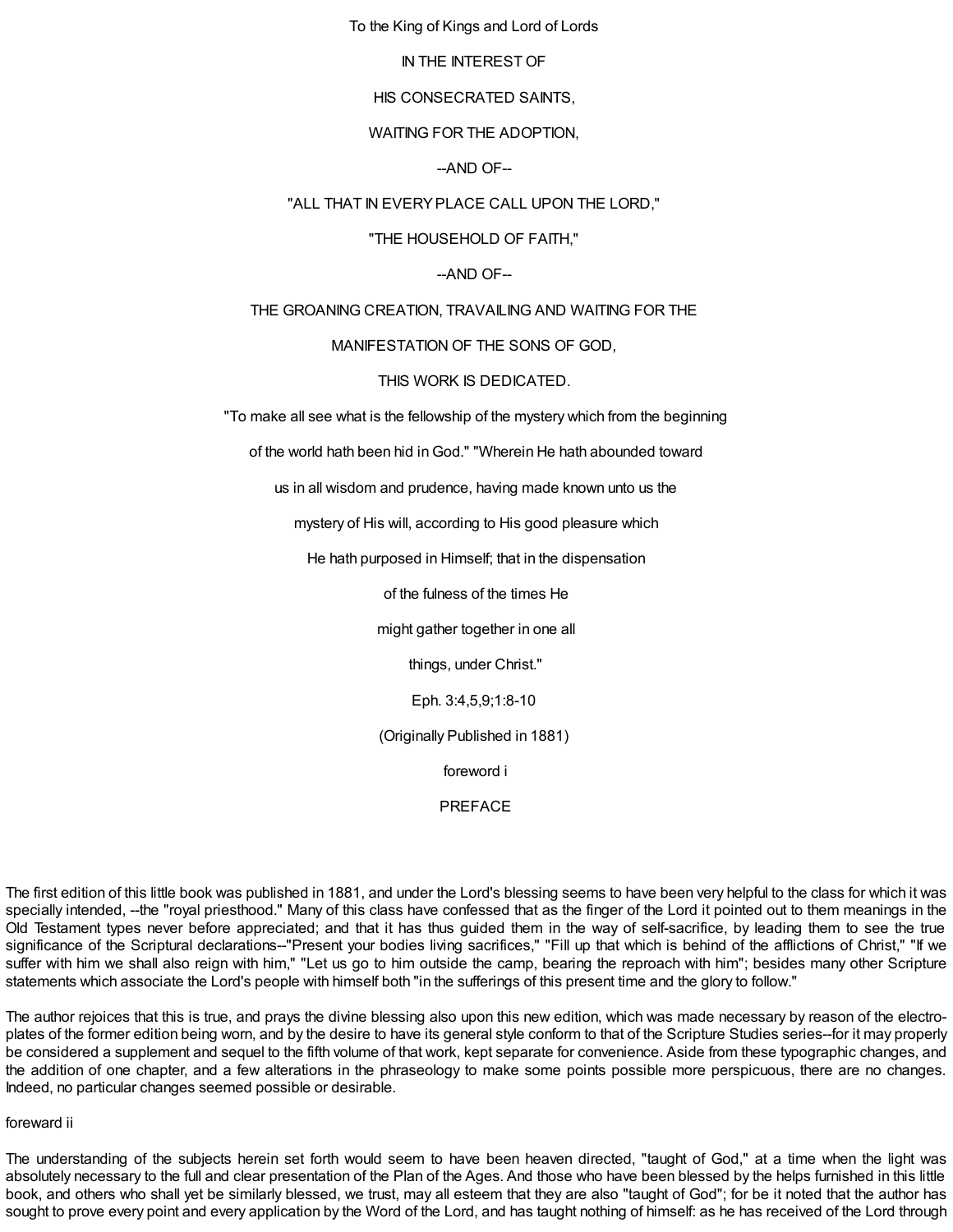his Word and spirit he has presented the same --with the evidences--to whosoever has an ear to hear.

The careful student will discern that, the applications of the types herein presented being correct, the entire Plan of the Ages is thereby corroborated -- justification, sanctification, and glorification first for the Church, and subsequently restitution for whoever will, of all the families of the earth. To what a glorious gospel, then, is this the key!

Dear Reader, if the matters herein presented appeal to you as truth at all, they will surely awaken you to energy and zeal to sacrifice earthly interests, to gain the prize of the high calling--that you may become one of the royal priests soon to be associated with the great "High Priest of our profession" in the grand work of blessing the groaning creation. And if you get a blessing from these truths, and partake of their spirit, you will want to pass the cup of refreshment on to others who need just such a stimulus to revive their fainting hearts. And if you desire to colabor in this ministry you will find that all arrangements have been perfected by which you can obtain these booklets at a very nominal price--by the dozen or hundred. Every one who receives food at the Lord's table is honored with the privilege of joining in the service--as "colaborers together with God." With Christian love,

Your brother and servant in Christ,

Charles T. Russell

# **T011 - The Typical Tabernacle**

T11

## TABERNACLE SHADOWS

OF

## THE BETTER SACRIFICES CHAPTER I THE TYPICAL TABERNACLE

The Camp--The Court--The Tabernacle--The Brazen Altar--The Laver-- The Table--The Lampstand--The Golden Altar--The Mercy Seat and Ark-- The Gate--The First Veil--The Second Veil--The Significance of These and Their Antitypes.

THE Tabernacle which God commanded the people of Israel to construct in the Wilderness of Sin, and in connection with which all their religious services and ceremonies were instituted, was, the Apostle Paul assures us, a shadow of good things to come. (Heb. 8:5; 10:1; Col. 2:17) In fact, the whole nation of Israel, as well as its laws and its religious services and ceremonies, was typical. This being true, our understanding of the plan and work of salvation now in progress, as well as their future development, cannot fail to be greatly enlightened by a careful study of those "shadows" which the Israelites, for our edification, were caused to repeat year by year continually until the Gospel age introduced their antitypes-the realities. 1 Pet. 1:11; Heb. 10:1-3

It is not simply to gain a historical knowledge of the Jewish forms, ceremonies and worship that we come to the investigation

T12

of this subject, but that we may be edified by understanding the substance from an examination of the shadow--as God designed in arranging it.

We shall fail to attach sufficient weight and importance to the shadow unless we realize how carefully God guided and directed all of its details. First, he took Moses up into the mount and gave him an illustration of the manner in which things were to be made; Secondly, he charged him to be careful of every particular--"See, saith he, that thou make all things according to the pattern shewed to thee in the mount." (Heb. 8:5; Exod. 25:40) So, too, with all the minutiae of the service: every jot and tittle had to be exactly performed in the type, because it illustrated something greater and more important to come afterward. And in order that these shadows might all be exactly performed, and that the people might not become careless, the usual penalty for any violation was death. For instances see Exod. 28:43; Num. 4:15,20; 17:13; 2 Sam. 6:6,7; Lev. 10:1,2

Realizing God's care in making the "shadow" should not only give us confidence in its correctness, that not one jot or tittle of it shall fail until all be fulfilled (Matt. 5:18), but should also awaken in us so great an interest in God's plan as would lead us to examine closely and search carefully for the meaning of those shadows. And this, with God's promised blessing, we now purpose to do, assured that among those who are truly God's consecrated ones--his children begotten of his Spirit--"he that seeketh findeth; and to him that knocketh, it shall be opened." The Tabernacle's Construction

The directions given to Moses for the construction of the Tabernacle may be found in Exod. 25 to 27, and the account of the performance of the work, in Exod. 35 to 40. Briefly stated, the Tabernacle was a house constructed of a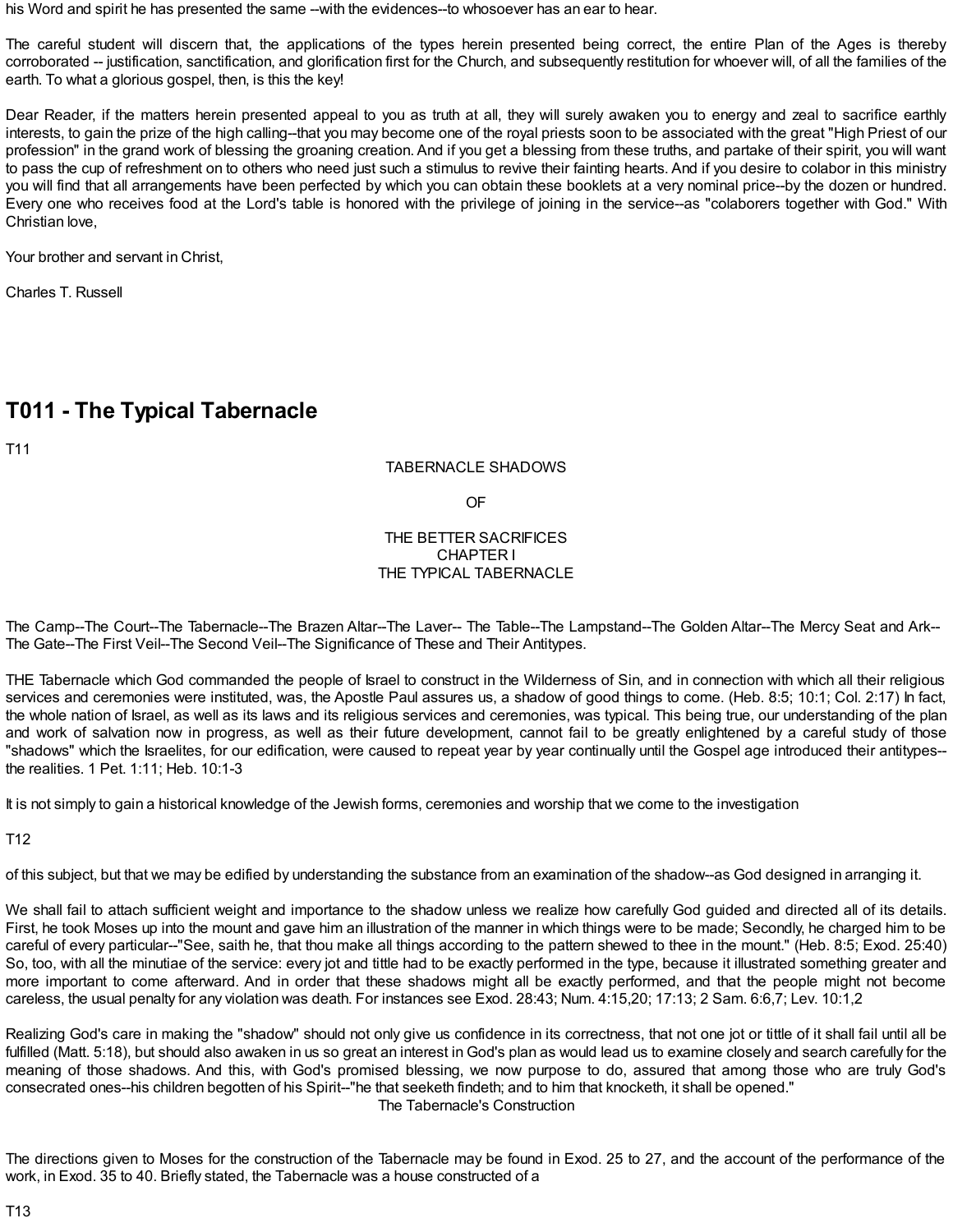series of boards of shittim (acacia) wood, "overlaid" or plated with gold, set on end into sockets of silver, and firmly fastened together by bars of the same wood, also covered with gold.

This structure was 15 feet wide, 15 feet high and 45 feet long, and open at the front or east end. It was covered by a large white linen cloth, interwoven with figures of cherubim, in blue, purple and scarlet. The open end, or front of the structure, was closed by a curtain of similar material to the covering cloth, called the "Door," or first veil. Another cloth of the same material, similarly woven with figures of cherubim, called the "Veil" (or second veil), was hung so that it divided the Tabernacle into two apartments. The first or larger apartment, 15 feet wide and 30 feet long, was called the "Holy."\* The second or rear apartment, 15 feet wide and 15 feet long, was called the "Most Holy." These two apartments constituted the Tabernacle proper; and a tent was erected over them for shelter. It was made of a covering of cashmere cloth or goat hair, another of ram skins dyed red, and another of seal skins (mistranslated badger skins).

\*In the English translation this is frequently, though improperly, called the "holy place," and in such instances the word place will be found in italics, indicating that it has been supplied by the translators, as, for instance, in Exod, 26:33. This error is quite confusing, as the "Court" was properly called the "holy place." When place is not in italics, the "Court" is always meant. See Lev. 14:13 and 6:26,27. In some instances the *"Holy" is termed the "Tabernacle of the congregation."*

The "Most Holy," or "Sanctuary," is also sometimes called the "Holy place"--place in italics. Instances, Lev. 16:17,20,23. In referring to these *apartments, we will call them, severally, the "Court," "The Holy" and "The Most Holy."*

A lack of appreciation of the interest of Christians in these typical pictures and of the necessity for uniform exactness, on the part of the translators of Leviticus, must have been the cause of the varied translations which have so aided in confusing the student.

T14

*\_\_\_\_\_\_\_\_\_\_\_\_\_\_*

The Holy Court or Holy Place

The Tabernacle was surrounded by a yard, or "Court," toward the rear of which it stood. This court, 75 feet wide and 150 feet long, was formed by a fence of linen curtains, suspended from silver hooks, set in the tops of wooden posts 7 1/2 feet high, which were set in heavy sockets of copper (mistranslated brass), and braced, like the tent which covered the Tabernacle, with cords and pins. This enclosure was all holy ground, and was therefore called the "Holy Place"--also the "Court of the Tabernacle." Its opening, like the door of the Tabernacle, was towards the east, and was called the "Gate." This "Gate" was of white linen, interwoven with blue, purple and scarlet.

It will be noticed that the three entrance passages, viz., the "Gate" into the "Court," the "Door" into the "Holy" and the "Veil" into the "Most Holy," were of the same material and colors. Outside the Tabernacle and its "Court" was the "Camp" of Israel surrounding it on all sides at a respectful distance.



THE BRAZEN ALTAR

T15

The Furnishments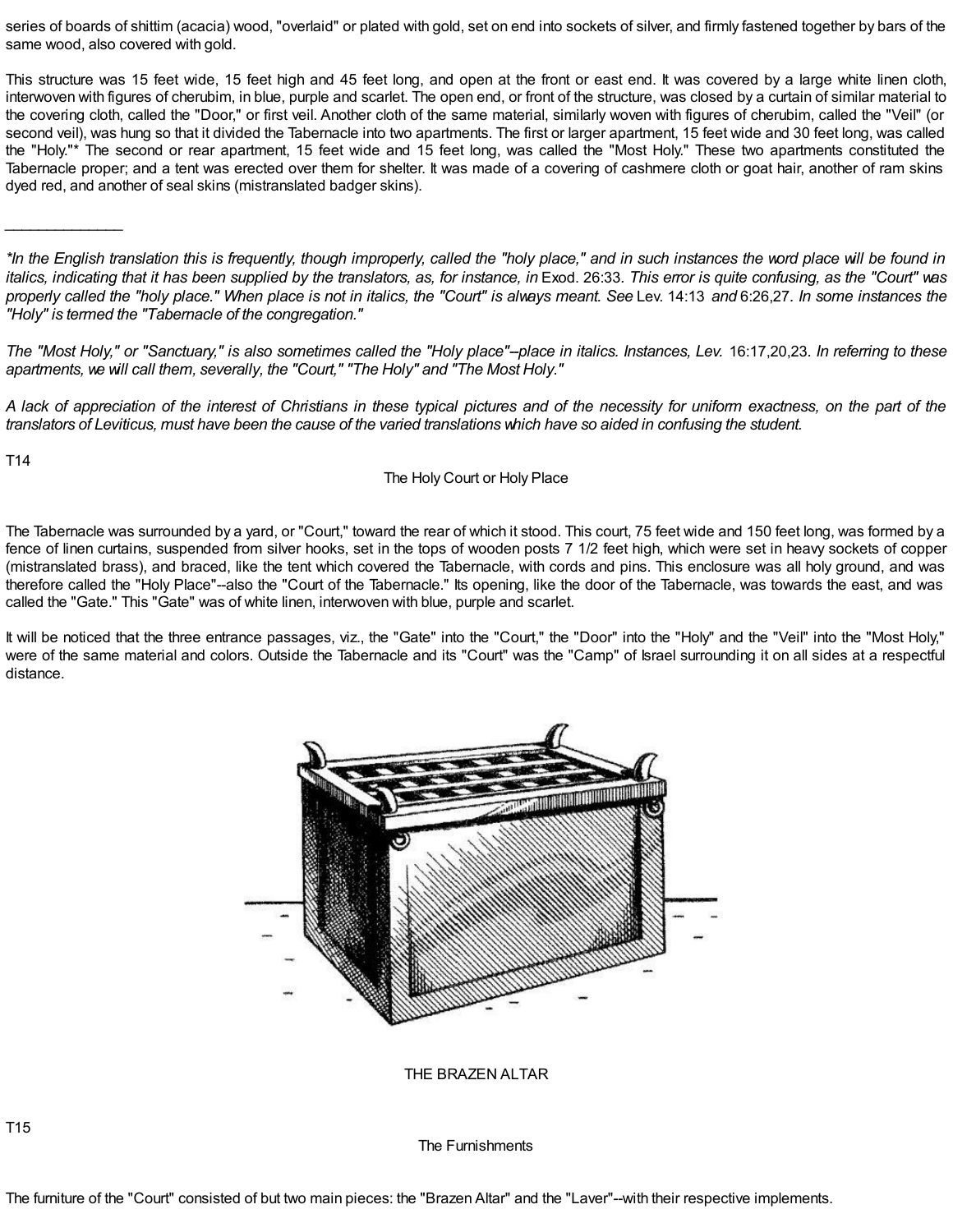Just inside the gate, and immediately in front of it, stood the "Brazen Altar." This altar was made of wood and covered with copper, and was 7 1/2 feet square and 4 1/2 feet high. Various utensils belonged to its service--fire pans (called censers), for carrying the fire to the "Incense Altar," basins to receive the blood, flesh hooks, shovels, etc.



Next, between the "BrazenAltar" and the door of the Tabernacle, was the "Laver." It was made of polished copper, and was a receptacle for water; at it the priests washed before entering the Tabernacle.

The furniture of the Tabernacle consisted of a "Table," a "Candlestick" and an "Incense Altar" in the "Holy," and the "Ark of the Testimony" in the "Most Holy."



T16

Within the Tabernacle, in the first apartment, the "Holy," on the right (north), stood the Table of "Shewbread"-- a wooden table overlaid with gold; and upon it were placed twelve cakes of unleavened bread in two piles, with frankincense on top of each pile. (Lev. 24:6,7) This



bread was proper for the priests only to eat: it was holy, and was renewed every seventh or Sabbath day.

Opposite the "Table of Shew-bread" stood the "Candlestick," made of pure gold, beaten work (hammered out),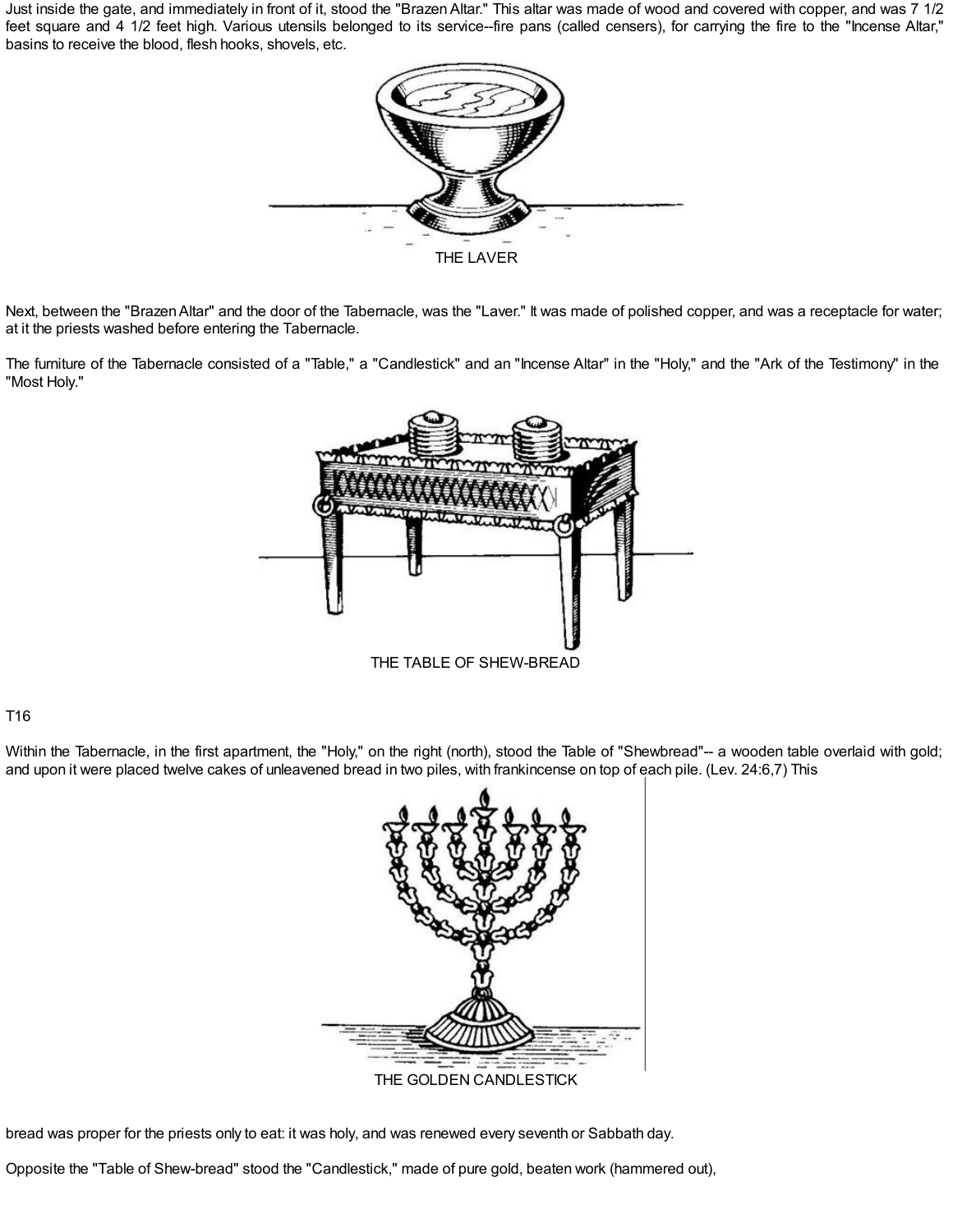

THE GOLDEN ALTAR - THE INCENSE ALTAR

having seven branches, and in each branch a lamp. It was the only light in the "Holy"; for, as we have seen, the natural light was obscured by the walls and curtains, and there were no windows. Its seven lamps were cared for, trimmed, supplied with oil, etc., by the High Priest himself,

## T17

who at such times was to offer incense at the Golden Altar.

Farther on, close up to the "Veil," stood a small altar, of wood covered with gold, called the "Golden Altar" or "Incense Altar." It had no fire upon it except what the priests brought in the censers which they set in the top of this "Golden Altar," and then crumbled the incense upon it, causing it to give forth a fragrant smoke or perfume, which, filling the "Holy," penetrated also beyond the "second veil" into the Most Holy or Holy of Holies.



THE ARK OF THE TESTIMONY

Beyond the "Veil," in the "Most Holy," there was but one piece of furniture--the "Ark." It was a rectangular box made of wood overlaid with gold, having a lid or cover of pure gold called the Propitiatory or "Mercy Seat." Upon it (and of the same piece), were two cherubs of gold--beaten work. Within this "Ark" (under the Propitiatory) were placed the golden bowl of manna, Aaron's rod that budded, and the two tables of the Law. (Heb. 9:4) Upon the Propitiatory a supernatural light appeared, shining out between the cherubim, representing the Divine presence. This was the only light in the "Most Holy."

It is noticeable that all the furniture inside the Tabernacle

## T18

was of gold, or covered with gold, while in the "Court" everything was of copper. Wood, which was the base covered with these metals, was used, we believe, to make the articles of lighter weight, more easily portable, than if of solid metal. This was an important consideration when they traveled. The vessels of the Temple, representative of the same things, were of solid metals. (1 Kings 7:47-50) These two metals, gold and copper, were used, we think, to represent two different natures--copper representing the human nature in its perfection, a little lower than the angelic nature; and gold representing the divine nature, far above angels, principalities and powers. As gold and copper are much alike in their appearance, yet different in quality, so the human nature is an image and likeness of the divine, adapted to earthly conditions. It will be noticed that the arrangement of

The Camp, Court and Tabernacle thus distinctly separated and differentiated into three general divisions, represent three distinct classes blessed by the atonement; and the two parts of the Tabernacle represent two conditions of one of these classes.

"The Camp" represented the condition of the world of mankind in sin, needing atonement and desiring it and its blessings, however indistinctly it analyzes its cravings and groanings. In the type the "Camp" was the nation of Israel at large, which was separated from all holy things by the curtain of white linen, representing to those within a wall of faith, but to those without a wall of unbelief which hindered their view of and access to the holy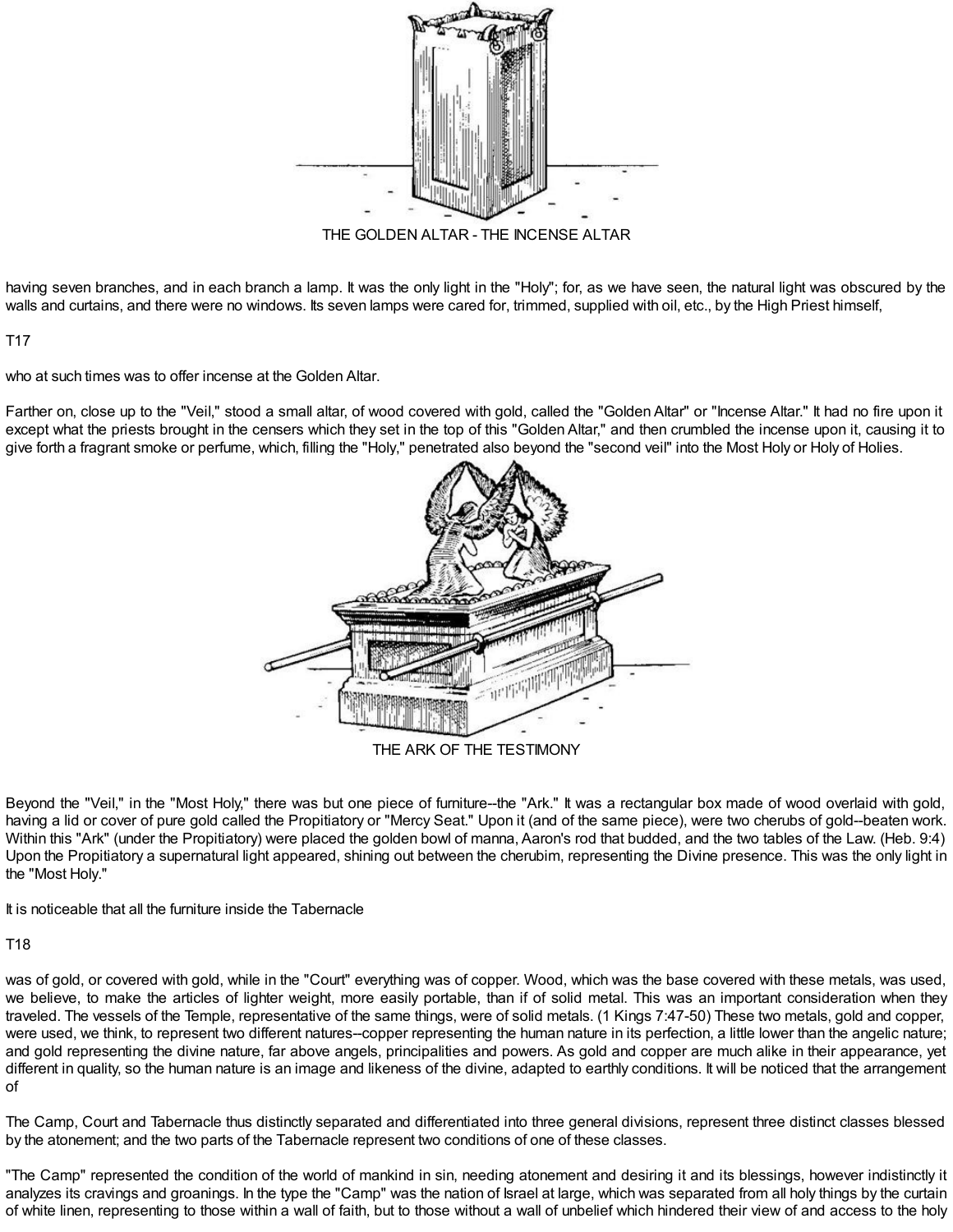things within. There was only one gateway to enter the "Holy Place" or "Court"; the type thus testifying that there is but one way of access to God- one "gate"--Jesus. "I am the way,...no man cometh unto the Father but by me." "I am the door." John 14:6; 10:9

T19

"The Court," represented the condition of Justification, entered through faith in Christ, the "gate." Into this "Court" only Levites (typical of justified believers) were allowed to come, during the Atonement Day. These had access to the "Brazen Altar" and to the "Laver," and did service in the "Court," but had no right as merely Levites (believers) to go into the Tabernacle; no, nor even to look into it. (Num. 4:19,20) In the "Court" all things were of copper, to indicate that the class admitted there were justified men. The "Court" did not represent the condition of the spiritual class during the Gospel age, though the priests, in sacrificing and washing, used it also.

"The Tabernacle" building, with its two parts, represented the two conditions of all who undergo a change of nature from human to spiritual. The first apartment, the "Holy," represented the condition of all those who (as Levites--justified believers) have consecrated their human nature to death, that they might become partakers of the divine nature (2 Pet. 1:4), having been begotten of the Spirit. Its second apartment, the "Holy of Holies," beyond the "Veil"-- death--represented the condition of the faithful "overcomers" who will attain to the divine nature. These, after having completed their consecration in death, will be fully changed, born from the dead in the First Resurrection, to the divine nature and organism. No human being, be he ever so full of faith, be he washed from every sin, and in God's sight justified freely from all things and reckoned perfect, can have any place or privilege in the spiritual things represented in the interiors of the Tabernacle and Temple. He cannot even look into spiritual things, in the sense of appreciating them. But, during the Gospel age, such are "called" to consecrate and sacrifice their human nature in God's service, and to inherit instead the spiritual nature--as members of the Body of Christ. "The natural man receiveth not the things of the Spirit...neither can he know

T20

them, because they are spiritually discerned." 1 Cor. 2:14

The fact that all things in the Tabernacle were made of gold, representative of the divine nature, implies that it represented the condition of such only as are called to the divine nature. Only those of the Levites who were consecrated to the work of sacrificing (the Priests) had access to the Tabernacle; so only those of the household of faith who are consecrated to sacrifice, even unto death, enter the divine conditions represented in the Tabernacle.

The "Court," the justified human condition, is entered by faith only; but while we must retain the faith that justifies, we must do more, if we would experience a change of nature and become "new creatures," "partakers of the heavenly calling," to be "partakers of the divine nature." Entering the "Holy," therefore, implies our full consecration to the Lord's service, our begetting of the spirit and our start in the race for the prize of the divine nature-- the terms of which are, faithfulness to our vow, crucifying the justified flesh, presenting our human wills and bodies living sacrifices to God; no longer to seek human pleasure, honor, praise, etc., but to be dead to these and alive to the heavenly impulses. Yet, into this condition, also, we still come through Christ Jesus our Lord, who not only opened for us the "Gate" of justification through faith in his blood, but who also opened the "Door" (the first veil) into the Tabernacle, "a new way of life," as spirit beings, through and beyond the second veil, by the sacrifice of our justified flesh.

Hence the two apartments of the Tabernacle, the "Holy" and the "Most Holy," represented two phases or stages of the new life to which we are begotten by the holy Spirit.

The "Holy" represented the present condition of those begotten

T21

of God through the Word of Truth. (Jas. 1:18) These, as heavenly minded "new creatures," though still "in the flesh," have their real (inner) life and walk with God within the first veil of consecration, and beyond the intellectual sight of the world and the unconsecrated believers. These enjoy the inner light of the "golden candlestick," while others are in "outer darkness"; these eat of special spiritual food, represented in the unleavened "bread of presence," and offer incense at the golden altar, acceptable through Christ Jesus.

The "Most Holy" represented the perfected condition of those new creatures who, faithful unto death, gain the great prize of our high calling through a share in the first resurrection. (Rev. 20:6) Then, beyond both veils--the fleshly mind and the fleshly body--they will possess glorious spiritual bodies as well as spiritual minds. They will be like their Leader and Forerunner beyond the veil, who, having entered as our Redeemer, hath consecrated for us this new and living way--or new way of life. Heb. 10:20; 1 John 3:2

The spiritual-minded creature in the "Holy" by faith looks forward through the rent "Veil" into the "Most Holy," catching glimpses of the glory, honor and immortality beyond the flesh; which hope is as an anchor to the soul, sure and steadfast, entering into that which is beyond the veil. Heb. 6:19; 10:20

We see, then, that justification by faith, our first step toward holiness, brings us into a condition of "peace with God through our Lord Jesus Christ." (Rom. 5:1) When our sins are forgiven, or reckonedly covered with Christ's righteousness, we are a step nearer to God, but still human--in the "Court." If we would attain the prize of the high calling which is of God in Christ Jesus, and enter through the "Holy" into the "Most Holy," we must follow

#### T22

in the Footsteps of Jesus, our Leader and Head--"the High Priest of our profession" [i.e., the High Priest of our order of priesthood] the "royal priesthood." Heb. 3:1; 1 Peter 2:9--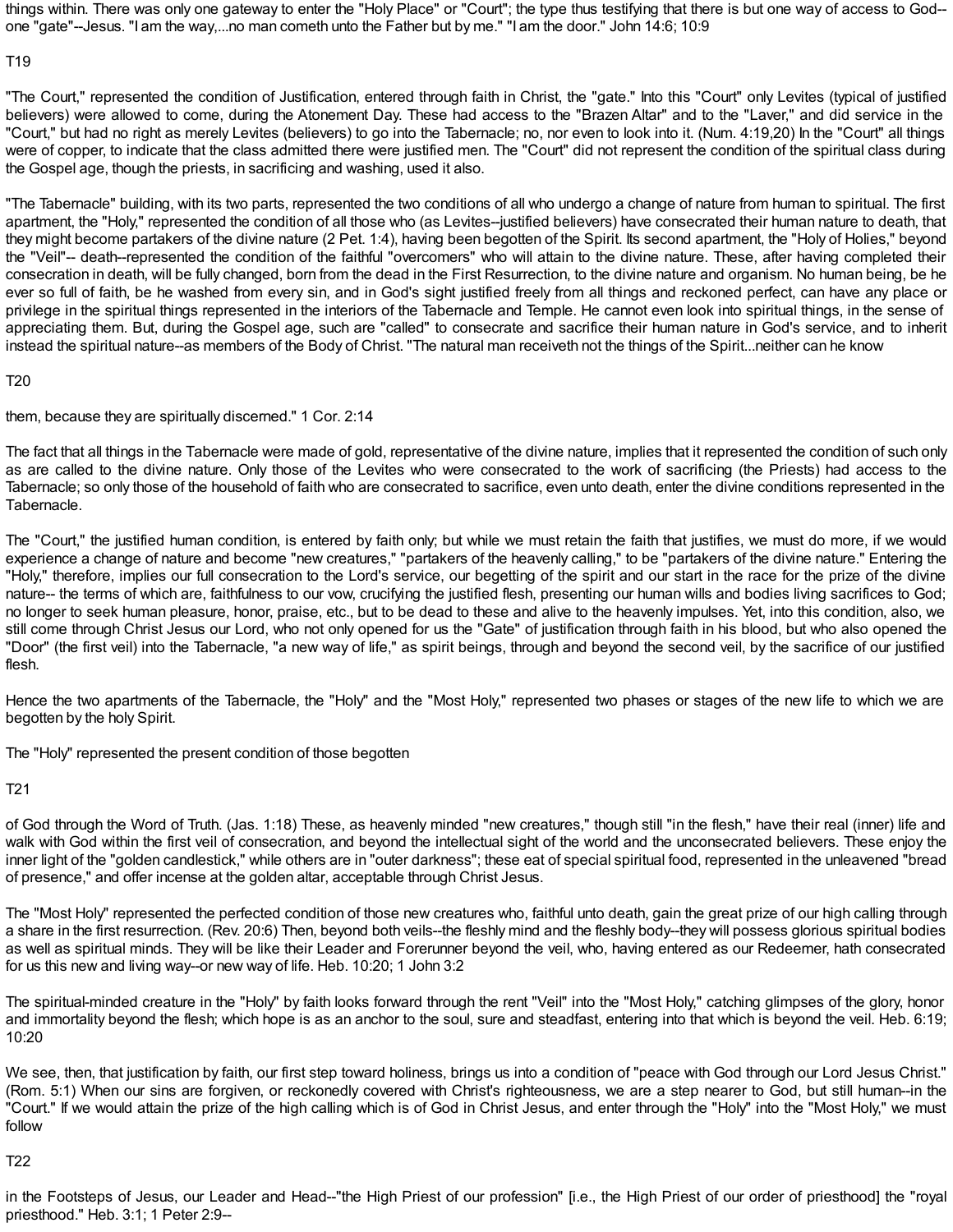(1) By faith in Christ's ransom-sacrifice, represented in the Brazen Altar, we enter the "Gate" to the "Court"--the veil of unbelief and sin is passed. This step is one which our Lord Jesus never took, because not being of Adamic stock, but holy, harmless, separate from sinners, he never was outside the Court condition.

(2) Renouncing our justified human wills, and all our human aspirations and hopes, we pass the first veil, or veil of human-mindedness--counting the human will as dead; henceforth consulting not it, but the will of God only. We now find ourselves as "new creatures" in the "Holy"--in the first of the "Heavenlies" or Holies (Eph. 2:6--Diaglott), and begin to be enlightened by the "Golden Candlestick" (God's Word) respecting spiritual things--"the deep things of God," and to be refreshed and strengthened daily with the truth, as represented in the "shew-bread," lawful for only the Priests to eat. (Matt. 12:4) And thus enlightened and strengthened, we should daily offer up sacrifices at the "Golden Altar," acceptable to God through Jesus Christ--a sweet perfume to our Father. 1 Pet. 2:5\*

Thus all the saints, all the consecrated, are in a "heavenly" or "holy" condition now--"seated [at rest and in communion] with Christ in [the first of these] heavenly places," but not yet entered into the "holiest of all." No, another veil must first be passed. As the passing of the preceding veil represented the death of the HUMAN will, so the passing of the second veil represented the death of the HUMAN body; and

\*The word spiritual in this text is omitted by the oldest Greek MS, the Sinaitic, with evident propriety. Not spiritual but human rights, privileges, *life, etc., are sacrificed.*

T23

*\_\_\_\_\_\_\_\_\_\_\_\_\_\_\_\_*

both are requisite to complete our "sacrifice." Both fleshly mind and fleshly body must be left behind before we can enter into the "holiest of all"- perfected as partakers of the divine nature and its spirit conditions: for flesh and blood cannot inherit the Kingdom of God. (1 Cor. 15:50) Compare John 3:5,8,13.

With these thoughts before our minds, respecting the three conditions represented by these three places, "Camp," "Court" and "Tabernacle," in our next study we will note particularly the three classes which come under these conditions; viz., the Unbelieving World, Justified Believers and the Saints or Consecrated Believers, typified respectively by Israelites, Levites and the Priesthood.

T24

| The Tabernacle                                     |
|----------------------------------------------------|
| "What lone mysterious abode is this,               |
| Surrounded by a wall of spotless white;            |
| By day an altar in the wilderness,                 |
| A silent watcher on the plain by night?            |
| "Who dwells within its consecrated veil,           |
| To secular and alien feet denied?                  |
| Who answers when the priest, white-robed and pale, |
| Sprinkles the blood by 'bulls and goats' supplied? |
| "Think you that He of name omnipotent              |
| Required for naught these oft-repeated rites,      |
| Or gratified mere vanity by scent                  |
| Of incense, broidered robes and altar-lights?      |
| "Nay, verily! The curious tapestries,              |
| The vessels wrought of silver, copper, gold,       |
| The ceremonious modes of sacrifice,                |
| All 'better things' of Gospel times foretold.      |
| "And happy he whose reverent gaze discerns         |

What 'types and shadows' could but dimly trace: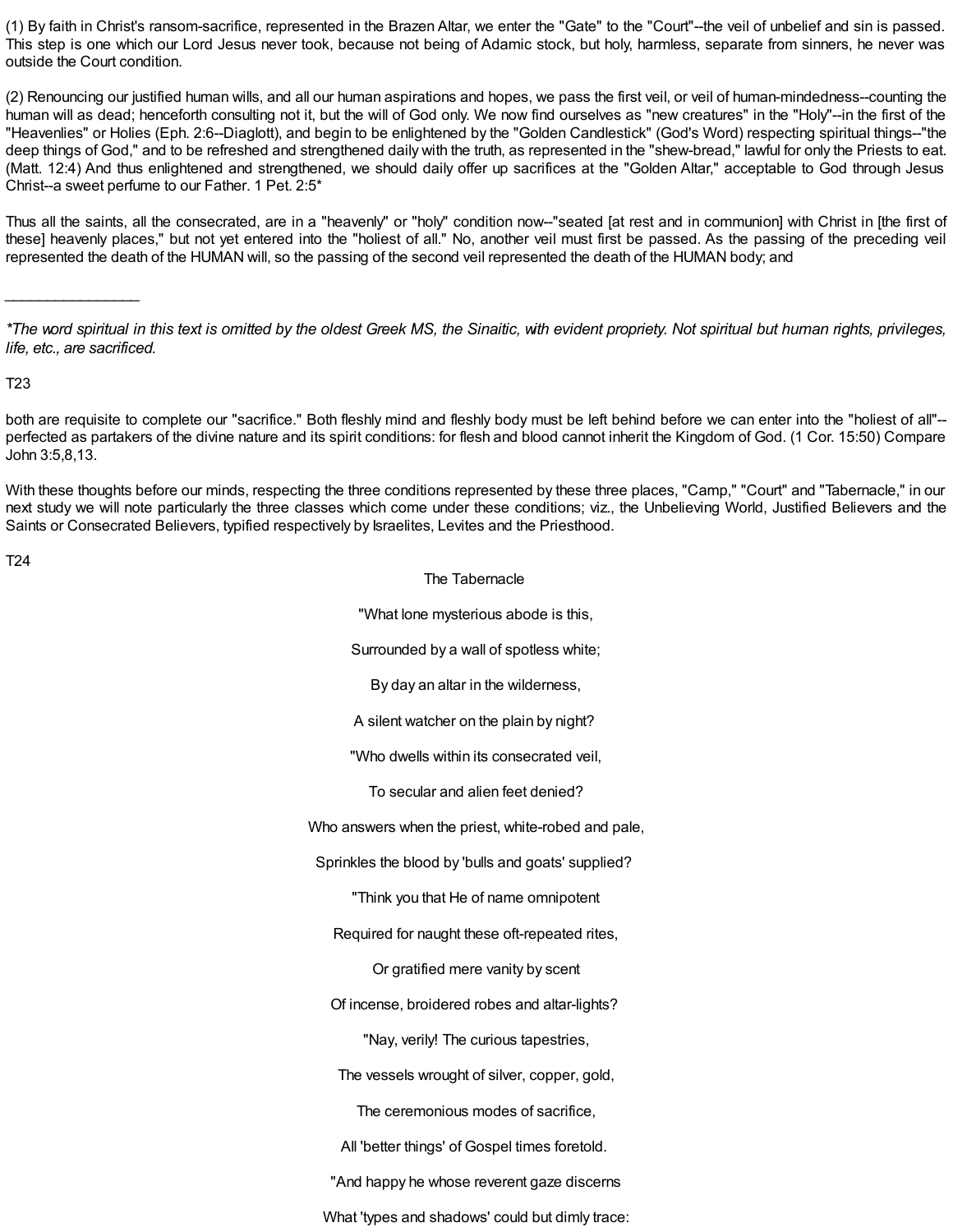His offering on the golden altar burns,

He solves the mysteries of the 'holy place.'

"Upon the blood-stained mercy-seat he reads

Atonement sealed by him who went before,

And from the open heavens the Father speeds

The riches of his love and grace to outpour."

# **T025 - Israelites, Levites And The Priesthood**

T25

## CHAPTER II ISRAELITES, LEVITES AND THE PRIESTHOOD

The Classes of Mankind Typified by Israelites, Levites and Priests-- Anointing of the Priests--The Significance of the High Priest's "Garments of Glory and Beauty," Typically Considered--The Abrahamic Covenant, Law Covenant and New Covenant Foreshadowed.

IT IS important that we get a clear idea, not only of the structure of the Tabernacle, and of its furniture and the typical significance of these, but also that we should know something of the actors therein, and their significance as types.

Israel is used in many instances to typify the Christian Church. For instance, when they left Egyptian bondage, they were a type of God's children who hear his call to come out from the world and engage in his worship.

The wilderness journey represented the tedious pilgrimage through which many pass, seeking the promised Canaan rest--"Come unto me, and I will give you rest." As in the type, so in reality, the promised Canaan of rest is not far off, if God's children had faith enough to go up and at once enter in by faith. God has made abundant provision for them: yet they journey through the Wilderness of Sin, seeking rest and finding none, because they lack faith in God's promises. Some wander thus a long time; and some never enter the Canaan rest because of unbelief. But while Israel, according to the flesh, is thus and in other ways used to typify Spiritual Israel, yet as we are now examining it, in its

T26

relation to the Tabernacle, it is a totally different type. Here Israel unquestionably typified the whole world of mankind. The sin-offering, sacrifice, atonement, etc., made typical for them (and them only), were typical of the "better sacrifices" and atonement, made on behalf of the whole world; for thus we read, "He is a propitiation for our sins, and not for ours only, but also for the sins of the whole world." 1 John 2:2; Heb. 9:23

In a word, Israel, as well as the Tabernacle, Priests, Levites and sacrifices, was a type. And what was there done in symbol with and for Israel is, since the first advent of Christ, being carried out on a higher plane, and on a larger scale, the latter being the reality, of which that was the type or shadow.

As Israel typified the world, so the tribe of Levites typified the "household of faith," or all believers in Jesus and his ransom. The Priesthood, one body under one chief or High Priest, was typical of the "little flock," which, with its "Head" or High Priest, is a royal priesthood, the members of which, after the present time of sacrificing, are to be kings and priests unto God, and to reign on the earth. (Rev. 5:10) Thus viewed, we see Jesus the High Priest, not a priest of the Aaronic order, which was but the type of a greater and grander profession or order, the Head of the real priesthood of which others were but figures. (Heb. 3:1; 4:14) The Aaronic priesthood typified chiefly the humiliation and sufferings of Christ, less his future glory--Melchisedec being the type of the Christ as a kingly or royal priesthood.

But before the under-priests, the members of the Body of Christ, the royal priesthood, will be united to their Head, and begin their reign, they must "suffer with him," sharing in the antitypical sacrifices, as we shall shortly see. 2 Tim. 2:12

The Apostle Peter shows who were typified by the Aaronic priests, when, addressing those who were sanctified, he

T27

says: "Ye are...an holy priesthood to offer up sacrifices acceptable to God by Jesus Christ." "Ye are...a royal priesthood." (1 Pet. 2:5,9) They are all ministers (servants) of the truth, though not all preachers and Doctors of Divinity: and each must do his share at self-sacrifice ere he will be accounted worthy to be a joint-heir with Christ. Only to those who suffer with him is there a promise to reign with him. Rom. 8:17

That the Head or Chief Priest of this priesthood, this "little flock," is our Lord Jesus, is repeatedly mentioned by the apostles. We give but one quotation: "Holy brethren ["the Royal Priesthood"], partakers of the heavenly calling, consider the Apostle and High Priest of our profession [our order of priests, to be], Christ Jesus." Heb. 3:1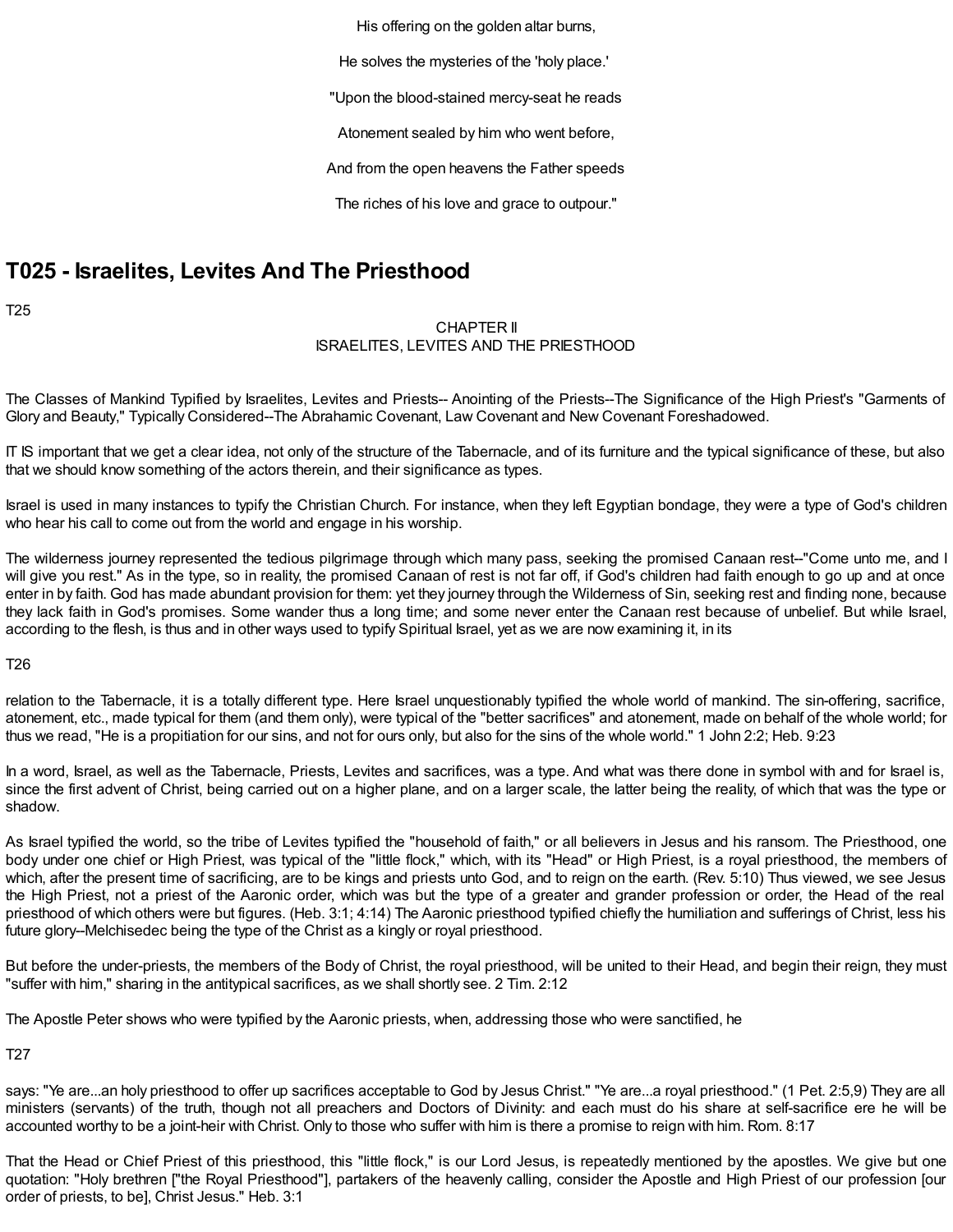As we now pass to the consideration of the inauguration of the typical priesthood, we notice that the tribe of the Levites (typical of all the justified believers) existed before the priesthood was instituted. So in the antitype the "Royal Priesthood" began with the anointing of Jesus, the High Priest (at baptism, Luke 3:22; Acts 10:38); but believers, justified by faith in Christ, had lived long before that. For instance, Abraham believed God, and was justified by his faith. (Rom. 4:2,3) Though even the type had not yet come in his day, Abraham, as a justified believer, was a member of the "household of faith," typified by the Levites. But none of the "Royal Priesthood" were selected until after the Chief or High Priest of this order was first initiated and installed in office. Since then the initiation and installment of the under-priests has been the special work of this Christian dispensation or Gospel Age. Thus the priests, now consecrating, being installed and offering themselves as sacrifices, are being prepared as God's instruments for the royalty of the Kingdom, and thus for the blessing of all the families of the earth.

T28

## The Priesthood

It will be well to notice that in every ceremony relating to the ordination and work of the priesthood the chief priest was first: and so in the antitypical priesthood, Jesus was the first--the Leader, Captain, Forerunner--teaching clearly that none preceded him. Hence we see that none of the patriarchs or prophets are of the "little flock," the "royal priesthood," otherwise called "the Bride," "the Lamb's Wife." Though they will be greatly blessed as the Lord's servants, their service will not be so grandly high as that of the priests, nor their honor so great; nevertheless, as represented in the Levites, their future work and honor will evidently be great.

"The narrow way to life" (immortality) was not opened up until Jesus came. He was the first to walk in it. He "brought life and immortality to light." (2 Tim. 1:10) And though all faithful believers (Levites) will become possessors of everlasting life, and the world (represented in the "Camp of Israel") also, if they will accept it during the Millennial age, yet only the priesthood, who overcome and follow their Leader in the narrow way to life- sacrificing human interests--thus seeking glory, honor and immortality (Rom. 2:7), will ever become the possessors of that unlimited degree of life called immortality, originally possessed only by Jehovah God, and by our Lord Jesus Christ since his resurrection. See The Plan of the Ages, Chapters X and XI.

#### The Anointing

Under the Law, the anointing was the ceremony by which the priests were installed in their service. They were anointed to their office with a peculiar ointment, called the "Holy Anointing Oil," used upon none but the priests, and

T29

unlawful for any one else to have or to make. (Exod. 30:25-33,38) This oil typifies the holy Spirit of adoption whereby we, the real "royal priesthood," are sealed as sons of God. Only the consecrated ones, the priests, are ever to be thus anointed.

Aaron, the typical High Priest, represented Jesus, the Head, and the Church as members of the Body--the great antitypical High Priest. Being but a sinful man, like others, Aaron had to be washed in order fitly to represent the purity of the antitype, Jesus, who knew no sin, and his Church, cleansed through his precious blood, and the washing of water by the Word. Eph. 5:26

After being washed,Aaron was clothed with the holy garments of "glory and beauty" (Exod. 28), and lastly the anointing oil was poured on his head. (Exod. 29:7) Each article of this glorious apparel was typical of qualities and powers of the Great Deliverer--Head and Body--as Jehovah discerned them, looking down into the future to the time for "the manifestation of the Sons of God," and the fulfilment in them of his promises. The High Priest inGarments of Typical "Glory and Beauty"

"And these are the garments--a breastplate and an ephod, and an upper robe, and a broidered coat, a mitre and a girdle." Exod. 28:4

The white linen "coat" represented the High Priest's purity, while its embroidery showed the outgrowth of that pure character in works of grace.

The "mitre," a strip of fine white linen (typical of righteousness), worn around the forehead, to which the golden plate, or "crown," was fastened with a blue lacer, showed that the crown was righteously his.

T30

Upon the golden plate was inscribed "Holiness to the Lord," thus proclaiming: This High Priest is entirely devoted to the accomplishment of Jehovah's purposes. The golden crown also proclaimed his royalty: Christ is to be "a priest upon his throne"--"a priest forever after the order of Melchisedec." Zech. 6:13; Psa. 110:4; Heb. 7:17

The "Linen Girdle" indicated a righteous servant: linen--righteousness, girdle--servitude.

The "Upper Robe," of blue, represented his faithfulness. The fringe of it was made of golden bells and pomegranates. The pomegranate, being a choice fruit, showed that the faithful performance of the Redeemer's work of sacrifice had borne rich fruit--the redemption of the forfeited life of the human race. The golden bells signified that when our High Priest appears in glory and beauty, the fruit of sacrificial work will be made manifest to all--proclaimed to all the world, as in the type the bells proclaimed it to all Israel. This is indicated by the close proximity: the bells drawing attention to the fruit.

The "Ephod" was made of cloth of purple, blue, scarlet, white and gold threads, skillfully and beautifully interwoven. It was of two parts, one hanging in front and the other over the back. These two parts were fastened together by two gold clasps which rested on the shoulders. The ephod typified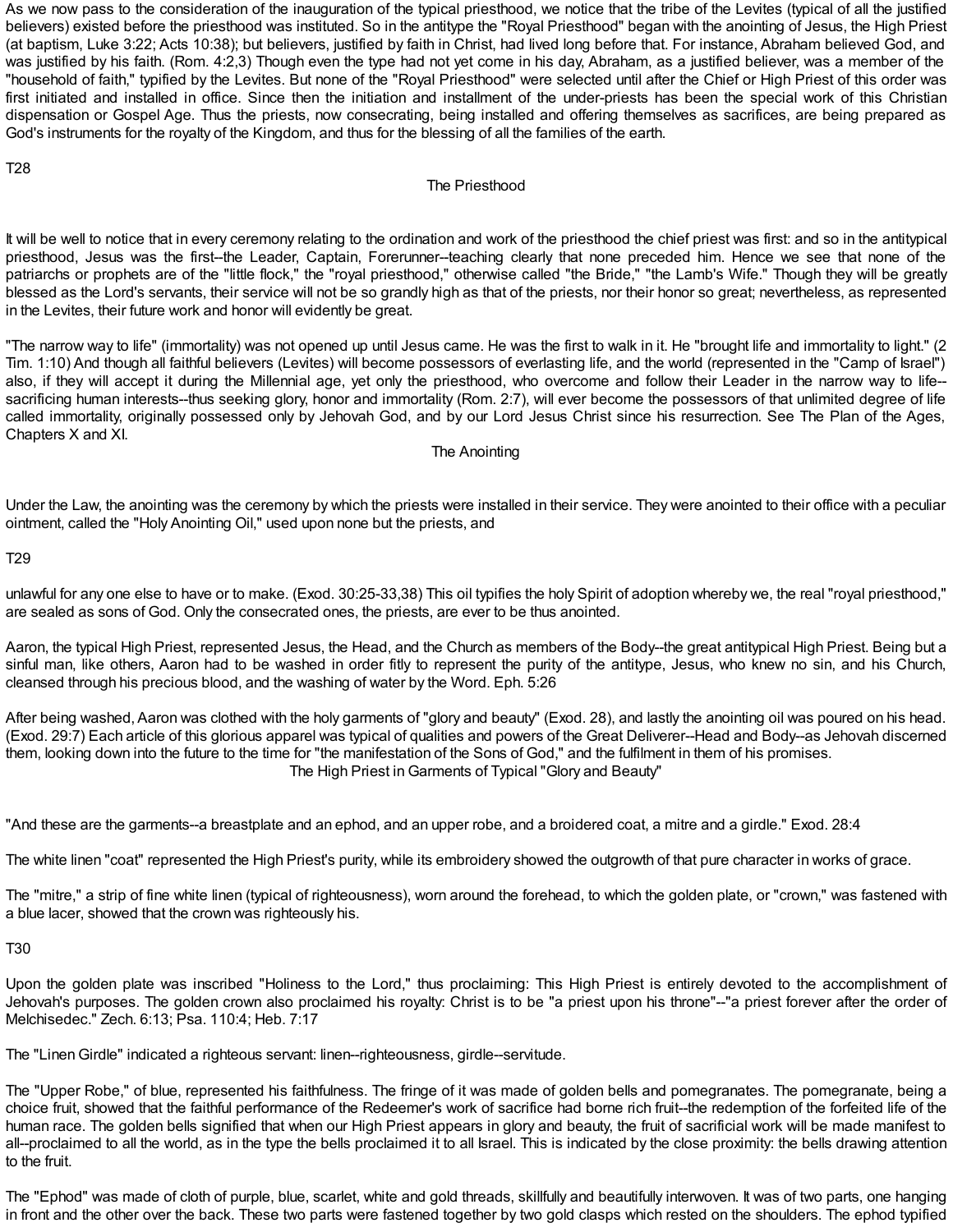the two great covenants--the Abrahamic Covenant represented by the front part, and the New Covenant represented by the back, both of which are thus shown to be dependent on our High Priest. Both of these covenants are laid on him: if he fails to support them, fails to carry out their terms and conditions, they fall to the ground--fail. But, thank God, these covenants are united and firmly clasped on him by the gold clasps (divine power), as well as bound to him by the "curious girdle"--a cord made of the same material as the ephod.



THE HIGH PRIEST IN ROBES TYPICAL OF CHRIST'S COMING GLORY

T32 (Blank in original publication) T33

This "Curious Girdle" seems to say, This is a servant, and as this is the girdle of the Ephod it tells us that this one is "The Messenger [servant] of the Covenant whom ye delight in." Mal. 3:1

One part of the Ephod which represents the New Covenant was guaranteed at Calvary: for was not our Lord's death "the blood of the New Covenant" in which his members share? Matt. 26:28; 1 Cor. 10:16

The other part is incomplete as yet except as the heavenly Father sees its fulfilment in the future: for the Abrahamic Covenant promised the development of the Seed of Abraham, through whom the New Covenant will bless all the people, and this Seed is not yet complete. True, our Lord Jesus is the Seed, yet God foresaw and has foretold the larger seed, spiritual, which will include the Body, the Church with the Head. (Gal. 3:16,29) And the Apostle points out that an earthly seed of Abraham will also share the work of blessing the world, yet spiritual Israel is the true Seed: as it is written, "The son of the bond woman shall not be heir with the son of the free woman." Gal. 4:22-31

Concerning the natural seed of Abraham, and as proving that they will not be members of the Priest who will do the blessing, the Apostle says: "As concerning the Gospel [the spiritual part of the Covenant] they [the literal seed] are enemies for your sakes; but as touching the election they are [still] beloved for the fathers' sakes. For the gifts and callings of God are not things he will repent of. For this is my Covenant TO THEM--There shall come out of Zion [the spiritual Church] the Deliverer [this great High Priest, the Servant of the Covenant--Jesus, the Head, and the "little flock," his Body], and shall turn away ungodliness from Jacob." They are to be first blessed by the spiritual or true Seed and may later become associate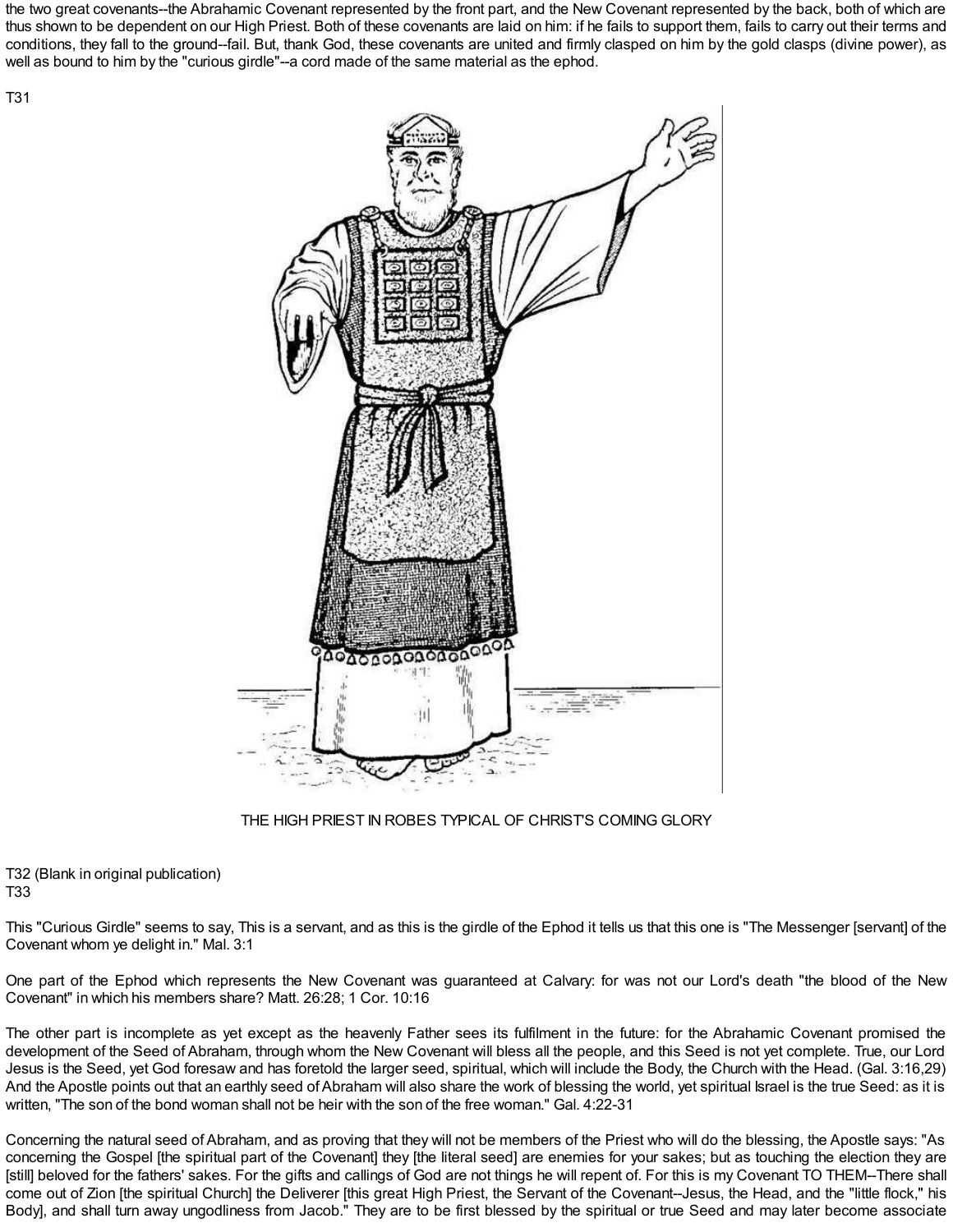#### T34

So, then, after the Body of Christ completes the spiritual "Seed," that additional promise to Abraham respecting an earthly seed must have a fulfilment: the fleshly seed must become great "as the sand by the sea shore," the heavenly Seed being likened to "the stars of heaven." (Gen. 22:17) They must first be turned to righteousness and truth; they will then become an agency through which the spiritual Seed will operate in the promised blessing of all mankind with truth and grace.

The scarlet, blue, purple, etc., which composed the ephod, indicated the conditions of the two covenants. The scarlet shows how God provides redemption from the Adamic curse through the blood of the ransom. The white linen indicates the restoration of man to his original purity. The blue vouchsafes to him the aid, the ability, faithfully to maintain his righteous character. The purple proclaims the royal power of the Kingdom cooperating. All of these blessings woven together are made sure by the divine power of the anointed Priest, represented in the interwoven thread of gold. Thus Jehovah has laid both of these covenants, as they relate to men, upon one who is both mighty and willing to execute these glorious covenanted blessings--"in due time."

"The Breastplate of Judgment"--was placed on the front of the ephod. It was suspended by a gold chain from the clasps on the shoulder, and was fastened to the ephod by the lacer, through golden rings--this fastening being so concealed underneath that to the casual observer it might appear to be a part of the ephod. (Exod. 28:26-28) This breastplate beautifully represented the Law: It was not a part of the Abrahamic Covenant (ephod) but "it was added" to it. (Gal. 3:19) As the Israelite regarded them (not seeing the hidden connection), the Covenant to Abraham and "the law, which was 430 years after," were all one. But

#### T35

Paul shows us that there are two seeds that God had in mind, the spiritual and the natural, and that the Covenant and the Law were distinct, "to the end that the promise might be sure to all the seed; not to that only which is of the Law, but to that also which is of the Faith." Rom. 4:16

This Law emblem (the breastplate) was one of the most beautiful of the High Priest's garments. It was made of the same materials as the ephod. It had in it, set in gold, twelve precious jewels, in which were engraved the names of the twelve tribes. It was bound on his heart, indicating that it was precious to him. As a "breastplate of righteousness" it covered his heart. That which condemned all imperfection was his pleasure--"I delight to do thy will, O myGod: yea, thy Law is within my heart." Psa. 40:8

This breastplate was two spans long and one span wide, folded in the middle, i.e., a span long and a span wide when doubled. The size, a span, indicated that the law of God is the full measure of a perfect man's ability. The man Christ Jesus, being perfect, was the only one who ever kept the perfect Law of God inviolate, while those who compose the "little flock," his Body, have his righteousness imputed to them, and hence may truly say, "The righteousness of the Law is fulfilled in us."

The fact that it was double and that the parts were of the same size represented the letter and the spirit of the Law. The front part contained the jewels, and was hung by the gold chain to the gold clasps of the ephod. The underpart was fastened to the ephod. This under half, tied to the ephod (Covenant), seems to represent the Law in letter, as presented to fleshly Israel. The front part seems to illustrate the spirit of the Law fulfilled in us, "who walk not after the flesh, but after the spirit." (Rom. 8:4) The two are really one when rightly seen, yet the front part, only, bears the precious jewels.

#### T36

Pure gold being a symbol of divine things, the dependence of this part of the Law by a gold chain, from the gold clasps, seems to teach that the Law is divine; and we know, also, that it is by Divine aid that we are enabled to walk--not after the flesh but after the spirit. It is this phase of the Law which bears the "jewels," set in gold, representative of the true Israel, the Lord's "little flock." "They shall be mine, saith the Lord of hosts, in that day when Imake up my jewels." (Mal. 3:17) Thus embedded in gold (the divine nature) and upheld by the golden chain of Divine promises, what wonder that "the righteousness of the law is fulfilled in us!" Rom. 8:1,4

As Aaron stood there clothed in those beautiful robes so typically significant, and was anointed with the holy oil, his head represented Jesus, the Head of the Priesthood, while his body represented the Church, complete in Christ. How impressive and significant a type of the world's High Priest, undefiled, and clothed with power and authority to fulfil Jehovah's covenants!

## The Under-Priests--"The Body"

We see the Body, or members of the High Priest, again individually typified by the under-priests, who each wore a "bonnet," covering his head, to indicate that he was not the head of the Priesthood, but merely a member of the Body. God gave Jesus "to be the Head over all things to the Church, which is his Body." (Eph. 1:22,23) It is for this reason that Paul insists that a woman's head should be covered as indicating that she is not the head; the husband and wife being typical of Jesus and his Bride--the Church of the First-born.

The under-priests were robed in linen garments and wore girdles. Their robes represented the righteousness of Jesus, imputed to them, and their girdles represent them as servants

#### T37

of righteousness. The High Priest wore very similar garments during the time of sacrificing (the Day of Atonement) and put on the glorious garments after making atonement.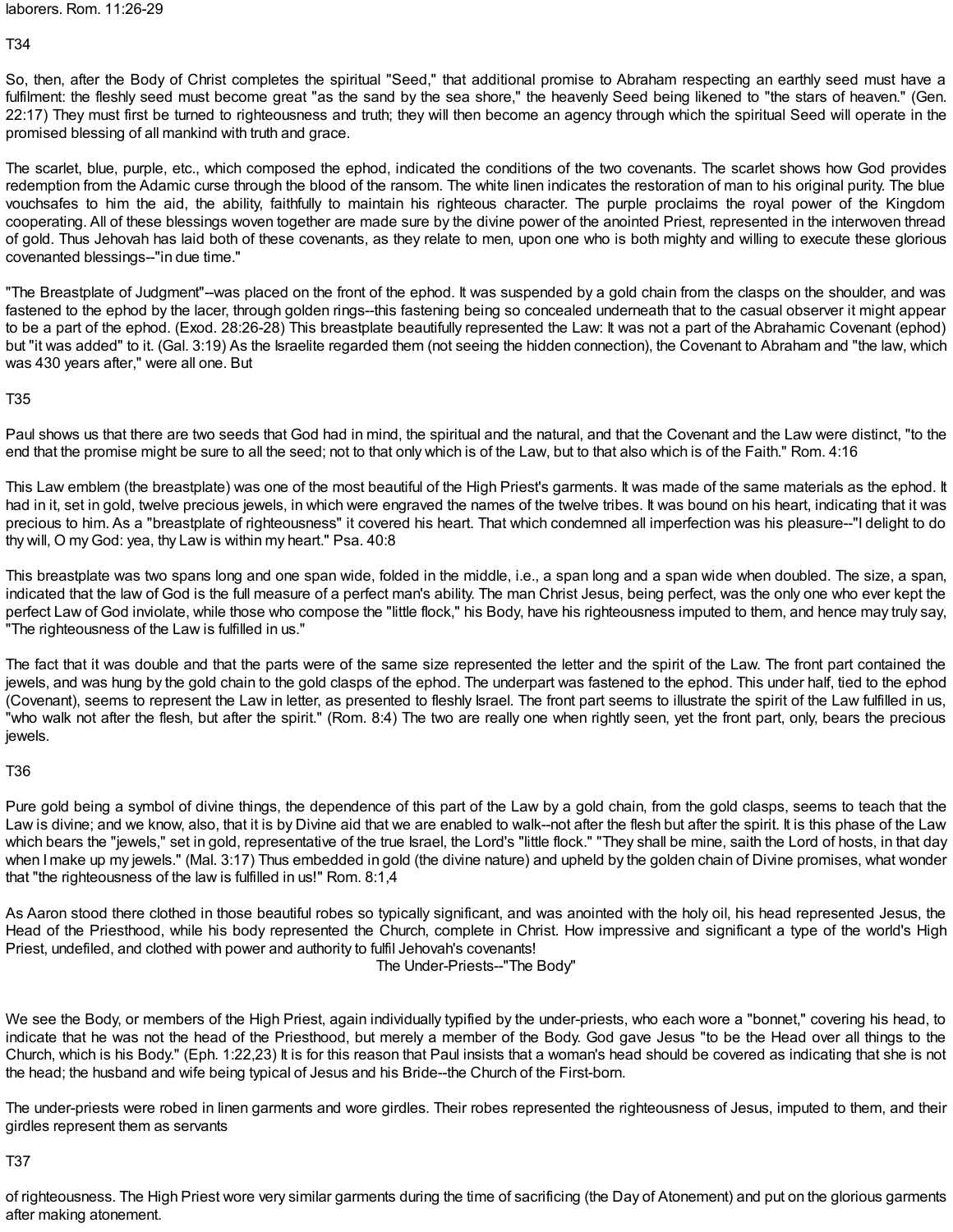#### The Anointing of the Priest

As Aaron had the holy oil poured upon his head, so our Head, the Lord Jesus, was anointed with the antitypical oil--the holy Spirit--when he was thirty years of age, on the banks of Jordan, at the time of his consecration. There he was "anointed with the oil of gladness above his fellows"-- as Head over all his joint-heirs. A measure of the spirit is given to every member who thus consecrates; but Jehovah gave "not the Spirit by measure unto him." (John 3:34) John saw and bore record that our High Priest was thus anointed, and Peter adds his testimony, "How God anointed Jesus of Nazareth with the holy Spirit and with power." John 1:32; Luke 4:1; Acts 10:38

The anointing oil was poured only upon the head. The under-priests were not anointed individually.\* They were recognized as members of the High Priest's body, and received their anointing only in him as their head. Hence also the antitypical priests are merely partakers of the spirit of Christ, and only those who are in Christ Jesus are partakers of the anointing which seals all those who will be recognized as the heirs of God's promises, and joint-heirs with Jesus Christ their Lord. Eph. 1:13,14; 4:30

The oil "ran down...to the skirts of his [the High Priest's] garments" (Psa. 133:2), thus representing how all the members of Christ's Body are to be partakers of the

\*Exodus 30:30 refers to the anointing of Aaron and his sons. The thought is that each of Aaron's sons who succeeded to the High Priest's office *was to be anointed in his turn, as Aaron himself was anointed at the beginning.*

T38

*\_\_\_\_\_\_\_\_\_\_\_\_\_\_\_*

same anointing after their Head. "The anointing which ye have received of him abideth in you." (1 John 2:27) This oil began to reach the Body on the day of Pentecost, and flowed on down through this Gospel age, anointing all who are truly baptized into Christ, constituting them, with their Head, kings and priests unto God, to reign a thousand years. Rev. 20:6

We thus see that Aaron, robed and anointed, represented the entire Christ--the complete Seed of Abraham, in which God is about to bless all the families of the earth. But let us not forget that we have been viewing the Great Deliverer from God's standpoint, and with him looking down to the time of his manifestation--the dawn of the Millennial Day--when all the members shall have come into the Body, and when the "holy oil" shall have run down "to the skirts of his garments," anointing every member. (Lev. 10:7) Then he will begin the work of blessing mankind. For the glorious reign of this Kingly Priest we constantly pray, "Thy Kingdom come, thy will be done on earth."

# **T039 - Consecrating The Priesthood**

T39

## CHAPTER III CONSECRATING THE PRIESTHOOD LEVITICUS 8:14-33

Set Apart to God's Service--"Be Thou Faithful unto Death"--"Sanctify Yourselves," and "I Will Sanctify You"--The Bullocks and Rams of Consecration--The Anointing Oil of Consecration.

THE consecration of the Priesthood was typical of the consecration of the human nature of the Lord Jesus and his Body, the Church, to the will of Jehovah--the obedience of Jesus even unto death, and the obedience of the members of his Body suffering for righteousness' sake "even unto death" with him. The whole Body, represented by Aaron's sons (as well as the Head, represented personally by Aaron himself), is, by the antitypical sacrifices, being made during the Gospel age, consecrated for their future work as kings and priests, to restore and rule and bless mankind. This consecration signifies the giving up of their ALL to the will of God in his service. But the extremity of the sacrificers becomes Jehovah's opportunity; when these priests have consecrated all they have, all they are, and all they hope for, as human beings, devoting or sacrificing these to destruction,

T40

thus becoming joint-sacrificers with Jesus their Redeemer, then, in accepting their sacrifices, Jehovah begets these to a new nature--the spiritual nature. And not only so, but as a reward for faithfulness he promises to bestow the highest order of spiritual existence--the divine nature: and at once they are reckonedly owned as spiritual sons of God. Gal. 4:4-7; 2 Pet. 1:4

### "Be Thou Faithful Unto Death"

That some who consecrate to sacrifice, and thus join the "royal priesthood," will not reach the future royal service is also shown in these types, as well as expressly declared in the New Testament. One class will be "saved so as by fire," "coming up through great tribulation," but missing the prize for which they started out in consecration, because not sufficiently appreciative of their privilege of sacrificing as priests--not sufficiently .<br>zealous to "suffer with him," the High Priest. These we will consider particularly later on, when examining the sacrifices of the Atonement Day.

Another class of those who consecrate as priests, which will not gain the royal blessings promised to these priests, will be destroyed in the Second Death. These, clearly brought to our notice by the New Testament (Heb. 6:4-6; 10:28-31; 1 John 5:16), are pictured also in these types or shadows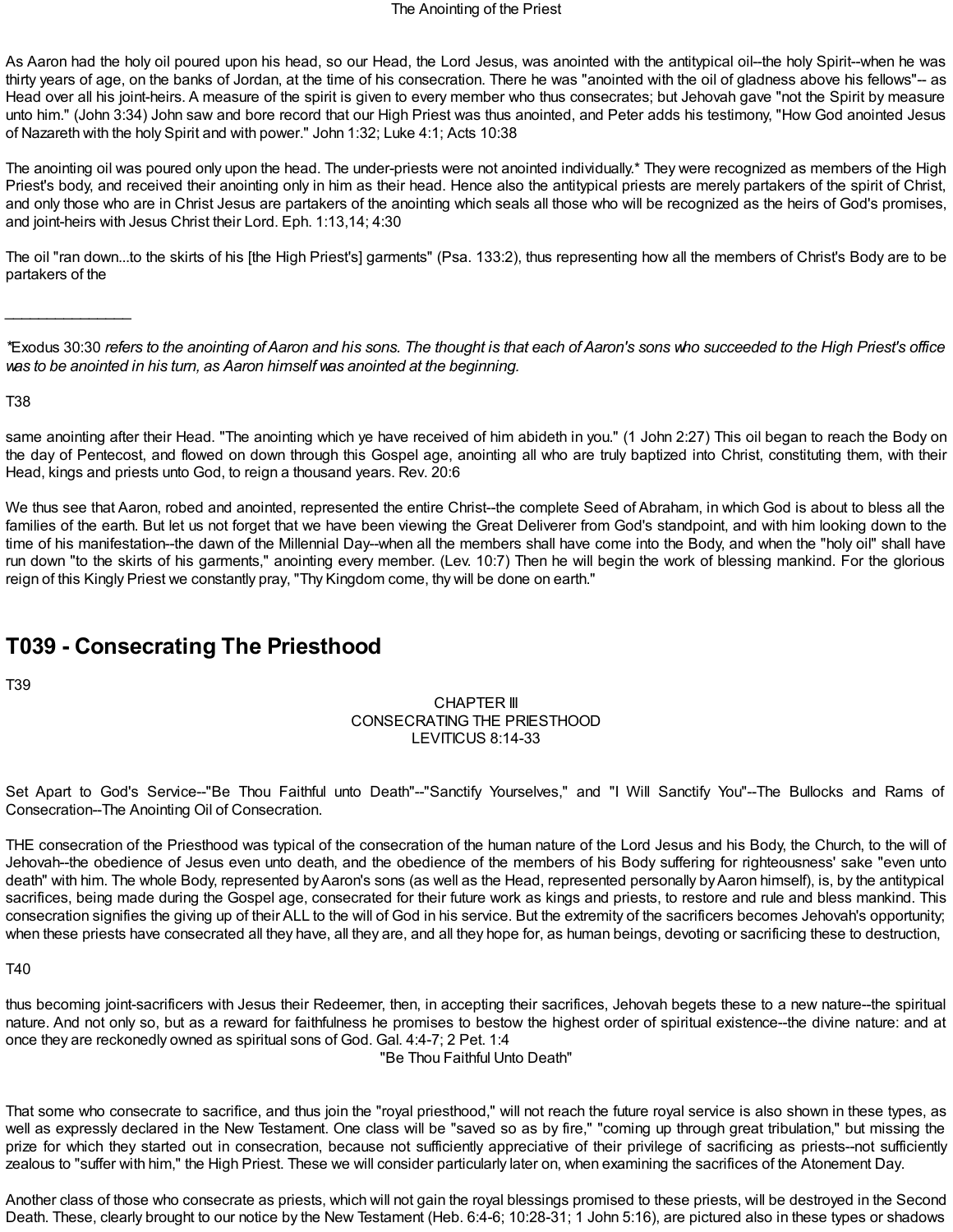of the Tabernacle service.

Aaron's four sons at first represented the under-priesthood, but two of these were destroyed--corresponding to the two classes above described, both of which fail, as respects the royal priesthood; one of them suffering the Second Death, the other saved from it only "so as by fire"-- tribulation, purgation. And as Aaron and the two remaining sons were forbidden to make lamentation for their brethren who were thus cut off, this signifies that all the

T41

faithful of the priests will recognize the justice of the Divine decisions, and will bow to them in humble submission, saying, "Just and true are thy ways, thou King of saints." Indeed, it brings a blessing to the faithful, leading them to greater zeal, saying, "Let us fear lest a promise being left us of entering into his rest any of us should seem to come short of it." Lev. 10:1-7; Rev. 15:3; Heb. 4:1 "Sanctify Yourselves"--and--"I Will Sanctify You"

The invitation to the justified believer to consecrate, sanctify, or set apart himself to the divine service, is an invitation to sacrifice earthly interests and rights: and the promise on God's part is that such sacrifices will be holy and acceptable through the merit of our Redeemer, and that in return he will accept us as new creatures, begetting us to the new nature by the holy Spirit of the truth. Thus God sanctifies or sets apart such as are reckoned holy new creatures.

The typical consecration service performed upon the typical priests shows the two parts of the consecration--our part in surrendering the human nature and its rights, and God's part in accepting our sacrifice, and setting us apart and recognizing us as new creatures. The new spiritual nature was represented in Aaron and his sons; the earthly nature sacrificed was represented in the bullock and rams offered on the altar. Lev. 8:14-33

The bullock for the sin-offering was brought, "and Aaron and his sons laid their hands upon the head" of it, thus saying, This sacrifice represents us. From that moment, all that happened to the bullock, represented what was to be done to Jesus and to his Body, the Church, as human beings. The bullock was delivered up to the "Law" (represented by Moses), to meet its demands against Israel, typical of mankind in general. To meet the demands of the Law

T42

it had to be slain--"And Moses slew it." He then applied the blood to the horns of the altar. The "finger" of the "Law" thus pointed out that the altar of earthly sacrifices was acceptable to God by reason of the shed blood, (the life given), and that all who realize the power of the altar (horns are symbols of power) must first recognize the blood which sanctifies it. The blood poured at the base of the altar showed that through the blood of the sacrifice (life given) even the earth was purchased back from the curse. "Unto the redemption of the purchased possession." See Eph. 1:14.

And Moses took the bullock, his hide, flesh, etc., and burnt them with fire without the "Camp." (Verse 17) Thus the humanity of the Christ complete-- Head and Body--is made "a sin-offering," suffering the destruction to which the world was doomed, and from which, by this sacrifice, it will ultimately be delivered--the merit being in the sacrifice of our Lord Jesus, we, his "brethren," being privileged to fill up a measure of HIS sufferings, as "members of his Body." (Col. 1:24) But while the humanity of the royal priesthood is destroyed, as a vile thing in the eyes of the world, as represented by the burning of the bullock without the "Camp," God accepts the heart devotion which prompts the sacrifice, which says, "Lo, I come to do thy will, O God." "I delight to do thy will, O my God." This was represented by the offering on the altar of the fat and parts of the inward lifeproducing organism, as a "sweet savor" unto the Lord.

Other features of the same consecration were shown by the two rams mentioned in verses 18 and 22. The first mentioned was the ram for the burnt-offering. Aaron and his sons laid their hands upon its head, thus indicating that it represented them. It was killed; its blood was sprinkled upon the altar; and Moses "cut the ram into pieces, and washed the inwards and legs in water," and "burnt the head and the pieces and the fat." Thus during the entire

T43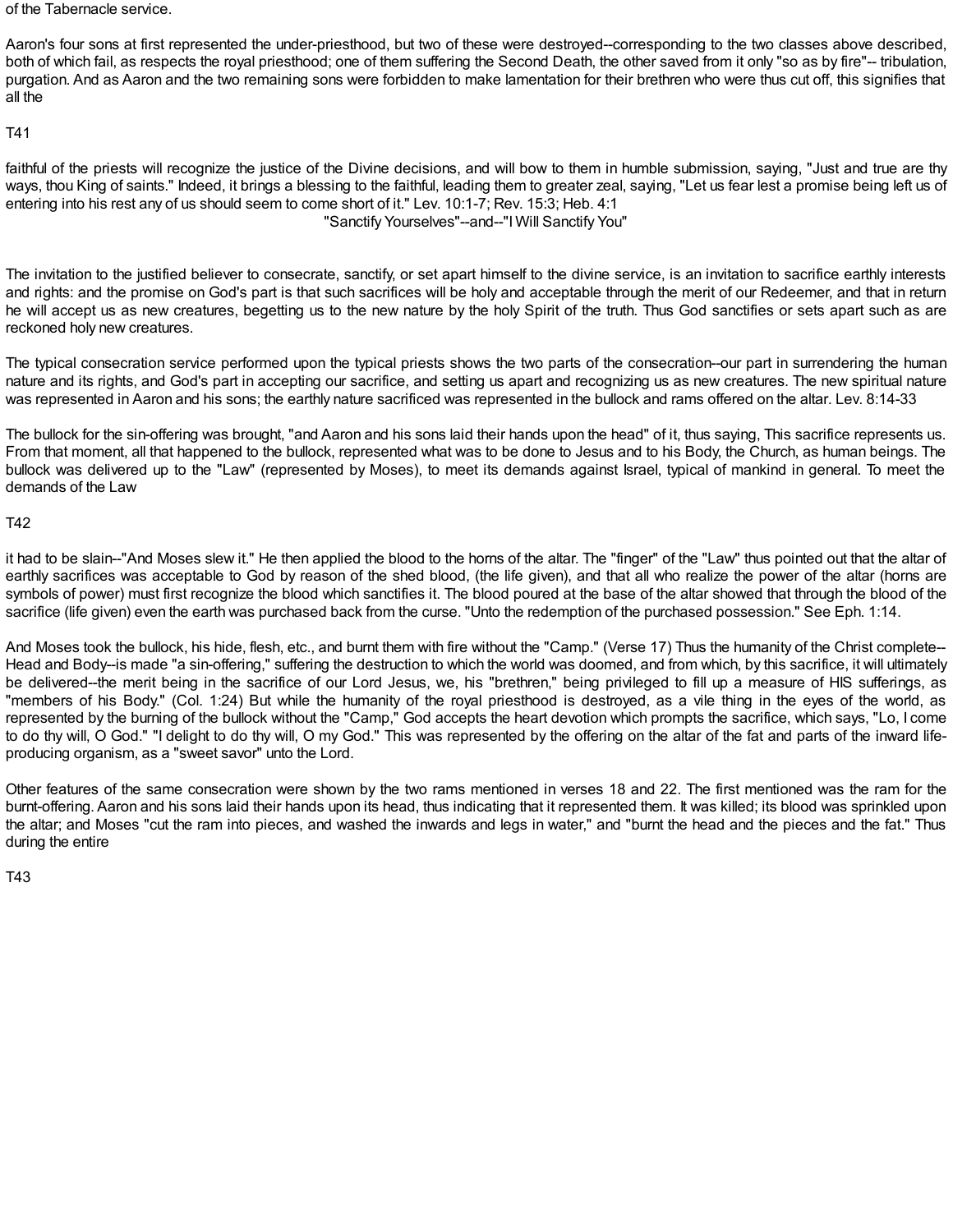

A PRIEST - IN LINEN GARMENTS

T44 (Blank in original publication) T45

Gospel age Jesus and his Body, the Church, are being presented, member by member, before God on the altar, yet all are counted together as one sacrifice. The Head was laid on the altar first, and since then all who are "dead with him," and cleansed, as in the type, by the washing of water --through the Word--are reckoned as laid with the Head upon the same altar. The burning of the offering on the altar shows how God accepts the sacrifice, as "a sweet smelling savor."

The second ram, "the ram of consecration," showed what effect the sacrifice will have upon us, as the first showed how God receives our sacrifice. Aaron and his sons laid their hands upon the head of the ram of consecration, showing thus that it represented them. And Moses slew it and took its blood (consecrated life) and put it upon each separately, thus showing that our consecration is an individual work. And he put it upon the tip of the right ear, and upon the thumb of the right hand, and upon the great toe of the right foot. Thus by our consecration we are enabled to have the "hearing of faith," and to appreciate God's promises as none but the consecrated can. Our hands are consecrated, so that whatsoever our hands find to do we do it with our might as unto the Lord. Our feet are consecrated, so that henceforth we "walk not as other Gentiles" but "walk in newness of life," "walk by faith," "walk in the spirit," "walk in the light" and even "as we received Christ, so walk in him." Verses 23,24

The choice portions of the ram, its "inwards" and "fat," represented our heart sentiments, our best powers. These were taken in the hands of the priests and "waved"--passed to and fro before the Lord--representing the fact that a consecrated offering is not given to the Lord for a moment, a day or a year, but that we consecrate to continually keep our affections and powers uplifted, never ceasing until accepted

#### T46

of him as having finished our course. And Moses took the wave-offering off their hands (the priests did not lay it down), God's acceptance being shown by fire. So we, the "royal priests," may not lay down or cease to offer all our powers in God's service while we have them, nor until all are consumed in his service, until God shall say, It is enough--come up higher. When the love ("fat") of our inmost being is laid upon the altar, it helps to increase the fire of God's acceptance. The more love there is connected with our consecration to God, the more quickly will it consume our offering.

Upon this "wave-offering," while in their hands, were laid three cakes from a basketful. This offering was laid by Moses upon the hands of both the High Priest and the under-priests.

The first, an unleavened cake, represented the actual purity of Jesus as a man, and the imputed purity of the Church as men, as attested by the Law (Moses)--justification-- for "the righteousness of the Law is fulfilled in us" so long as we are accepted members of his Body. (Rom. 8:4) The second unleavened cake, mingled with oil, represented the indwelling spirit of God--sanctification. The third, a wafer, represented our hope and faith in the exceeding precious promises of glory, honor and immortality.

Without these elements it is impossible for our consecration to be complete, and hence acceptable; viz., Justification (purity), Sanctification by the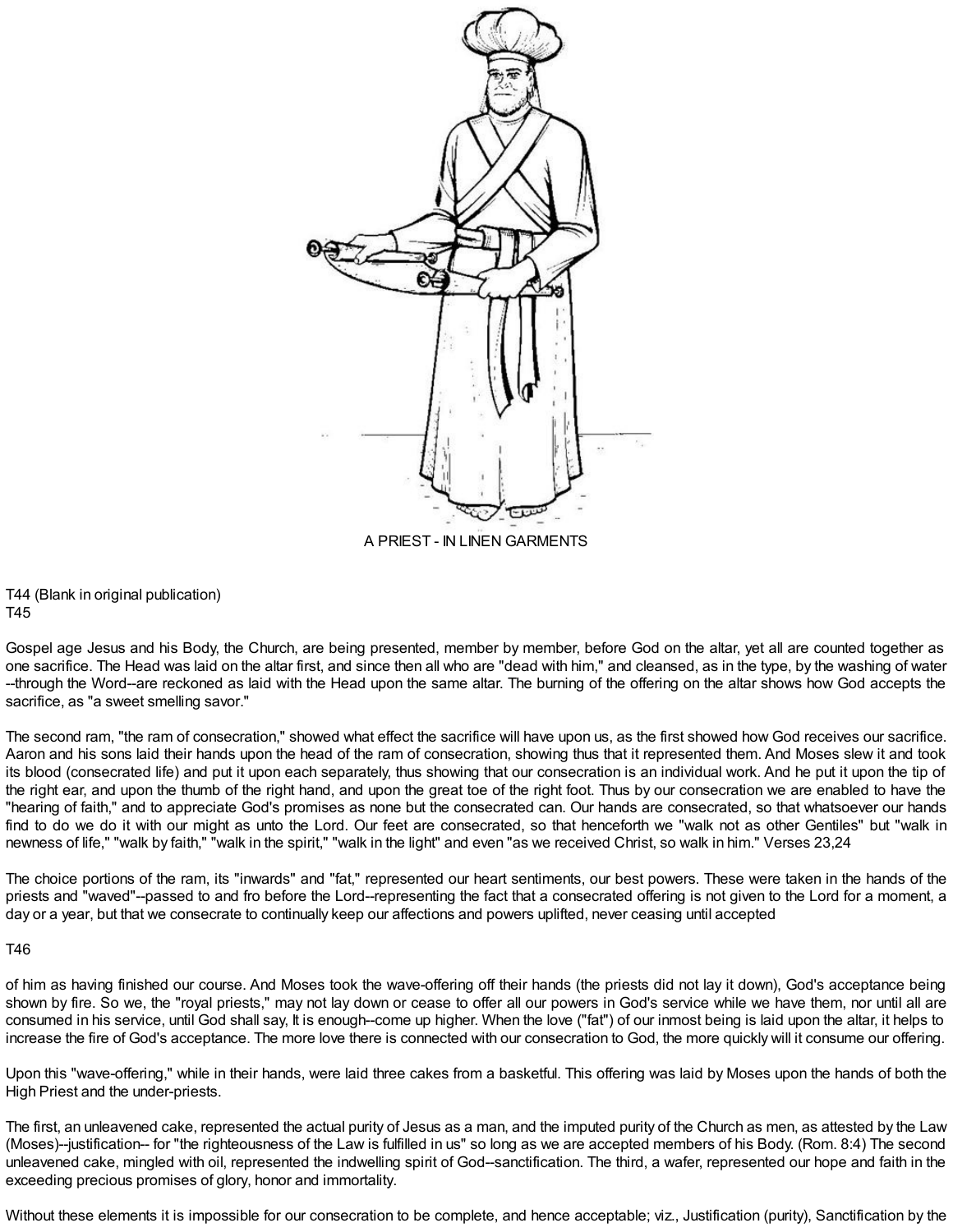Spirit, through the belief of the truth, and faith in the promised Glorification.

The anointing oil mingled with the blood of consecration was sprinkled over them (verse 30), teaching that our consecration is accepted only because we are justified by the precious blood of our Redeemer; thus we are told that we are "accepted in the Beloved"--only. Ephesians 1:6

T47

The boiling of the flesh of consecration (verse 31) was no part of the sacrifice: it was merely the preparing of the portion which was to be eaten. It was all to be disposed of (verse 32), showing that we are to be completely and entirely consecrated, and none of our time and power should be wasted.

The seven days of consecration (verses 33,35) showed again that we are consecrated to God's service, not for a part of our time only, but for all of it. Seven, in Scripture, is a complete number, and signifies all or the whole of whatever it applies to. ("Seven seals," "seven trumpets," "seven plagues," etc.) Verse 36 shows the completion of the work of consecration.

There never was a time when it was more necessary than it is now that all who are consecrated as priests should see to it that we "be dead with him," and our every ability waved before God, that he may accept and make use of our talents to his glory. Especially is this a matter of interest to those who understand the Scriptures to teach that very soon all the members of the Body will be accepted with the Head, a sweet savor to God; and that the work of self-sacrifice being then finished, the glorious work of blessing mankind and fulfilling the Covenant of God will begin.

The antitypical consecrating of the antitypical priests is confined to the present [Gospel] age. It has progressed steadily since our Lord and Forerunner "offered up himself"-- and will be complete before this age has fully ended. And if we fail to be among the priests now, during the time of consecration, we cannot be of them when they begin their service for the people in the Kingdom, when these same priests (now despised of men, but a "sweet savor to God") will have the title of King added, and will, with their Head, Jesus, rule and bless all nations. (Rev. 20:6) Do we earnestly desire to be among those who will sing to the

T48

praise of our great High Priest, "Thou hast made us unto our God Kings and Priests, and we shall reign on the earth"? If so we will be fully consecrated now, for it is only "If we suffer with him" that "we shall also reign with him." 2 Tim. 2:12 Prayer of the Under-Priests

"Victorious High Priest! No more in garments stained

Shalt thou for sacrifice draw near;

No more with sin's dread penalty shalt thou be pained.

The great redemption-price is paid, the glory-heights attained,

And soon to bless shalt thou appear!

"All-glorious High Priest! All power in heaven and earth,

All grace and love dost thou possess!

As rightful King of kings and Lord of lords, stand forth!

While joyful trumps proclaim thy righteous name and worth,

And prostrate hosts thy praise confess.

\* \* \*

"O merciful High Priest! O tender Advocate,

The penitent's unfailing Friend,

Still touched by feeling for our griefs and low estate!

The future work of grace for all anticipate,

And now, on us, thy blessing send!"

## **T049 - The Great "DayOf Atonement"**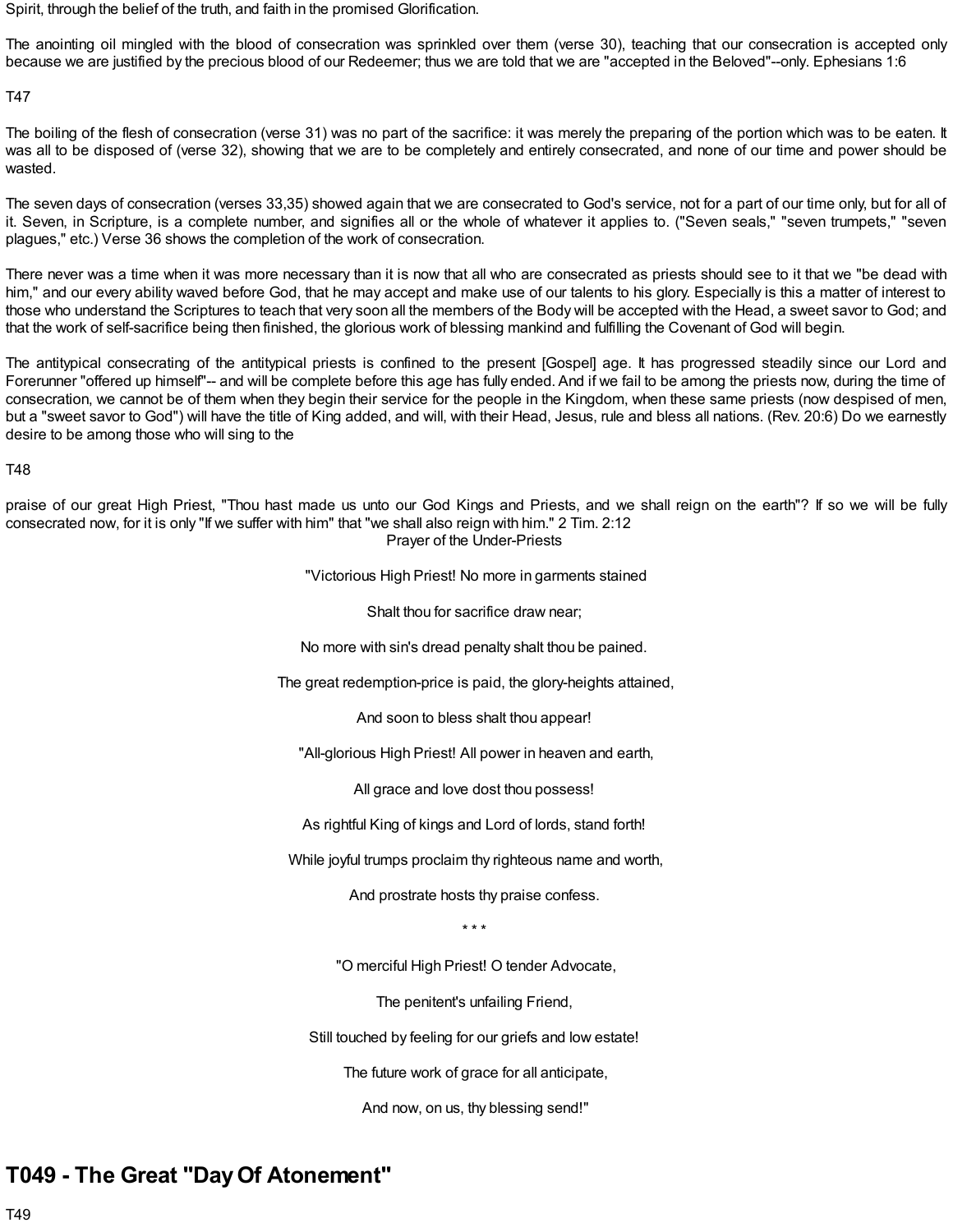#### CHAPTER IV THE GREAT "DAYOF ATONEMENT" LEVITICUS 16:3-33

The Order of the Type and Its Antitypical Significations--The Bullock-- The Priest--The Entrance of the Holies with the Blood--The Incense, the Sweet Odor and the Stench--Entering the Most Holy--The Lord's Goat--The Scapegoat--The Blessing of the People.

THE Day of Atonement as a type should be considered as separate from and yet a part of and related to other Tabernacle types. Indeed, these types are each separate pictures, so to speak; each has its own subject and teaches its own lessons, and yet all are in agreement--parts of one gallery, and harmonious as the work of one great Artist. In all of them we are to look first for the Head and then for his Body, the under-priests, the Church.

To understand the significance of the Day of Atonement and its work, we must realize that while our Lord Jesus personally is the Chief Priest to the under-priesthood, the Gospel Church, "his Body," yet in the more full and complete sense he is the Head and we are the members of the Body of the world's High Priest. Just so Aaron was chief over his under- priesthood, while really in its general and proper sense and representing the underpriests, he was ordained to minister as High Priest "for all the people" of Israel--the typical representatives of all humanity desirous of having atonement made for their sins and to return to Divine favor and obedience.

#### T50

As the consecrating of the antitypical priesthood includes all the members of the Body, and requires all of the Gospel age to complete it, so also with the sin-offering, or the sacrifice of atonement: it commenced with the Head, and we, the members of his Body, fill up the measure of the sufferings of Christ which are behind. And these sufferings require all of the Gospel age to complete them. 1 Pet. 4:13; Rom. 8:17; 2 Cor. 1:7; 4:10; Phil. 3:10; Col. 1:24; 2 Tim. 2:12; 1 Pet. 5:1,10

The "Day of Atonement," which in the type was but a twenty-four hour day, we see then in antitype to be the entire Gospel age. And with its close the sacrificing ceases, the glory and blessing begin, and the great High Priest of the world (Jesus and his Bride, made one, Head and members complete) will stand forth crowned a King and Priest after the Melchisedec order, a King of Peace--a Priest upon his throne. Heb. 5:10

There he will stand before the world (manifest, recognized, but unseen by natural sight), not only as King and Priest, but also as the great Prophet-- "A Prophet shall the Lord your God raise up unto you of your brethren, like unto me [Moses];...and it shall come to pass that every soul which will not hear that Prophet shall be destroyed from among the people." When, during the Millennium, under the government and teaching of this great Prophet, Priest and King, mankind is brought to perfect knowledge and ability, perfect obedience will be required and all who will not render it will be cut off from life without further hope--the second death. Acts 3:22,23

In the end of the Jewish age Jesus offered himself individually to Israel as prophet, priest and king, typical or illustrative of the offering of the whole Body, the complete and glorified Christ, to the whole world. As Prophet he taught

#### T51

them; as Priest "he offered up himself" (Heb. 7:27); and as King he rode into their city at the close of his ministry. But they did not receive him in any of these offices. During the Gospel age his Church or Body has acknowledged him as "a teacher sent from God"--the great Prophet; as the "High Priest of our profession"; and as the rightful King. The Word of God teaches, however, that it is not by the Church only that he is to be accepted, but that he (together with his Body, the Church) will be the Prophet for all the people, the Priest for all the people and the King over "all peoples, nations and tongues"; "Lord of all," Priest of all and Prophet or teacher of all.

In the consecration of the typical priests we saw Aaron and his sons representing our Lord Jesus and his Body as "new creatures," and a bullock representing their humanity; but in the type now to be considered we find Aaron alone representing the entire Anointed One (Head and Body), and two different sacrifices, a bullock and a goat, are here used to represent the separateness, yet similarity in suffering, of the Body and its Head, as the "sin-offering."

#### The First Atonement Day Sacrifice - The Bullock

The bullock represented Jesus at the age of thirty years-- the perfect MAN who gave himself and died on our behalf. The High Priest, as we have already seen, represented the "new" nature of Jesus, the anointed Head and all the members of his Body foreknown of God. The distinction which is here made between the human and "new creature" should be clearly understood and remembered.\* "The man Christ Jesus who gave himself" at thirty years of age, was he who

*\*See Scripture Studies, Vol. I, Chap. X, and Vol. II, p. 126.*

T52

*\_\_\_\_\_\_\_\_\_\_\_\_\_\_\_\_*

previously was rich (of a higher nature), but who for our sakes became poor; that is, became a man, that he might give the only possible ransom for men--a perfect man's life. 1 Cor. 15:21

Since the penalty of man's sin was death, it was necessary that our Redeemer become a man, be "made flesh," otherwise he could not redeem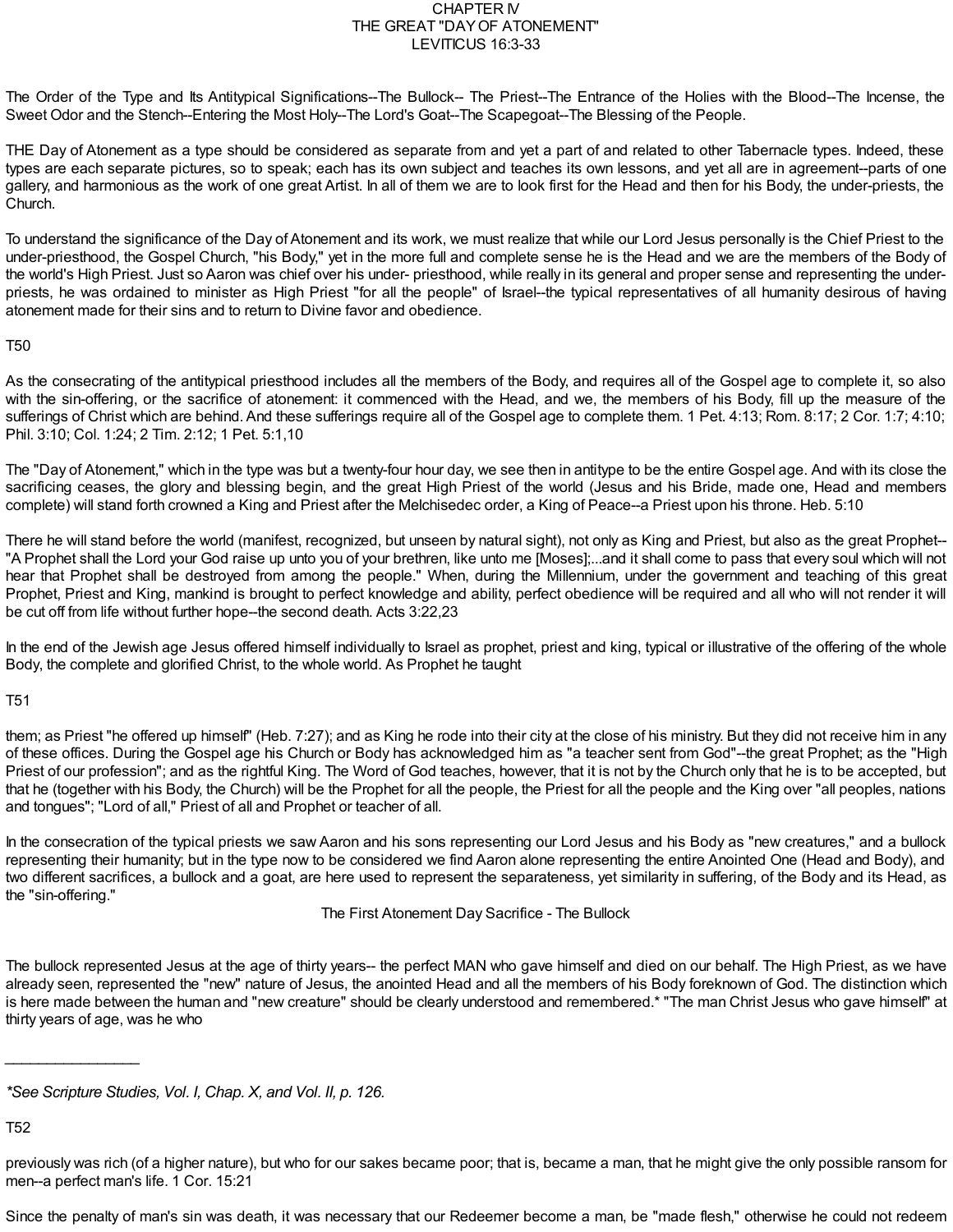mankind. A man had sinned, and the penalty was death; and if our Lord would pay the penalty it was essential that he should be of the same nature (but undefiled, separate from sin and from the race of sinners), and die as Adam's substitute, else mankind could never be liberated from death. To do this the man Jesus made sacrifice "of all that he had"--glory as a perfect man, honor as a perfect man could claim it, and, finally, life as a perfect man. And this was all that he had, (except God's promise of a new nature, and the hope which that promise generated); for he had exchanged his spiritual being or existence for the human, which he made "a sin-offering," and which was typified by the Atonement Day bullock. John 1:14; Isa. 53:10

But since "the man Christ Jesus" gave himself as our RANSOM-PRICE, it follows that he cannot be restored to that manhood which he gave. If he were to take back the ransom-price, we, the redeemed, would again relapse under the condemnation of death. But, thanks be to God, his sacrifice remains forever, that we may be forever free from Adamic guilt and its death penalty. If, then, the Father would ever confer upon Jesus any honor, glory or life as a reward for his obedience even unto death, it must be a glory, honor and life on some other plane of being than the human.

Such was the design of Jehovah for Jesus, viz., that he would highly exalt him above the human plane, and above his prehuman condition; above all angels, principalities and powers, to his own right hand (condition of chief favor,

T53

next to Jehovah) and make him a partaker of immortality-- the divine nature. For these and other joys set before him, Jesus "endured the cross, despising the shame, and is set down at the right hand of the majesty on high." Heb. 12:2; Phil. 2:9; Heb. 1:3,4

The new nature which our Lord received instead of the human nature, and as a reward for its sacrifice, is what is here typified by the Priest. While it is true that the sacrifice of the human was not finished until the cross, and that the reward, the divine nature, was not fully received until the resurrection three days later, yet, in God's reckoning--and as shown in this type--the death of Jesus (the bullock) was reckoned as complete when Jesus presented himself a living sacrifice, symbolizing his death in baptism. There he reckoned himself dead--dead to all human aims, to hopes of human glory, honor or life--in the same sense that we, his followers, are exhorted to reckon ourselves dead indeed to the world, but alive as new creatures unto God. Rom. 6:11

This acceptance of Jesus' sacrifice by Jehovah, at the time of his consecration, as though it were finished, and he dead indeed, was indicated by the anointing with the holy Spirit--"the earnest" or guaranty of what he would receive when death had actually taken place.

Thus considered, we see that the death of the bullock typified the offering by Jesus of himself, when he consecrated himself. This is in harmony with the Apostle's statement respecting Jesus' consecration or offering of himself. He quotes the Prophet, saying, "Lo I come to do thy will, O God, as in the volume of the Scriptures it is written of me"-- to die and redeem many. There, says the inspired writer, "He took away the first [i.e., set aside the typical sacrifices] that he might establish [or fulfil] the second [the antitype, the real sacrifice for sins]." Heb. 10:7,9,14

T54

Yes; there the slaying of the sin-offering, typified by the bullock, occurred; and the three years and a half of Jesus' ministry showed that all human will was dead, and the human body reckoned so, from the moment of consecration.

The anointed Jesus, filled with the holy Spirit at the moment of baptism, was the divine "new creature" (though not perfected as divine until the resurrection): and that relationship he always claimed, saying, "The words that I speak unto you I speak not of myself [as a man] but the Father that dwelleth in me [by his Spirit], he doeth the works. The word which ye hear is not mine, but the Father's which sent me." (John 14:10,24) "Not my will [as a man] but thine [Father--the divine] be done" in and to this "earthen vessel" consecrated to death. Luke 22:42

The Bullock was slain in the "Court," which we have seen typified the condition of faith in and harmony with God, the highest attainment of the flesh, the human nature. Jesus was in this condition, a perfect man, when he offered himself (the bullock in the type) to God.

Let us bear in mind these distinctions while we examine carefully the work of the typical Atonement Day, that we may more clearly understand the antitypical realities. Aaron was washed, in order fitly to represent the purity, the sinlessness, of the "new creature"--the Head and his Bodymembers. ("No one who has been begotten by God practices sin; because his seed abides in him, and he cannot sin because he has been begotten by God." 1 John 3:9,Diaglott) The new creature cannot sin, and its duty is to keep a constant watch over the old nature, reckoned dead, lest it come to life again. For the old will to divide the control with the new implies that the old is not dead, and that the new is not "overcoming." For the old to triumph would signify the death of the "new creature"--"Second Death."

#### T55

Aaron was clothed for the service of the "Day of Atonement," not in his usual "garments of glory and beauty," but in garments of sacrifice, the "linen garments," emblems of purity--the righteousness of saints. The robe of linen was an earnest of the glorious robe to follow; the "linen girdle" represented him as a servant, though not so powerful as when, at the close of the "Day of Atonement," he would be girdled with the "curious girdle" of the ephod; the mitre of linen, being the same as that belonging to the glorious apparel, proclaims the perfect righteousness of our Head during the sacrifice, as well as after it. So the antitypical High Priest, the divine-minded, spirit-begotten one, though not yet born of the Spirit, was ready and able to accomplish the sacrifice of the atonement at the first advent, and proceeded to do it, as typified in Aaron.

"Thus shall Aaron come into the Holy [and Most Holy] with a young bullock for a sin-offering, and a ram for a burnt-offering. And Aaron shall offer his bullock of the sin-offering which is for [represents] himself, and make an atonement for himself [the members of his body--the under-priests] and for his house [all believers, the entire "household of faith"--the Levites]. And he shall kill the bullock of the sin-offering which is for [represents] himself. And he shall take a censer full of burning coals of fire from off the altar before the Lord, and his hands full of sweet incense beaten small [powdered], and bring it within the veil [the first veil or "door"]. And he shall put the incense upon the fire before the Lord [the censer of coals of fire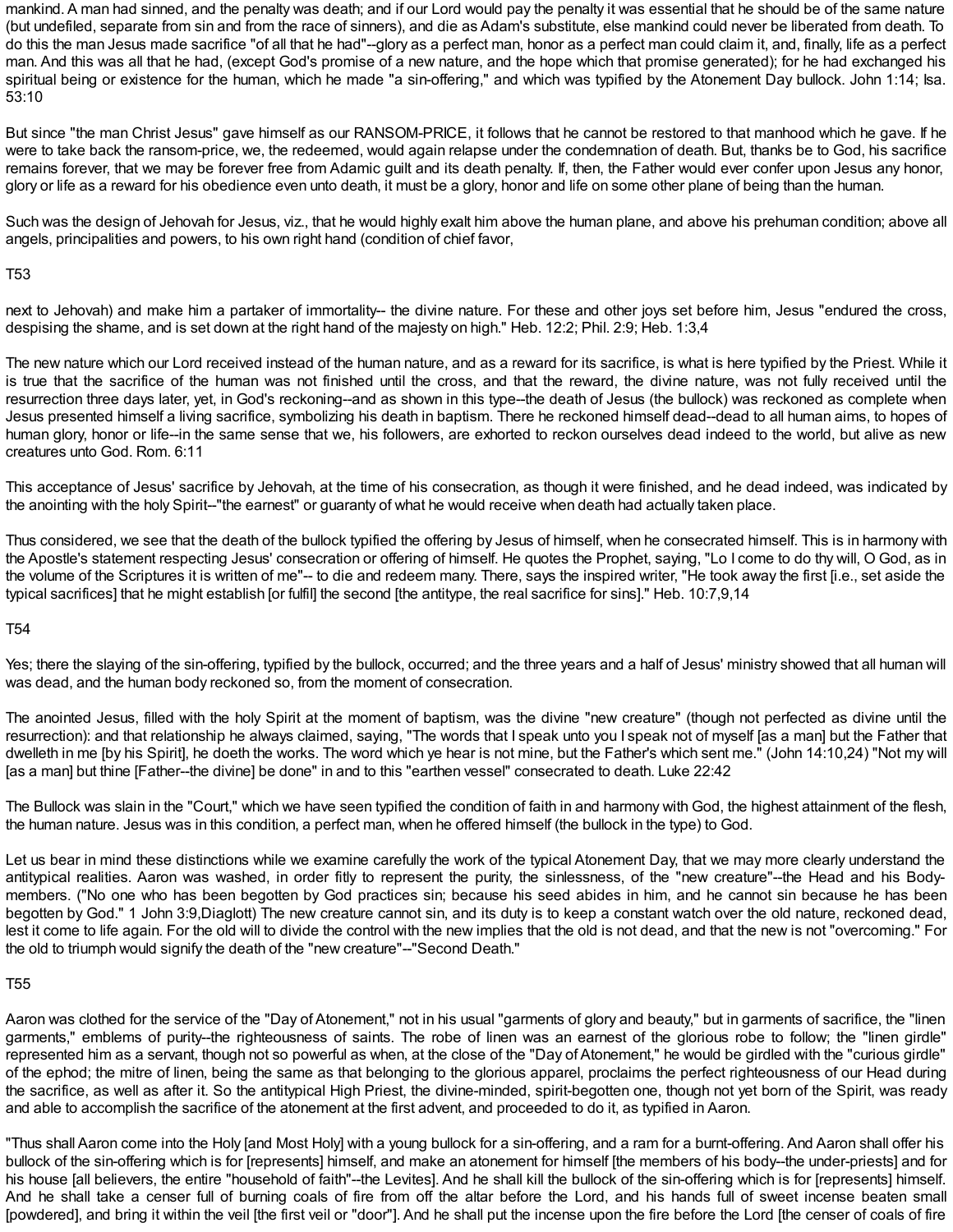was set into the top of the golden altar in the "Holy," and the incense crumbled over it gradually yielded a smoke of sweet perfume], that the cloud of the incense [penetrating beyond the second veil] may cover the mercy seat, that is upon [covers] the testimony [the Law], that he die not [by infracting

#### T56

these conditions, upon which alone he may come into the divine presence acceptably]." Verses 3,6,11-13

Looking through the type to the antitype, let us now, step by step, compare the doings of Jesus with this prophetic picture of his work. When the man Christ Jesus had consecrated himself he immediately, as the new creature, begotten by the holy Spirit, took the sacrificed human life (blood of the bullock) to present it before God as the ransom-price "for our sins, and not for ours only, but also for the sins of the whole world." Spiritbegotten, he was no longer in the "Court" condition, but in the first "Holy," where he must tarry and offer his incense upon the fire of trial--he must demonstrate his loyalty to God and righteousness by the things suffered as a begotten Son, before entering the "Most Holy," the perfect spiritual condition. Heb. 5:8

The High Priest took with him (along with the blood) fire from off the altar, and his two hands full of sweet incense to cause the perfume; and so our Lord Jesus' fulfilment of his vow of consecration, during the three and a half years of his ministry, was a sweet and acceptable perfume to the Father, attesting at once the completeness of the consecration and the perfection of the sacrifice. The sweet incense beaten small represented the perfection of the man Jesus. The fire from the "Brazen Altar" represented the trials to which he was subject; and its being carried along by the Priest signifies that our Lord must, by his own course of faithfulness, bring his persecutions upon himself. And when the perfections of his being (incense) came in contact with the trials of life (fire), he yielded perfect obedience to the divine will--a sweet perfume. Thus is shown his temptation in all points, yet without sin. As the incense must be all consumed in the fire, so he yielded his all in obedience. It was the Priest's "two hands full" which he offered, thus representing

#### T57

our Lord's full capacity and ability of righteousness-- required and yielded.

But while Jesus, as a "new creature," was thus within the "Holy," enjoying the light of the golden candlestick, fed by the bread of truth, and offering acceptable incense to Jehovah, let us look out into the "Court," and yet farther out, beyond the "Camp," and see another work progressing simultaneously. We last saw the bullock dead, in the "Court," representing the man, Jesus, consecrated at thirty years of age, at his baptism. Now the fat of it has been placed upon the "Brazen Altar," and with it the kidneys and various life-producing organs. They are burning furiously, for a bullock has much fat. A cloud of smoke, called a "sweet savor to God," rises in the sight of all who are in the "Court," the Levites--the household of faith, believers.

This represents how Jesus' sacrifice appeared to believing men. They saw the devotion, the self-sacrifice, the loving zeal (fat) ascending to God as a sweet and acceptable sacrifice, during the three and a half years of our Lord's ministry. They well knew that with him the Father was ever well pleased. They knew from what they saw in the "Court" (in the flesh) that he was acceptable, though they could not see the sacrifice in its full grandeur and perfection as it appeared in Jehovah's sight (in the "Holy"), a sweet incense on the "Golden Altar."

And while these two fires are burning (in the "Court" the "fat," and in the "Holy" the "incense," and their perfumes ascending at the same time) there is another fire "outside the camp." There the body of flesh is being destroyed. (Verse 27) This represents Jesus' work as viewed by the world. To them it seems foolish that he should spend his life in sacrifice. They see not the necessity for it as man's ransom-price, nor the spirit of obedience which prompted it, as the Father saw these. They see not our Lord's loving perfections and

#### T58

self-denials as the believers (in the "Court" condition) see them. No, nor did they in his day or since see in him their ideal hero and leader; they saw chiefly only those elements of his character which they despise as weak, not being in condition to love and admire him. To them his sacrifice was and is offensive, despised: he was despised and rejected of men, and as it were they blushed and hid their faces from him, as, in the type the Israelites turned disgusted from the stench of the burning carcass.

We see, then, how Jesus' life for three and a half years filled all three of these pictures: His sacrifice of perfect manhood was, in the sight of the world, foolish and detestable; in the sight of believers, a sacrifice acceptable to God; in the sight of Jehovah, "a sweet incense." They all ended at once--at the cross. The bullock was entirely disposed of, the fat fully consumed, and the incense all offered, when Jesus cried, "It is finished!" and died. Thus the man Christ Jesus gave himself a ransom for all.

The incense from the "Golden Altar" having preceded him and been satisfactory, the High Priest passed under the second "Veil" into the "Most Holy." So with Jesus: having for three and a half years offered acceptable incense in the "Holy," the consecrated and spirit-begotten condition, he passed beyond the "Second Veil," death. For three days he was under the "Veil" in death; then he arose in the perfection of the divine nature beyond the flesh, beyond the Veil, "the express image of the Father's person." He was "put to death in the flesh, but quickened [made alive] in spirit," "sown a natural [human] body, raised a spiritual body." Thus our Lord reached the "Most Holy" condition, the perfection of spirit being, at his resurrection. 1 Pet. 3:18; 1 Cor. 15:44

His next work was to present the blood of atonement

#### T59

(verse 14)--the price of our redemption--to God, for "Ye were redeemed...with the precious blood (sacrificed life) of Christ." (1 Pet. 1:19) The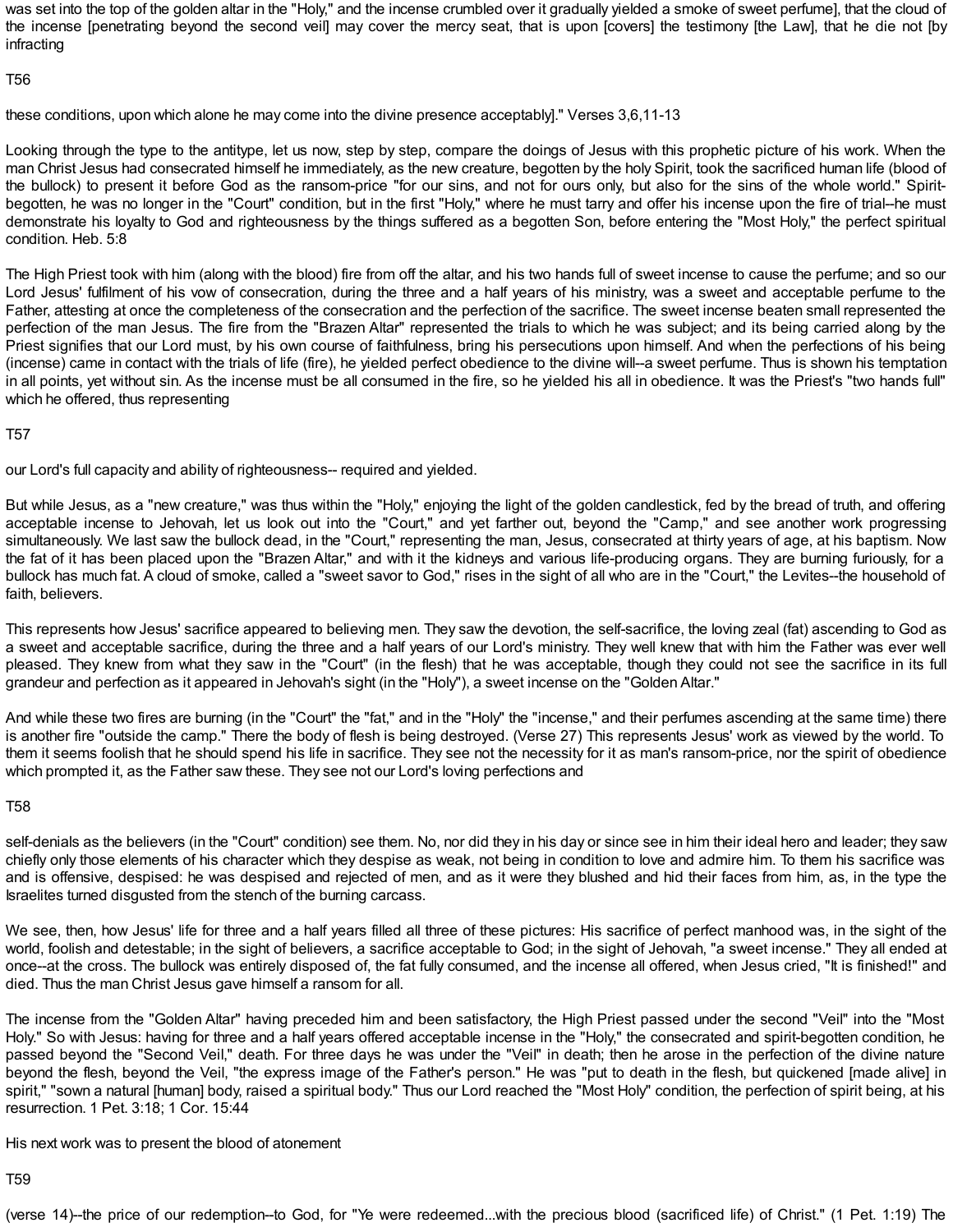Priest, in the presence of Jehovah, represented by the Shekinah light between the Cherubim on the "Mercy Seat," sprinkled or presented the blood to Jehovah--sprinkling it on and before the Mercy Seat. So our Lord Jesus, after forty days, ascended up on high, "there to appear in the presence of God FOR US," and presented on our behalf, and as the price of our redemption, the value and merit of the sacrifice just finished at Calvary. Heb. 9:24

## The Second Atonement Day Sacrifice - The Lord's Goat

We now leave the High Priest before the "Mercy Seat" while we go out to the Court to witness another work. We quote:

"And he shall take of the congregation of the children of Israel two kids of the goats for a sin-offering. And he shall take the two goats and present them before the Lord at the door of the Tabernacle. And Aaron shall cast lots upon the two goats; one lot for the Lord and the other for the scapegoat. And Aaron shall bring the goat upon which the Lord's lot fell and offer him for a sin-offering. But the goat on which the lot fell to be the scape-goat shall be presented alive before the Lord to make an atonement with him, to let him go for a scape-goat into the wilderness." Verses 5- 10

These two goats, taken from Israel and brought into the "Court," typified or represented all who, coming from the world, and accepting Jesus' redemption, fully consecrate their lives even unto death, to God's service, during this Gospel age. First taken from the "Camp" or world condition, "sinners, even as others," they were brought into the

T60

"Court," the faith or justified condition. There they present themselves before the Lord (represented by the goats at the door of the Tabernacle), desiring to become dead with their Redeemer, Christ Jesus, as human beings; and to enter the heavenly or spiritual conditions as he did: first, the spirit-begotten condition of the spiritual mind, and secondly, the spirit-born condition of the spiritual body--represented in the "Holy" and the "Most Holy," respectively.

But our Master declares that not all who say, Lord! Lord! shall enter into the Kingdom; so, too, this type shows that some who say, "Lord, here I consecrate my all," promise more than they are willing to perform. They know not what they promise, or what it costs of self-denial, to take up the cross daily and to follow the footsteps of the man Jesus [the bullock]--to "go to him without the camp [to the utter disregard and destruction of the human hopes, etc.] bearing the reproach with him." Heb. 13:13

In this type of the two goats, both classes of those who covenant to become dead with Christ are represented: those who do really follow in his footsteps, as he hath set us an example, and those who, "through fear of [this] death are all their lifetime subject to bondage." (Heb. 2:15) The first class is the "Lord's goat," the second is the "scape-goat." Both of these classes of goats, as we shall see, will have a part in the atonement work--in bringing the world into complete harmony with God and his Law, when this "Day of Atonement," the Gospel age, is ended. But only the first class, "the Lord's goat," who follow the Leader, are a part of the "sin-offering," and ultimately members of his glorified Body.

The casting of lots to see which goat would be the "Lord's goat" and which the "scape-goat," indicated that God has no choice as to which of those who present themselves shall

#### T61

win the prize. It shows that God does not arbitrarily determine which of the consecrated shall become partakers of the divine nature, and joint-heirs with Christ our Lord, and which shall not. Those who suffer with him shall reign with him: those who succeed in avoiding the fiery trials, by a compromising course, miss also the joint-heirship in glory. Rom. 8:17

Every believer, every justified one (Levite) in the "Court," who presents himself during the Atonement Day, the Gospel age, is acceptable as a sacrifice--Now is the acceptable time. And he who keeps his covenant and performs the sacrifice is typically represented in the "Lord's goat." Those who do not yield themselves willing sacrifices, "loving the present world," are represented in the "scape-goat."

To return to the High Priest: After having sprinkled the "Mercy Seat" (literally, the Propitiatory, or place where satisfaction is made) with the blood of the bullock seven times (perfectly), "Then shall he kill the goat of the sin-offering, that is for the people, and bring his blood within the Veil, and do with that blood as he did with the blood of the bullock, and sprinkle it upon the Mercy Seat and before the Mercy Seat." (Verses 14,15) In a word, all that was done with the bullock was repeated with the "Lord's goat." It was killed by the same High Priest; its blood was sprinkled just the same; its fat, etc., were burned on the altar in the "Court" also. (It is worthy of notice that while a prime bullock is always very fat, a goat is a very lean animal. So our Lord Jesus, as represented by the bullock, had a great abundance of the fat, of zeal and love for his sacrifice, while his followers, represented by the goat, are lean in comparison.) The body of the "Lord's goat" was burned in like manner as that of the bullock--"outside the camp."

#### T62

The Apostle Paul explains that only those animals which were sin-offerings were burned outside the camp. And then he adds, "Let us go to him, without the camp bearing the reproach with him." (Heb. 13:11-13) Thus is furnished unquestionable evidence not only that the followers of Jesus are represented by this "Lord's goat," but also that their sacrifice, reckoned in with their Head, Jesus, constitutes part of the world's sin-offering. "The reproaches of them that reproached thee are fallen upon me." Psa. 69:9

As with the bullock so with the goat in the sin-offerings: the burning "outside the camp" represents the dis-esteem in which the offering will be viewed by those outside the camp--not in convenant relationship with God--the unfaithful. (1) Those who recognize the sacrifice of the Body of Christ from the divine standpoint, as sweet incense to God, penetrating even to the mercy seat, are but few--only those who are themselves in the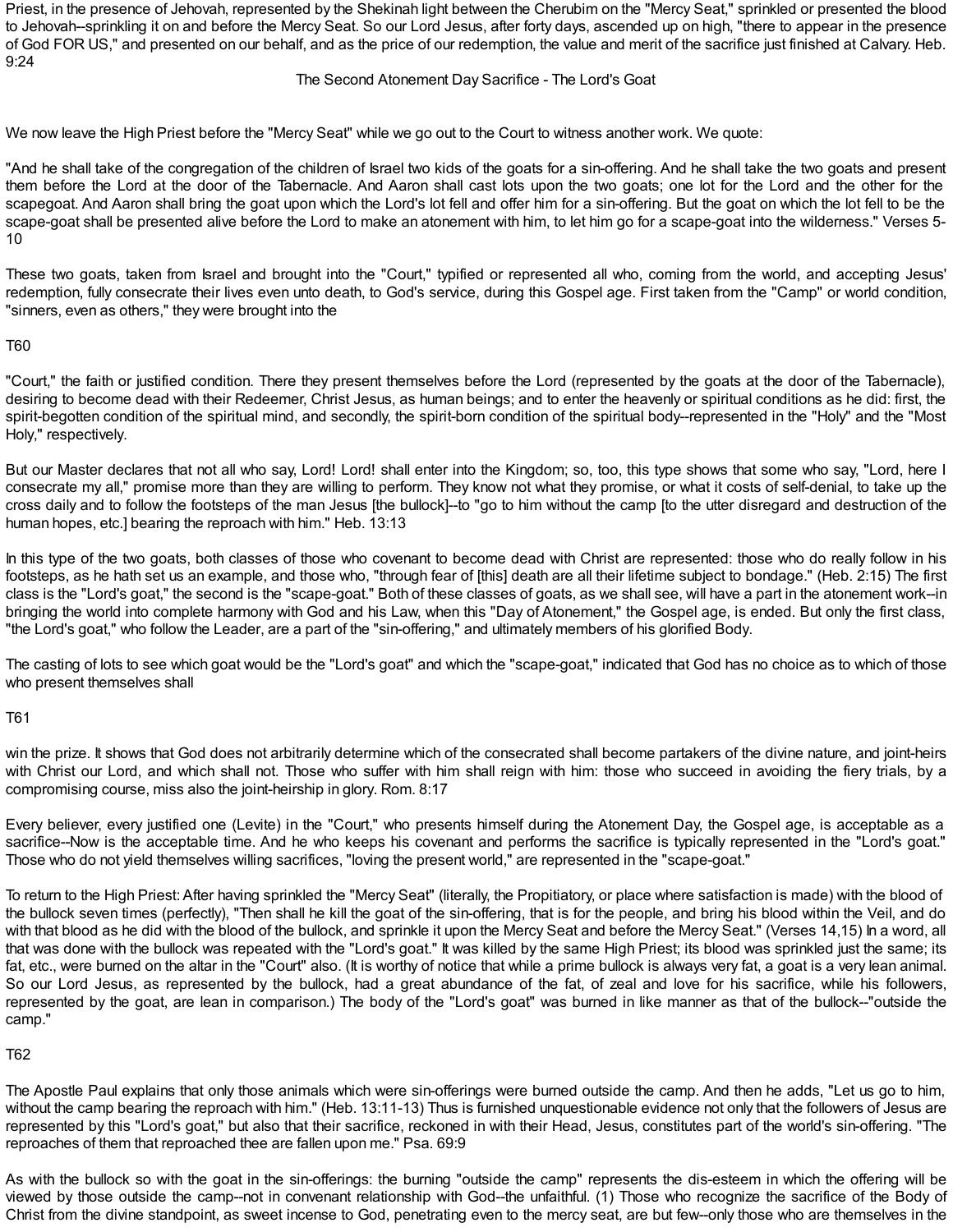"Holy"--"seated with Christ in the heavenlies." (2) Those who recognize the sacrifices of the saints, represented by the fat of the "Lord's goat" of the sin-offering on the BrazenAltar, and who realize their self-denials as acceptable to God, are more numerous--all who occupy the "Court" condition of justification--"the household of faith." (3) Those, outside the camp, who see these sacrificers and their self-denials only as the consuming of "the filth and offscourings of the earth" are a class far from God--his "enemies through wicked works." Those are the ones of whom our Lord foretold, "They shall say all manner of evil against you falsely for my sake."

What lessons do these things inculcate? That so long as we ourselves are true sacrificers in the "Holy," or true members of the "household of faith" in the "Court," we will not be revilers of any that are true sacrificers of this present time. Nor will we be blinded by malice, hatred, envy or

#### T63

strife--so as to be unable to see the sacrifices which God accepts. What, then, shall we say of those, once "brethren," sharers in the same sacrifices and offerers at the same "Golden Altar," and fellows of the order of royal-priesthood, who become so changed, so possessed of an opposite spirit, that they can speak evil of their fellow-priests continually! We must surely "fear" for them (Heb. 4:1) that they have left the "Holy," and the "Court," and gone outside of all relationship to God--into "outer darkness." We should do all in our power to recover them (James 5:20); but under no consideration must we leave the "Holy" to render evil for evil, reviling for reviling. No, all who would be faithful under-priests must follow in the footsteps of the great High Priest and love their enemies and do good to those who persecute them. They must copy him "Who, when he was reviled, reviled not again, when he suffered threatened not; but committed his cause to him who judgeth righteously." 1 Peter 2:23

The Lord's goat represented all of the Lord's "little flock" of faithful followers. They are all alike; they all come by the same "narrow way"; so what is true of the company as a whole is true of each one of it. Therefore the "Lord's goat" typified each one and his sacrifice, except that the whole must be completed and the sacrifice of all ended before the "blood" of the goat (representative of the entire Body of Christ) will be presented on the "Mercy Seat."

The blood sprinkled on and before the "Mercy Seat" was in the design of a cross, with the top or head of the cross on the "Mercy Seat." This is shown by the description: "He shall sprinkle it with his finger upon the Mercy Seat eastward [toward the "Veil"] and before [across, in front of] the Mercy Seat." Thus were completed the sin-offerings for the sins of Israel--the bullock for the under-priests, the High

#### T64

Priest's "body," and for the Levites, the "household of faith" of the present age; the goat "for the people," Israel-- type of all the world who, under the knowledge and opportunities of the future, will become God's people.

Thus we see clearly that this entire Gospel age is an age of suffering and death, to those who sacrifice the human, earthly, nature, in order to become partakers of the spiritual, the heavenly. Just as soon as the sacrifice of Jesus on behalf of his "Body" and "house" was complete and presented before the Father after his ascension, the evidence of the Father's acceptance of his sacrifice was sent--the Pentecostal baptism upon the representatives of his Church, his Body and his house. There his anointing, the holy Spirit (symbolized by the holy anointing oil), came upon the Church, and continues ever since on all the living members of the High Priest's Body, and needs no repetition: for each one immersed into Christ, as a member of his Body, is thereby immersed into his holy Spirit, the spirit which animates every member of that Body.

This impartation of the holy Spirit was God's token of the acceptance of those believers in Jesus already consecrated and tarrying as directed by the Master, waiting for the Father's acceptance of their sacrifices (acceptable in the Beloved), and for their begetting as sons by the spirit of adoption. This coming of the holy Spirit, the Lord's power or "hand," at Pentecost, was shown in the type (verse 15) by the High Priest coming to the door of the Tabernacle and laying his hands upon the "Lord's goat" and killing it. Just as the spirit of the Father enabled Jesus to accomplish all that was represented by the killing of the bullock, so the same spirit, the spirit, power or influence of God, the spirit or influence of the Truth, through Christ, upon the "Lord's goat" class, enables them to crucify themselves as men--to

#### T65

kill the goat, the depraved will--in hope of the promised glory, honor and immortality of the divine nature, as "new creatures in Christ."

It was thus, for instance, that the Apostle Paul, when possessed of the spirit of the Leader and Head, could reckon all things but loss and dross that he might win [a membership in] Christ and be found in him. Inspired by this hope and spirit he could say: "I [the new creature] live, yet not I [the old creature, represented in the consecrated goat]." It was being consumed with the reproach and contempt of the world--outside the camp. Paul's earthly affections and powers had all been presented to God a living sacrifice. Thereafter it was Christ living in him, the hope of glory--the Christ mind, crucifying and keeping under his depraved and justified human nature and its will.

While actually in the world, he was not of it; and to such an extent was this true that he could say: "The life which I now live, I live by the faith of the Son of God." (Gal. 2:20) Yes, by faith he had become reckonedly a "new creature," to whom belonged the exceeding great and precious promises of the divine nature, if faithful. (2 Pet. 1:4) He was living in the "Holy" condition, feeding on the "shew-bread," and enlightened continually by the light from the "Golden Candlestick." Thus furnished with knowledge and strength, he was able to offer "incense" acceptable to God through Jesus Christ; that is to say, the Apostle Paul's sacrifice, because of Jesus' merit imputed to it, was acceptable to God. Thus he kept the goat nature always sacrificed; not only did he keep the fleshly will dead, but so far as possible he kept the fleshly body "under"--subject to the new will. So, too, the same thing has been done by the other members of this "Lord's goat" company, though others have not been so widely known. Paul's sacrifice sent up a very rich perfume;

#### T66

his was a sacrifice of very sweet odor to God, yet like ours it was acceptable to God, not on account of its own value, but because of being offered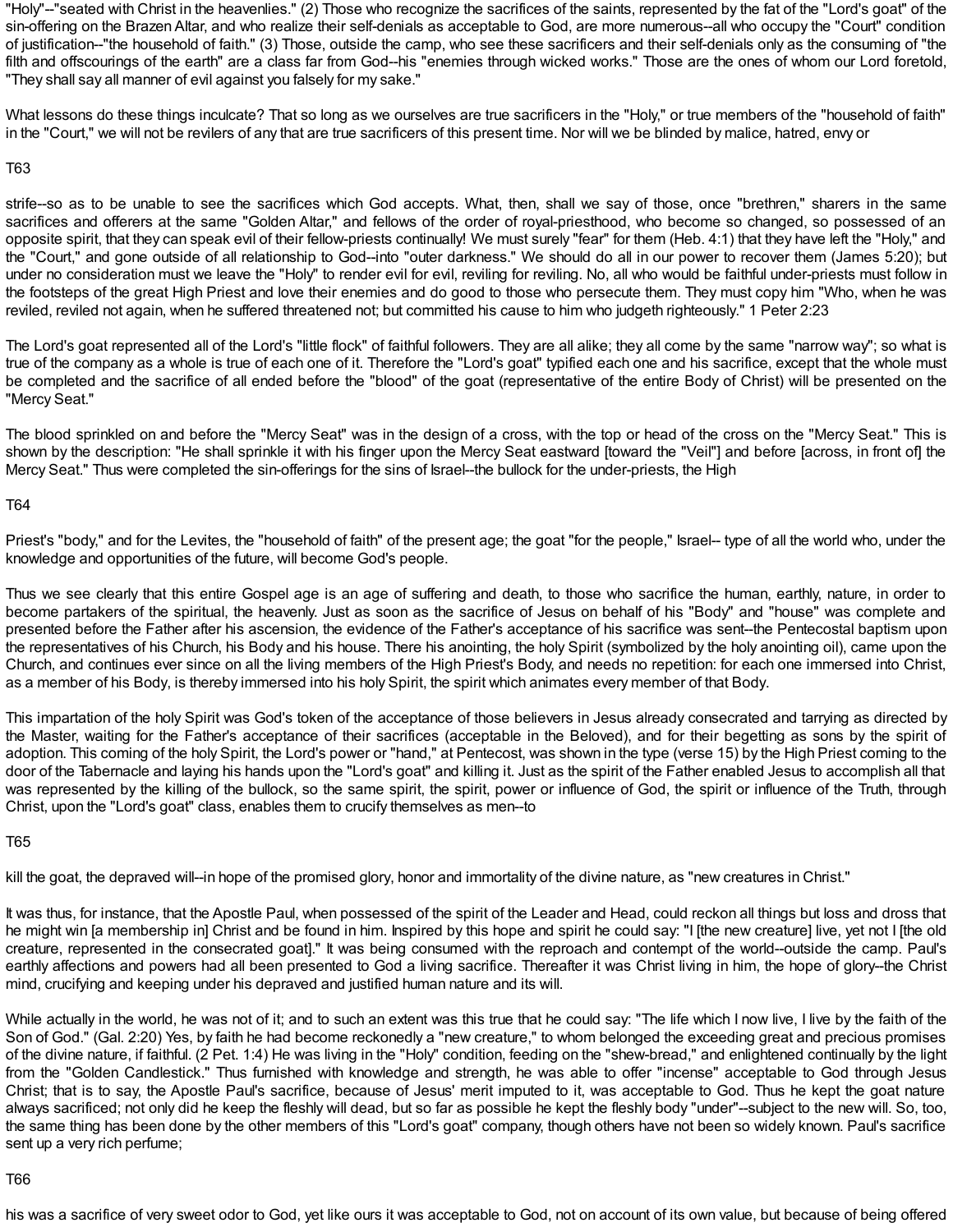upon and partaking of the merit of Christ, the Redeemer, the "Golden Altar."

As the goat filled up that which was behind of the sin-offering, completing the sacrifice begun by the bullock, so does the "little flock," following after Jesus, "fill up that which is behind of the afflictions of Christ." (Col. 1:24) Not that our sacrifices are inherently valuable, as was our Lord's, for he alone was perfect and suitable for a ransom, a sin-offering: the acceptableness of our offerings is through his merit imputed to us, first justifying us: and then, through the grace which permits us to offer our justified selves in with our Lord's perfect sacrifice, we, as members of his Body, are granted a share in the sufferings of Christ, that we may ultimately share his glory also--sharing in his future work of blessing all mankind with restitution privileges and opportunities.

The hour must some time come when the sacrifice of the last members of this "Lord's goat" will be consumed and the sin-offering forever ended. That we are now in the close of the "Day of Atonement," and that the last members of this "Lord's goat" class are now sacrificing, we firmly believe, upon evidences elsewhere given. Soon the last members of this class, the Body of Christ, will pass beyond the second "Veil"--beyond the flesh- into the perfection of the spiritual nature already begun in the new mind or will which now controls their mortal bodies. And not only so, but such faithful ones are promised the very highest of spirit natures--"the divine nature." 2 Pet. 1:4

The passing of the second "Veil" means to the Body what it meant to the Head: it means, in the presenting of the blood of the goat, what it meant in the presenting of the blood of the bullock. The body of the Priest passing

#### T67

through the second "Veil," bearing the blood of the goat, represented the passing of the Body of Christ entirely beyond human conditions into the perfection of the divine nature, when we shall be like Christ Jesus, who is now "the express image of the Father's person." O blessed hope! "I shall be satisfied when I awake in thy likeness," was spoken prophetically for Jesus; and how sublime the promise that "we shall be like him!" Heb. 1:3; Rom. 8:29; Psa. 17:15; 1 John 3:2

If we may but win the prize for which we run, then

"Perish every fond amibition,

All we've sought of earth or known;

Yet how rich is our condition--

Heavenly prospects now we own."

The "Most Holy" reached, the evidence of the sacrifice of the Body "for the people," will be presented, as typified by the blood of the goat sprinkled on the "Mercy Seat." "And he shall make an atonement for the holy place because of the uncleanness of the children of Israel, and because of their transgressions in all their sins; and so shall he do for the tabernacle of the congregation, that remaineth among them in the midst of their uncleanness." Lev. 16:16

When presented it will be accepted "for the people," as that of our glorious Leader was accepted "for himself [his Body], and his house [the household of faith]." Thus the reconciling work will be accomplished. Sin and condemnation will be fully covered for all, and the great work of giving to the world the grand results of that atonement will speedily follow--just as the blessing of Pentecost came upon the "Body" and its reflex influence came upon the "household," speedily after the acceptance of Jesus' sacrifice-- after he passed beyond the "Veil" of flesh and presented our ransom-sacrifice before God.

The sprinkling of all things with the blood showed that

T68

the "blood" is full satisfaction, and also indicated that the work with the "scape-goat," which followed, was no part of the sin-offering, and was not needful to complete the "reconciling." Hence in it we must see some other object and significance.

The Scape-Goat

"And when he had made an end of reconciling the Holy ["Most Holy"] and the Tabernacle of the congregation [the "Holy"] and the Altar [in the "Court"] he shall bring the live goat; and Aaron shall lay both his hands upon the head of the live goat [scape-goat] and confess over him all the iniquities of the children of Israel [typical of the world], and all their transgressions in all their sins, putting them upon the head of the goat, and shall send them away by the hand of a fit man [any one convenient] into the wilderness." Verses 20-22

As before expressed, we understand that this "scape-goat" which was presented for sacrifice with the other, but failed to sacrifice, and to follow the example of the bullock, represented a class of God's people, who have made the covenant to become dead to the world, to sacrifice their justified human nature, but fail to perform the sacrifices covenanted. This "goat" does not represent "those who draw back unto perdition," those who return as the sow to wallowing in the mire of sin (Heb. 10:39; 2 Pet. 2:22), but a class which seeks to avoid sin, to live morally, and to honor the Lord; yet seeking also the honor and favor of the world, they are held back from the performance of the sacrifice of earthly rights in the service of the Lord and his cause.

This "scape-goat" class has existed throughout this entire Gospel age. The one goat and the work done with it, at the close of the "Day of Atonement," was representative in a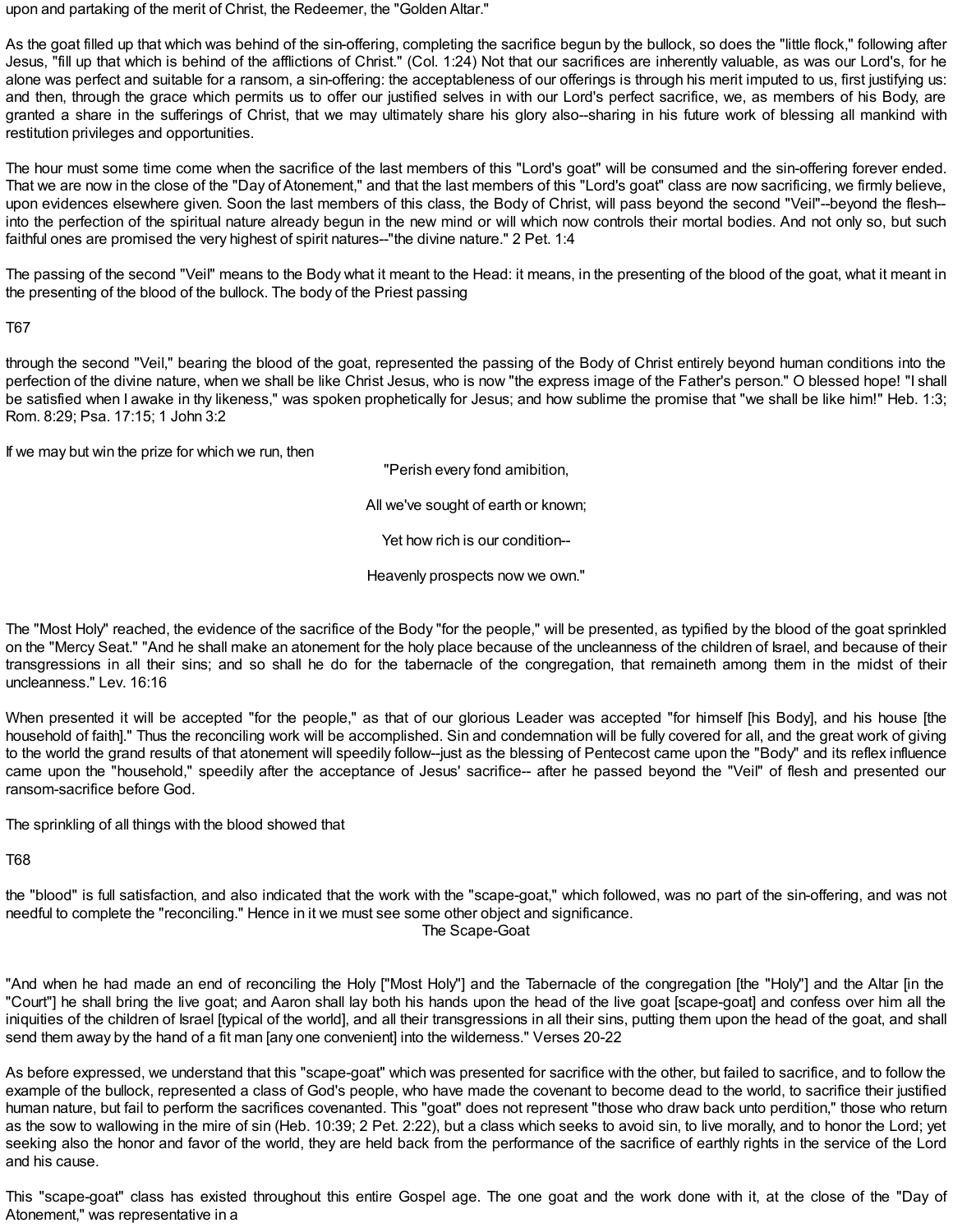T69

general sense of each individual of that company during the age, though it specially represented the members of this class living in the end of the age of sacrifice. Let us look first at God's proposed dealing with members of this company who will be living when the work of sin-offering is complete-- the last members of the "scape-goat" company--and then see how the type will apply also to the preceding members of the same class.

Remember that we are now dealing with things future, after the "sin-offerings." The "Lord's goat" is not yet wholly consumed, consequently the "little flock," represented by the body of the Priest, has not yet gone beyond the second "Veil" into the condition of spirit perfection; and the special work with the living "scape-goat" will not occur until after that.

Other scriptures (Rev. 7:9,13-17 and 1 Cor. 3:15) show us that there will be "a great company" who during this age have entered the race for the grand prize of joint-heirship with Jesus, and who fail to "so run" as to obtain it. These, though "castaways," as regards the prize (1 Cor. 9:27), are nevertheless objects of the Lord's love; for at heart they are friends of righteousness and not of sin. Hence, by his providences through the circumstances of life, the Lord will cause them to come through "great tribulation," thus accomplishing for them "the destruction of the flesh, that the spirit may be saved in the day of the Lord Jesus." (1 Cor. 5:5) They consecrated their justified human life, and God accepted that consecration and reckoned them, according to their covenant, dead as human beings and alive as new-- spiritual--creatures. But, by their failure to carry out the contract of self-sacrifice, they cut themselves off from the "Royal Priesthood"--from membership in the Body of Christ. "Every branch in me that beareth not fruit, he taketh away." John 15:2

#### T70

These are in a pitiable condition: they have failed to win the prize, therefore cannot have the divine nature; nor can they have restitution to perfect humanity with the world; for, in their consecration, all human rights and privileges were exchanged for spiritual ones and the opportunity to run the race for the divine nature. But though not voluntary overcomers, the Lord loves them, and will deliver those who through fear of death (fear of contempt--fear of the reproach borne by the bullock and goat beyond the "Camp"--in the wilderness, the separated or dead condition) were all their lifetime subject to bondage--bondage of fear of men and men's traditions and opinions, which always bring a snare, and keep back from full obedience to God, even unto death. Heb. 2:15

Through the favor of the High Priest, this great company are to go into "great tribulation" and have the flesh destroyed. This will not make of them voluntary overcomers nor give them membership in the Body--the Bride of Christ. It will not give them a place on the throne of Kings and Priests, but a position "before the throne," as perfect spirit beings, though not of the highest order of the spiritual-- the divine. Though they will not possess the crown of life, Immortality, yet if rightly exercised by the tribulation they will attain to a condition "like unto the angels." They will serve God in his Temple, though they will not be members of that symbolic Temple which is the Christ. Rev. 7:14,15

This class, represented in the "scape-goat," will be sent into the Wilderness condition of separation from the world, forced thither by the "man of opportunity"--unfavorable circumstances--there to be buffeted by adversity until they learn the vanity, deceitfulness and utter worthlessness of the world's approval, and until all human hopes and ambitions die, and they are ready to say, God's will, not mine, be

#### T71

done! The world is ever ready to scorn and to cast out the chastened and afflicted, even though its deceiving smile and its empty honors be earnestly coveted by them. The body of the "scape-goat" was not burned in the wilderness: only sin-offerings (the bullock and the "Lord's goat") were burned. (Heb. 13:11) The burning of the sin-offerings represented the steady, continuous submission of those classes to the fiery ordeal of suffering--"faithful [willing sacrifices] unto death." Both classes suffer even unto the death of the human will and body; but those of the first class die willingly: they are consumed by the continual crucifying of the flesh, as shown in the symbol of fire burning continuously until there is nothing more to burn. Those of the second class are simply sent to the wilderness and there left to die unwillingly. Their love of the world's approval perishes with the world's neglect and scorn and reproach; and their new spiritual nature meantime ripens into life. The "Lord's goat" class lays down the human nature by the Lord's spirit and help, sacrificially, willingly, voluntarily: the "scape-goat" class has its flesh destroyed under divine providence, that the spirit may be saved.

Not only will this be markedly accomplished shortly, with the last members of this "scape-goat" class, but the same has been fulfilled to some extent throughout the entire Gospel age; for there has always been a class, and a large one, which yielded self-will to death only by compulsion; and, instead of willingly sacrificing, suffered "destruction of the flesh." (1 Cor. 5:5) The classes represented by both goats have been developing side by side throughout the age.

When all the members of the "little flock" shall have gone beyond the "Veil," divine providence, the hand of the Lord, will set free those bound ones, "who, through fear of death [to the world], are all their lifetime subject to bondage,"

#### T72

by overthrowing the many theories, creeds and traditions of men, and great nominal church organizations, in and to and by which his people of the "scape-goat" class are held--hindered from hearing and obeying the Lord's voice.

Forced into freedom by "Babylon's" fall while realizing that the great prize has been lost, these "tribulation saints" will then hear the High Priest's voice and find themselves forced into the wilderness condition of separation and flesh destruction. At no previous time have there been so many CONSECRATED ones bound as at present; yet there have been some throughout the entire age.

All the consecrated ones of both classes (the Lord's goat class and the scape-goat class) pass through great trials and afflictions; yet by one class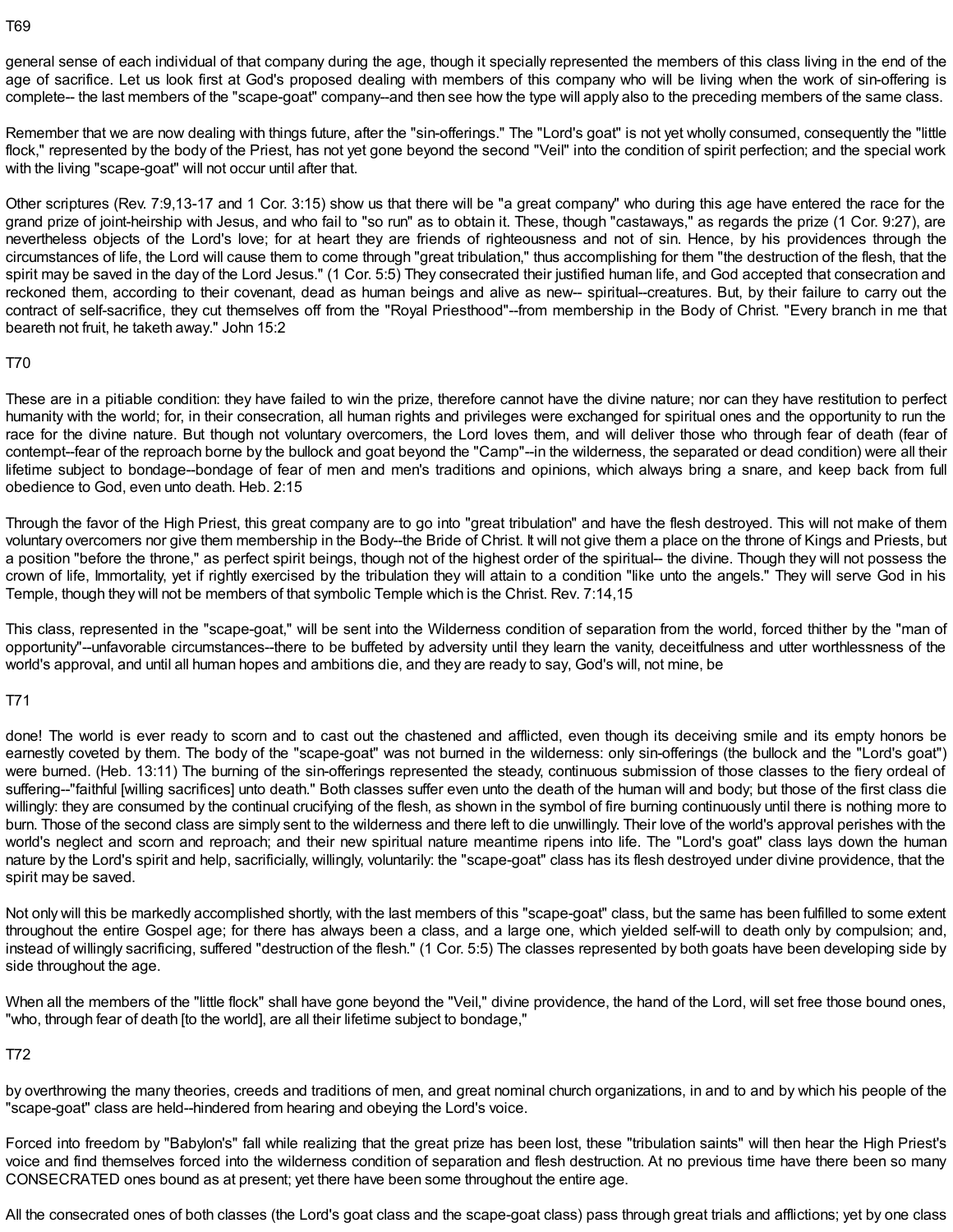they are esteemed light afflictions, taken joyfully, which they rejoice to be accounted worthy to suffer. Theirs is a willing sacrifice, like that of the Head. To the other class they are burdensome, great afflictions, almost without joy--an enforced destruction of the flesh. And proportionately different are their positions and rewards at the end of the race.

## The Atonement Day Burnt-Offerings

"And Aaron shall come into the Tabernacle of the congregation [the "Holy"] and shall put off the linen garments which he put on when he went into the Holy place [the "Most Holy"] and he shall leave them there; and he shall wash his flesh with water in the holy place [the "Court"] and put on his [usual] garments [the garments of glory and beauty] and come forth and offer his burnt-offering and the burnt-offering of the people, and make an atonement for himself [the Body--the Church--the "little flock"] and for the people" (Lev. 16:23,24), the same atonement illustrated or typified from another standpoint.

T73

The burnt-offering consisted of two rams (verses 3,5), one representing the bullock and the other the Lord's goat. These, being alike, show the harmony and oneness of the sacrifices made by Jesus and his footstep-followers--that in God's sight they are all one sacrifice. "For both he that sanctifieth [Jesus] and they who are sanctified [the little flock] are all of one; for which cause he is not ashamed to call them brethren." Heb. 2:11

This is further shown in the treatment of each of these sacrifices. The rams of "burnt-offering" were cut in pieces and washed and the pieces laid unto the head upon the altar and burned--a burnt-offering of sweet savor unto Jehovah. Since both rams were thus treated, it showed that in Jehovah's estimation they were all parts of one sacrifice; the members joined to the Head, acceptable as a whole, as the atonement for the sins of the world--thus satisfying the claims of justice on behalf of the whole world of sinners.

As the sin-offerings illustrated the sacrificial death of the Redeemer, so the burnt-offering following illustrated God's manifested acceptance of the same sacrifice. Let us not forget that God thus indicates that he will not manifest his acceptance of the "better sacrifices" than bulls and goats, until the sacrifices for sins are complete, and the true High Priest is robed in the honor and glory of his office, represented in the change of garments. During the time of making the sin-offering he wore only the white linen garments. Afterward (and usually) he wore the glorious garments illustrative of the honor and glory conferred upon him. During the Gospel age the sin-offerings progress and no honor is bestowed upon the priests, but at its close comes the outward manifestation of God's approval and acceptance of them in the putting of glory and honor upon the priests who made the sacrifices, and in the blessing of the people, for whose sins they atoned.

T74

The burnt-offering was burned on the altar in the "Court," thus teaching that God will manifest his acceptance of the sacrifice of the whole Body (Head and pieces, or members) in the sight of all in the "Court" condition, namely, to all believers. But before this manifestation to believers of God's acceptance of the work, the "scape-goat" company is sent away, and the robes of the Priest changed.

As the white robes worn throughout the work of sacrifice covered the Body and represented the justification of the Body, their purity in God's sight through Christ, so the "garments of glory and beauty," put on subsequently, represent the glories of the Church's position and work in the future, after the new creatures shall have been perfected, after they shall have gone beyond the "Veil." The washing with water at this time signifies that, though the white garments (imputed righteousness of the "Body") are now removed, it does not signify the reimputation of sin, but the completion of the cleansing, making the "Body" perfect in resurrection completeness--the garments of glory and beauty representing the glory, honor and immortality of the First Resurrection to the divine nature. The washing further shows that the sins of the people for which atonement had been made do not attach to or contaminate the purity of the priest.

Thus ended this type of the development of the priesthood and the satisfaction for the world's sins: but we tarry to glance at a few verses of this chapter (Lev. 16) not so directly connected with our topic.

Verse 17. "There shall be no man in the tabernacle of the congregation when he goeth in to make an atonement in the holy place [the "Most Holy"] until he come out, and have made an atonement for himself and for his household, and for all the congregation of Israel."

This limitation applies only to this special day, for the

## T75

Apostle says--"The priests went always into the first tabernacle [the "Holy"] accomplishing the service, but into the second [tabernacle--the "Most Holy"] went the high priest alone, once every year" on this "Day of Atonement," which was repeated annually. Heb. 9:7

The privileges of the true Tabernacle belong only to those who are priests--members of the Body of the High Priest--so that whether, as now, in the first of these heavenly conditions (spiritually minded, new creatures in Christ Jesus), or whether, as we hope to be soon, in the second or perfected spirit condition, it will in either or both cases be because we are in Christ Jesus, new creatures--no longer men. "For ye are not in the flesh [human], but in the spirit [spiritual, new creatures] if so be that the spirit of God dwell in you." Rom. 8:9

Verse 28. "And he that burneth them [the bullock and the goat of sin-offering] shall wash his clothes, and bathe his flesh in water, and afterward he shall come into the camp."

This seems to teach that those principally instrumental in reproaching, reviling and destroying the humanity of Jesus (the bullock) and the humanity of his "little flock" (the goat) will have no special punishment for it, because they do it ignorantly--at the same time accomplishing God's plan. They may wash and be clean and come into the camp--i.e., into the same condition as the remainder of the world, all of whom are by heredity sinners, all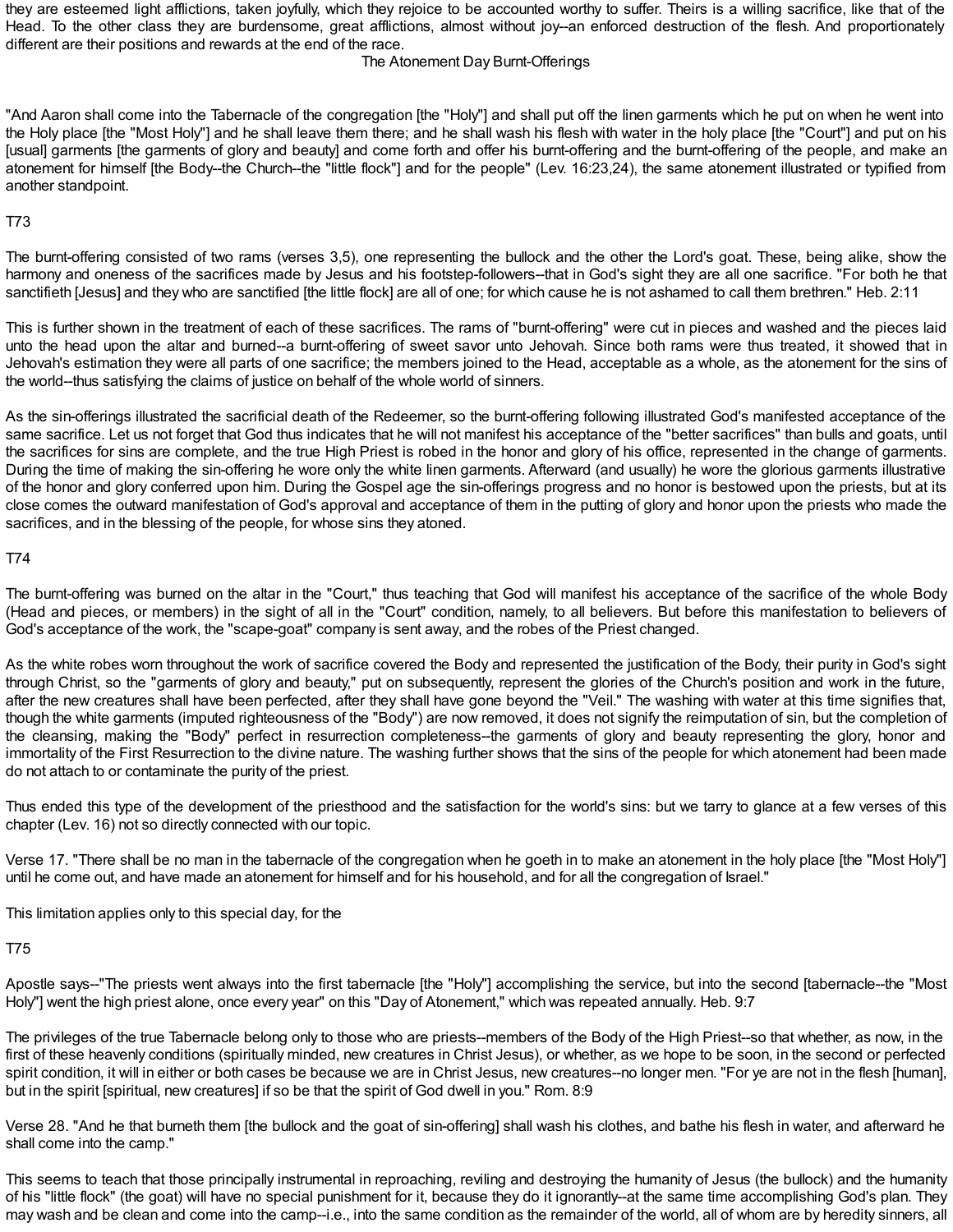of whom have been ransomed from Adamic depravity and death, and all of whom await the return of the great High Priest and the blessing then to be extended to all.

Verse 26. "And he that let go the goat for the scape-goat shall wash his clothes and bathe his flesh in water, and afterward come into the camp."

This teaches the same lesson relative to those who will be

T76

instrumental in bringing the trouble and consequent destruction of the flesh upon the "great company" represented by the "scape-goat." They will be obliged to obtain of the Lord special forgiveness for these wrongdoings, but eventually shall stand on the same footing as other men. The Blessings Following the "Day of Atonement" Sacrifices

Thus the typical "Day of Atonement" ended; and Israel, thus typically cleansed from sin, was reckoned no longer defiled and separated from God, but now at one with him. Justice no longer condemned, but bade them realize God's reconciled presence in their midst, to bless and protect and direct into the Canaan of rest and peace.

The antitype of the "Day of Atonement" is this Gospel age, during which Jesus and "his Body," the Church (by virtue of the redemption and consequent justification), make sacrifice to Justice, in full satisfaction of the Adamic sin. When the work of reconciliation is complete, God will recognize the world of mankind, and place his sanctuary among men. Then will be fulfilled that which was written: "The Tabernacle of God [God's dwelling, the glorified Church] is with men, and he will dwell with them, and they shall be [become] his people, and God himself shall be with them and be their God.And God shall wipe away all tears from their eyes; and there shall be no more death, neither sorrow, nor crying, neither shall there be any more pain, for the former things [the reign of Satan, sin and death] are passed away. And he that sat upon the throne said, Behold, I make all things new." Rev. 21:3-5

But while all these blessings will result from the establishment of God's residence, or sanctuary, among men ("I will make the place of my feet glorious"--"earth is my footstool"-- Isa. 60:13; 66:1), yet the subsequent work of blessing

T77

will be a gradual one, requiring the Millennial age for its accomplishment; i.e., Adamic death, pain and tears will be in process of destruction (wiping away). This will begin with the second coming of Christ, the Royal Priest, but will not be completely wiped away until the end of the Millennial age.

The gradual process by which MAN WILL BE BROUGHT into perfection of being and fulness of harmony with Jehovah is well illustrated in the typical sacrifices of Israel, made after the "Day of Atonement," the antitypes of which sacrifices, as we shall shortly see, will be fulfilled during the Millennium.

To divide rightly and understand these typical sacrifices, it must be recognized that the present Gospel age is the "Day of Atonement" toward God for the general sin of mankind; and that in the type all sacrifices coming after the "Day of Atonement" represented fulfilments or antitypes due after the Gospel age is ended--during the Millennial age--when the world of sinners may become reconciled to, or at-one with, God.

Thus we may see that at-one-ment has two parts--first, Justice at-one with, and not any longer condemning and destroying, Adam and his children on account of his sin; and secondly, the return of the sinner to at-one-ment with God's righteous laws, recognizing and obeying them. The first of these phases of at-one-ment, or reconciliation, is brought about entirely by the Priest's service in the "Day of Atonement" sacrifices. The other--the reconciling of the world to God, or the bringing of as many of mankind as are willing into full at-one-ment and harmony with God, will be accomplished during the next age, by the "Royal Priesthood," the glorified kings and priests, who, typified by Moses, will be the Great Prophet whom the Lord will raise up to teach and to govern the people; and if they will not give heed to him

T78

they shall be cut off from life--die the second death. Acts 3:23

Let it be clearly seen, however, that although the saints, the followers of Jesus, are permitted, as represented in the "Lord's goat," to share in and to be members of the sin-offering on behalf of the world, this is not because of their being by nature purer or better than the world; for the entire race of Adam was condemned in him; and of them "there is none righteous, no, not one" (Rom. 3:10), and none could give a ransom for his brother. Psa. 49:7

They share in the sacrifice for sins as a favor, in order that by so doing they may share with Jesus the promised divine nature, and be his companions and joint-heirs. To permit and to enable them to offer themselves acceptable sacrifices, the benefits of Jesus' death were first applied to them, justifying or cleansing them. Thus it is his death that blesses the world, through his Body, the Church.

# **T079 - Another Type Of The Atonement Sacrifices--Leviticus Ix**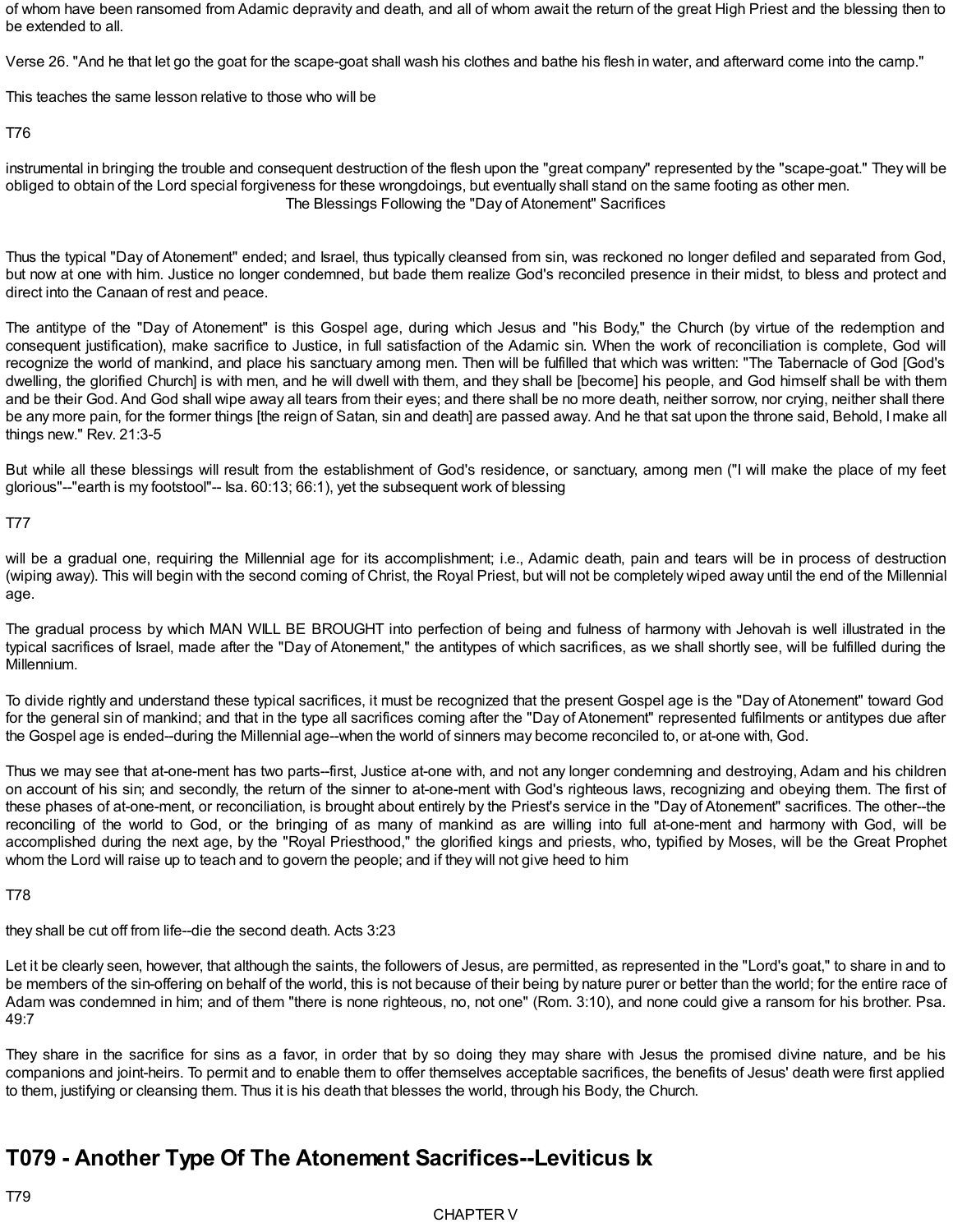#### ANOTHER TYPE OF THE ATONEMENT SACRIFICES--LEVITICUS IX

Atonement Sacrifices Restated with Varying Details--Moses and Aaron Entered the Tabernacle, and Came Out Again and Blessed the People-- "Unto Them that Look for Him Shall He Appear"--"And After Death the Judgment"--Divine Acceptance of the Atonement Sacrifice Manifested.

IN THIS chapter we have a more condensed picture of the work and sacrifices of Atonement than the one already examined (Lev. 16), and, in addition, it furnishes certain features which, in the light of the foregoing, will be of interest as well as profit to us. It is another picture of the Atonement sacrifices.

"And Moses said, This is the thing which the Lord commanded that ye should do: and the glory of the Lord shall appear unto you. And Moses said unto Aaron, Go unto the altar and offer thy sin-offering and burnt-offering and make an atonement for thyself [those to be called to be members of "his Body" required it] and for the people [the world]."

This type illustrated the fact that our Lord Jesus (the bullock sacrifice for sins) was sufficient to redeem both "his Body," the "little flock," and also the whole world of mankind. The Church's share in the sin-offering could have

#### T80

been dispensed with entirely: we might have been spared the special trials of our "narrow way," spared the sacrificial sufferings, and could have been restored to perfection of human nature, just as all mankind will be. But it pleased Jehovah not only to choose Jesus to this great work of sacrifice, but also to make him the Captain or Head of "the Church which is his Body," and that these, as well as their Captain, should be made perfect as SPIRITUAL beings, by sufferings in the flesh as sin-offerings. Heb. 2:10; Col. 1:24

The Apostle Paul, referring to our intimate relationship to our Head says: "Blessed be the God and Father of our Lord Jesus Christ, who hath blessed us with all spiritual blessings in heavenly places [the "Holy" and the "Most Holy"] in Christ; according as he hath CHOSEN US in him before the foundation of the world--to the praise of the glory of his grace, wherein he hath [justified or] made us accepted in the beloved." (Eph. 1:4,6) God "called you by our gospel to the obtaining of THE GLORY of our Lord Jesus Christ" (2 Thess. 2:14), so that "if we suffer with him we shall also reign with him." 2 Tim. 2:12

The High Priest, after offering his own sacrifice, was to "offer the offering of the people [the goat], and make an atonement for them [all Israel] as Jehovah commanded." This arrangement for our having part in the sacrifice of atonement was a part of our Father's command or original plan, as St. Paul attests. Col. 1:24-26

"Aaron therefore went unto the altar, and slew the calf [Heb., young bullock] of the sin-offering, which was for [instead of or a substitute for] himself. And the sons of Aaron brought the blood unto him, and he dipped his finger in the blood and put it on the altar; but the fat [etc.]...he burnt upon the altar,...and the flesh and the hide he burned with fire without the camp. And he slew the burnt-offering [a ram] and Aaron's sons presented unto him the blood,

#### T81

which he sprinkled round about upon the altar. And they presented the burnt-offering unto him; and he did wash the inwards and the legs, and burnt them upon the burnt-offering upon the altar, with the pieces thereof at the head." (Much the same account as in chapter 16, and having the same significance.)

Thus the burnt-offering of Jesus has been burning all through the Gospel age, giving evidence to all in the "Court" condition (the justified), of God's acceptance of him, and the acceptance of all the members of "his Body"--laid to the Head on the altar.

"And he brought the people's offering, and took the goat which was the sin-offering for the people [not for the priests and Levites, like the former] and slew it and offered it for sin as the first"; i.e., treated it exactly as he treated the bullock. This goat is the same as the "Lord's goat" in the other picture, the "scape-goat" and the other features being omitted in this more general view. It is a further confirmation of the teaching that those who follow in the Lord's footsteps are participants in the sin-offering.

"And he brought the burnt-offering and offered it according to the [usual] manner. And he brought the meat- offering, and took a handful of it and offered it upon the altar beside the burnt-sacrifice of the morning. He slew also the bullock and the ram for a sacrifice of peace-offerings which was for the people."

The peace-offering, as already described, represented a vow or covenant. Made in connection with the sin-offering of the High Priest, it signified the vows, obligations and covenants assumed by the Priest, based on the sin-offering. In the type the peace was established between Jehovah and Israel as follows: The sin-offering having been made, also the burnt-offering showing the acceptableness of it to God, there was peace between Jehovah and Israel, because their

#### T82

former Adamic sin was typically removed; and they were obligated then to live obedient to a covenant based on their forgiveness--i.e., they were to keep the Law--that he that doeth those things should live by (or as a reward for keeping) them. But as our sin-sacrifices are better than the typical ones, so with the peace-offering or covenant established by those sacrifices; it is a better covenant. Thus in this sacrifice of peace, or covenantoffering, the Priest is seen to serve unto the example and shadow of spiritual things--the mediator of a better covenant (Heb. 8:6-13), under which all people shall be blessed with RESTITUTION, and thus be enabled to obey the perfect law and live forever.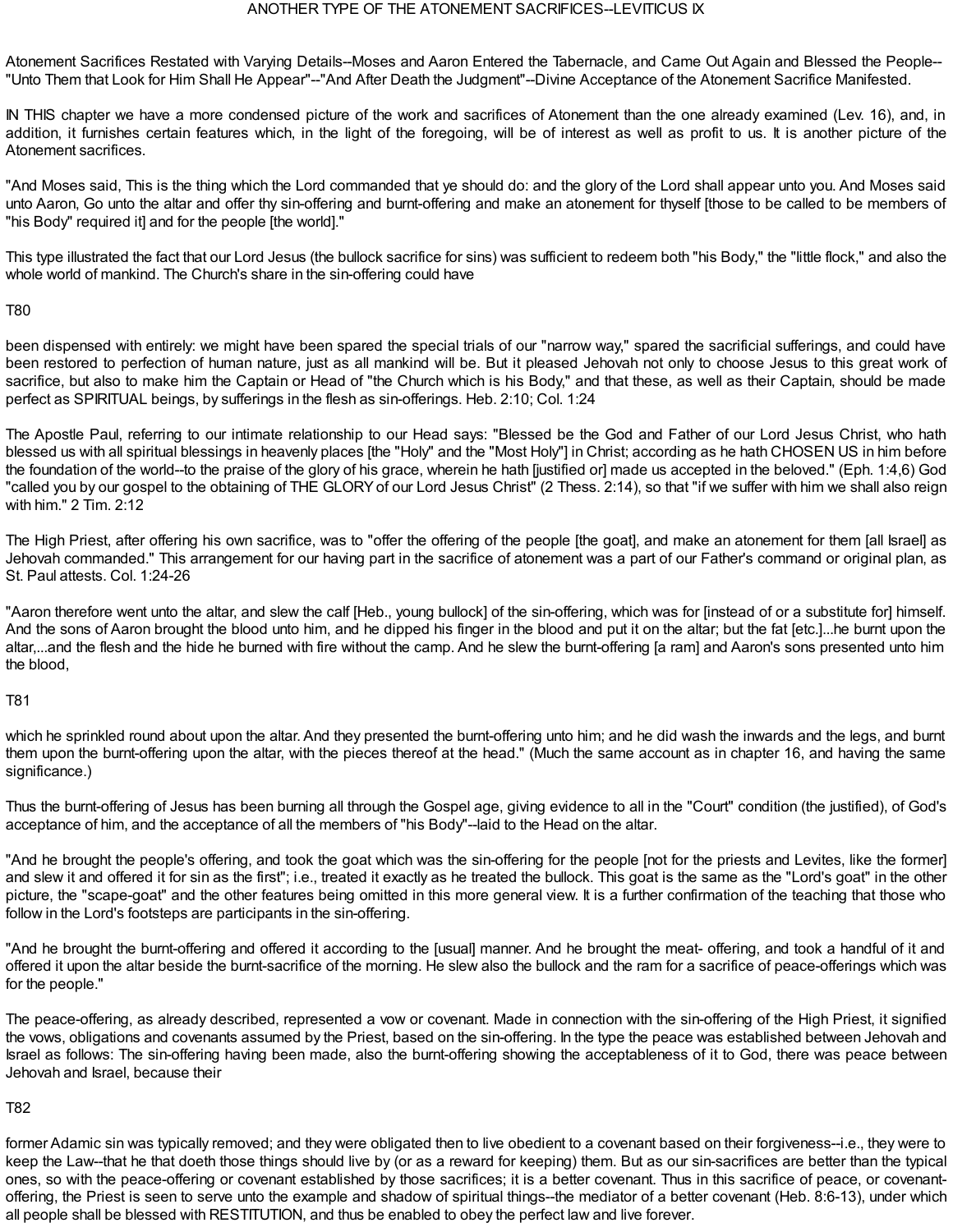"And Aaron lifted up his hand toward the people, and blessed them; and came down from offering the sin-offering and peace-offerings." Here we see illustrated in the type the fact that though the blessing is not fully due to come upon the people until all sacrifices are finished, yet a measure of blessing comes upon mankind from the members of the Priest, even now, during the age of sacrifice, before we all go into the "Most Holy" or spiritual condition. And how true is this to the facts: wherever the royal Priests are, a blessing more or less pronounced flows from these to their neighbors.

"And Moses and Aaron Went into the Tabernacle of the Congregation, and Came Out and Blessed the People"

When this day (age) of sacrifice is over, the complete Priest (Head and Body) will appear before God, and give evidence of having met all the claims of Justice against the people (the world). It will be noticed that while the type of Leviticus 16 divided the work of the Atonement Day, and showed all the particulars of how the Lord's sacrifice first

### T83

makes ours worthy of acceptance, etc., this type showed the entire work of the Gospel age as successive offerings, yet joined really in one--all the sufferings of the entire Christ, followed at once by restitution blessings. The going of Moses into the Tabernacle with Aaron seems to say, The law is fully satisfied and its righteousness vindicated in the sacrifice of Christ. The Law (represented in the type by Moses) will testify on behalf of those who were under the Law--Israel after the flesh--that all condemned under it were also justified to life through the sacrifices of the Priest who "offered up himself" once for all.

When presented, the entire sacrifice was "holy, acceptable to God," this being evidenced by the fact that Moses and Aaron did not die at the threshold of the Most Holy. And Moses and Aaron came out and together blessed the people. So in the incoming age, the Christ will bless all the families of the earth (Gal. 3:8,16,29; Gen. 12:3); yet not by setting aside or ignoring the Law of God, and excusing sin, but by gradually restoring man to human perfection, in which condition he will be able to keep the perfect law of God, and be blessed by it. Blessed by the Priest, made perfect and able to keep it, the Law--obey and live--"He that doeth righteousness is righteous," will be a great blessing; for whosoever will may then obey and live forever in happiness and communion with Jehovah.

"And the Glory of the Lord Appeared Unto All the People"

As the blessing progresses (restoring and elevating the race, mentally and physically), the results will become manifest. The people--the world in general--will recognize God's gracious love more and more each day. Thus it will be that "the glory of the Lord will be revealed and all flesh shall see it together." (Isa. 40:5) They will come to see, gradually,

T84

of the length and breadth and height and depth of the love of God, which surpasseth all understanding.

It is worthy of note that the blessing here mentioned was not a blessing to the under-priests. No: they were represented in the blesser--inAaron. The blessing came on all the people of Israel, who, in type, represented the world. It is this blessing of the world by the "Seed"--the entire Christ, after all the afflictions are filled up by the Body (Col. 1:24)--that Paul refers to, saying, "The whole creation [humanity] groaneth and travaileth in pain together...waiting for the manifestation of the sons of God." Before they can experience deliverance from the bondage of corruption (sin and death) and restoration to the liberty of sons of God (freedom from condemnation, sin, death, etc.) as enjoyed by God's first human son, Adam (Luke 3:38), the Atonement Day sacrifices must be finished, and the priests who sacrificed must be clothed with the glorious garments, the royal, divine authority and power thus to set them free. Rom. 8:19-22

It is doubtless this same blessing of all the people--salvation from death and its sting, sin--that Paul refers to, saying: "UNTO THEM THAT LOOK FOR HIM SHALL HE APPEAR THE SECOND TIME WITHOUT SIN [not again as a sin-offering, and without contamination from those sins borne for sinners] unto salvation." (Heb. 9:28) The world has seen the Priest--Head and Body--suffer as a sin-offering during this age; Jesus was manifested to the Jews in the flesh (as a sin-offering), and as Paul could say, so can all followers in his footsteps say, "Christ is manifest in our mortal flesh." (2 Cor. 4:11) As the whole Christ has thus been manifest and has suffered in the flesh, so they shall also be "glorified together" before the world; "for the glory [the blessing and salvation] of the Lord shall be revealed, and all flesh shall

## T85

see it together." When he shall appear, we also shall appear with him in glory. Col. 3:4

But this great High Priest of the world will be recognized only by "them that look for him." If he were to appear a flesh-being, in the sky or elsewhere, it would be an appearance to all, whether looking for him or not; but we have already seen that the Scriptures teach that the Head has been perfected as a spirit being, and that his "little flock" will be made "like him," spirit beings, of the divine nature, which no man hath seen nor can see. (1 Tim. 6:16) We have seen that the way in which the world will see the glorified Church will be by mental perception, in the same sense that a blind person may properly be said to see. In the same sense we now see the prize, the "crown of life," "while we look not at the things which are seen, but at the things which are not seen [by physical sight]; for the things which are seen are temporal, but the things which are not seen are eternal." (2 Cor. 4:18) It is in this way that the entire Church of this age has been "looking unto Jesus"; thus "we see Jesus." (Heb. 2:9; 12:2) Thus, with the eyes of their understanding, the "Watchers" discern the second presence of the Lord in its due time, by the light of the divine Word. And later on the world, every eye, shall see him in similar manner, but by the light of the "flaming fire" of his judgments. 2 Thess. 1:8

This is the only way in which human beings can see or recognize things on the spiritual plan. Jesus expressed this same idea to the disciples, that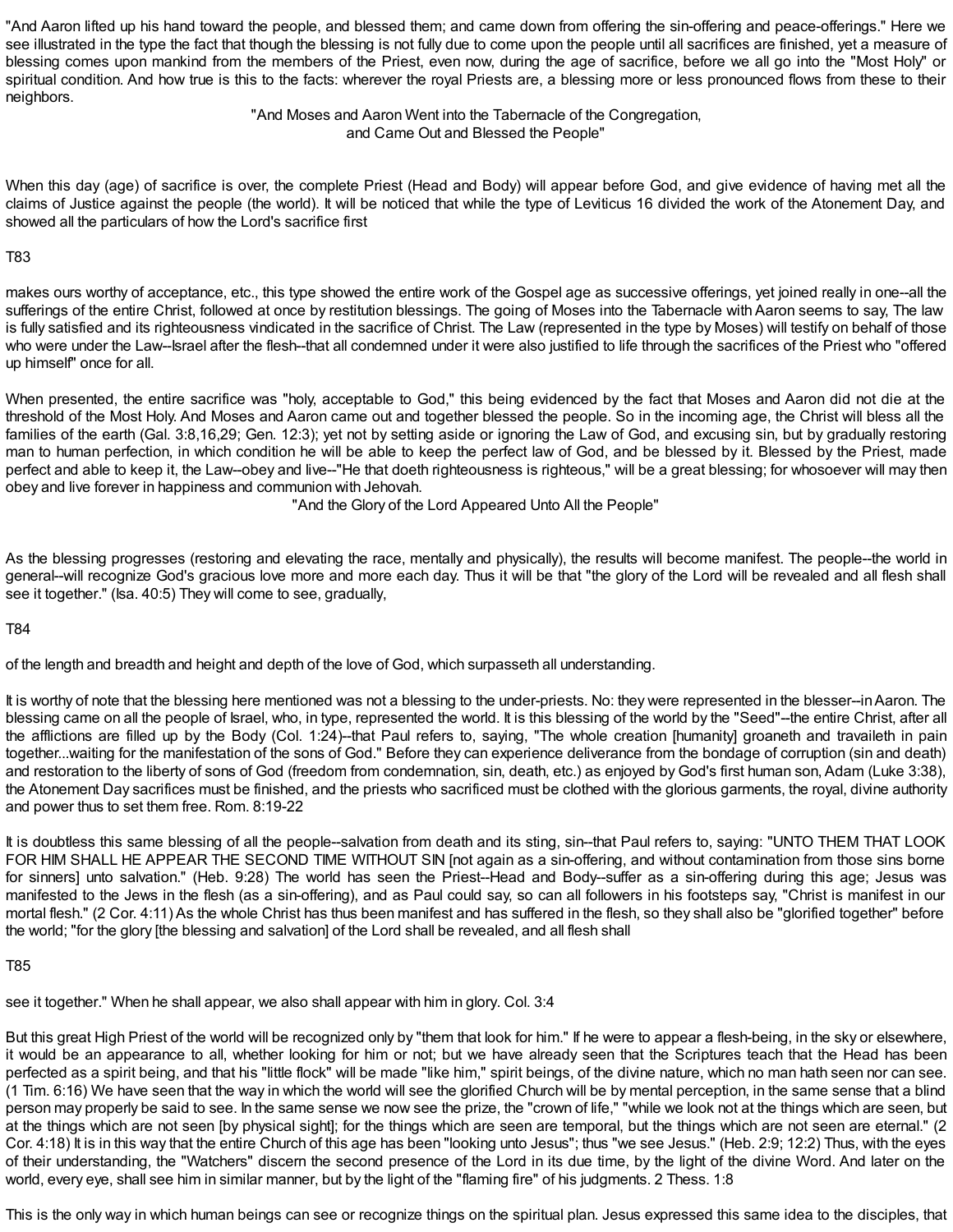they who recognized his spirit or mind, and thus knew him, would also be acquainted with the Father in the same way. "If ye had known me, ye should have known my Father also; and from henceforth ye know him and have seen him." (John 8:19; 14:7) This is the only sense in which the world will

#### T86

ever see God, for "no man hath seen God at any time" ("whom no man hath seen, nor can see")--"the only begotten Son, he hath declared [revealed--shown] him." (1 Tim. 6:16; John 1:18) Jesus revealed or caused his disciples to see the Father by making known his character- revealing him by words and deeds as the God of Love.

In the same way the Papal system was shown by Luther and others, and seen by many, to be the Antichrist; or as Paul had foretold, that wicked system, the man of sin, was then revealed, though many do not even yet see it thus.

Thus it is that our Lord Jesus, the Head (now present to gather the jewels), is at this time being revealed to the living members of the "little flock," though others know not of his presence. Luke 17:26-30; Mal. 3:17

Thus it will also be in the Millennial day, when the complete Christ--the Priest--is revealed. He will be revealed only to those that look for him, and only those will see him. They will see him, not by physical sight, but as we now see all spiritual things--our Lord Jesus, the Father, the prize, etc.--by the eye of faith. Men will not see the Christ by physical sight, because on a different plane of being--the one spirit, the other flesh; for the same reason that they will never see Jehovah. But we [the little flock, when glorified] shall see him as he is, for we shall be like him. 1 John 3:2

But, though only "those who look for him" will be able to recognize the Christ as the deliverer who will save them from the dominion of death, yet this will embrace all the world; for the manner of revelation will be such that ultimately all must see. "Every eye shall see him"; and all in their graves, being then awakened, even they that pierced him, will realize that they crucified the Lord of glory. "He shall be revealed [in the sky? No!] in flaming fire [judgments], taking vengeance on those that know not [acknowledge

#### T87

not] God, and [also on those] that obey not the gospel of Christ." It will not take long for all mankind to recognize him under such circumstances. Now the good suffer, but then shall ye discern "between him that serveth God and him that serveth him not"; for in that day the distinction will be manifested. (Mal. 3:15-18) Then all, seeing clearly, may, by accepting Christ and his offer of life under the New Covenant, have everlasting life; for "We trust in the living God, who is the Savior of all men, specially of those that believe." 1 Tim. 4:10 "And After Death the Judgment"

A text directly connected with our subject, as is evident from its context, yet one more frequently misapplied, misunderstood, than perhaps any other in the Bible, reads, "And as it is appointed unto men [Aaron and his successors, who were merely types of the High Priest of the new creation] once to die [typically, as represented in the animal slain], and after this [following as a result of those sacrifices] the judgment [of God, approving or disapproving of the sacrifice], so Christ was once offered [never will it be repeated] to bear the sins of many ["every man"]; and unto them that look for him he shall appear the second time, without sin [neither blemished by the sins borne, nor to repeat the sin-offering, but] unto salvation"--to give the everlasting life to all who desire it uponGod's conditions of faith and obedience. Heb. 9:27,28

Each time a Priest went into the "Most Holy" on the Atonement Day he risked his life; for if his sacrifice had been imperfect he would have died as he passed the "Second Veil." He would not have been accepted into the "Most Holy" himself, nor would his imperfect sacrifice have been acceptable as an atonement for the sins of the

#### T88

people. Hence any failure meant his death, and the condemnation of all for whose sins he attempted to make reconciliation. This was the "judgment" mentioned in this text, which was passed every year by the typical priests; upon the passing of that judgment favorably the priest's life and the yearly typical atonement for the sins of the people depended.

Our great High Priest, Christ Jesus, passed under the antitypical Second Veil, when he died at Calvary; and had his sacrifice been in any manner or degree imperfect he would never have been raised out of death--the "judgment" of justice would have gone against him. But his resurrection, on the third day, proved that his work was perfectly performed, that it stood the test of the divine "judgment." See Acts 17:31.

A further evidence that our Lord passed this "judgment" successfully, once for all, and that his sacrifice was accepted, was evidenced in the blessing at Pentecost; and that was a foretaste of the still greater future blessing and outpouring upon all flesh (Joel 2:28), a guarantee or assurance that ultimately he (and we in him) shall come forth to bless the people--the world, for whose sins he fully and acceptably atoned.

Any interpretation of this text, which applies it to the common death of humanity in general, is thoroughly contradicted and disposed of by the context.

Many have been looking in an indefinite way for a good time to come--for the removal in some manner of the curse of sin and death and evil in general, but they have not understood the long delay. They do not realize that the sacrifice of the "Day of Atonement" is necessary and must be finished before the glory and blessing can come: nor do they see that the Church, the "elect," the "little flock," are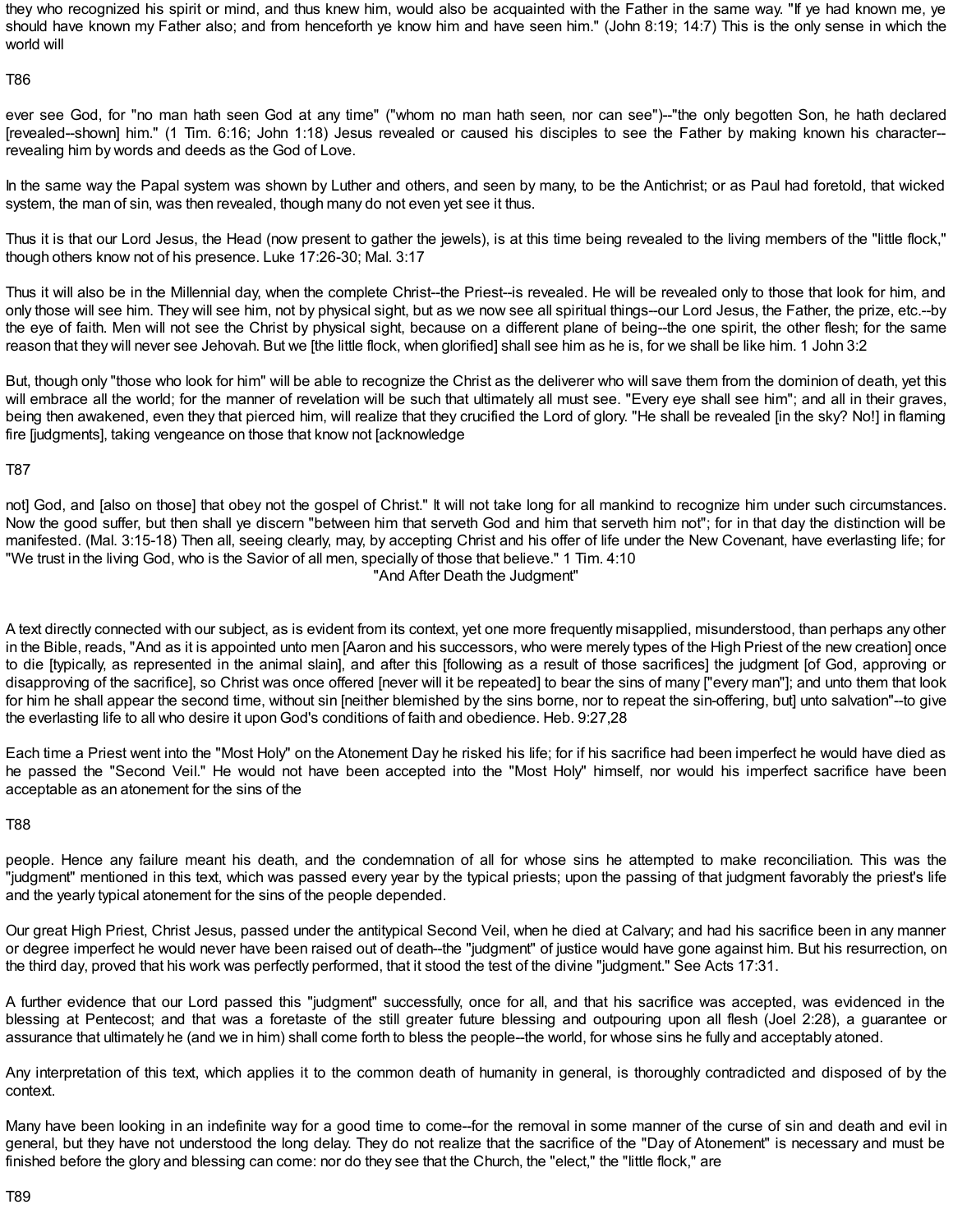associates in the sacrifice of the Christ, and his sufferings, as they shall also be in the glory that shall follow. "The whole creation groaneth and travaileth in pain together until now, waiting [though in ignorance] for the manifestation of [the Church] the sons of God." Rom. 8:19,22

Moreover, since the typical Priest represented the "body" as well as the "head" of the antitypical Priest, the Christ, it follows that each member of the Church must pass this "judgment"--that although many have been called none will be chosen as finally acceptable "members" of the Christ Body, branches of the true Vine, except as they shall be "overcomers"--faithful unto death. (Rev. 3:21) Not, however, that such must attain perfection of the flesh, but perfection of heart, of will, of intent: they must be "pure in heart"--the treasure must be of pure gold tried in the furnace, though its present casket be but an imperfect earthen vessel.

#### Divine Acceptance to Be Manifested

"And there came fire out from before the Lord, and consumed upon the altar the burnt-offering and the fat, which, when all the people saw, they shouted and fell on their faces"--worshiped. This is the same thought expressed in another form. The fire symbolized God's acceptance; its recognition by the people showed that the world will realize the sacrifice and its value in God's estimation as the price of their liberty from death and the grave, and when they realize it they will worship Jehovah and his representative, the Priest.

That this is not yet fulfilled is evident. God has not yet manifested his acceptance of the great Atonement Day sacrifice, by fire; the people have not yet shouted and fallen on their faces in worship of the Great King and his representative.

T90

No, the world still lieth in wickedness (1 John 5:19); the god of this world still blinds more or less nearly all mankind (2 Cor. 4:4); darkness still covers the earth--gross darkness the people. (Isa. 60:2) Nor need we look for the great restitution blessings prefigured in this type until all the members of the Church, the "Body" of the great High Priest, shall have first gone beyond the Second Veil (actual death), into the Most Holy, by resurrection change. Nor will this "blessing" of the type be fulfilled until after the great time of trouble. Then, chastened, sobered, humbled, the world of mankind will very generally be "waiting for" and "looking for" the great Christ, the Seed of Abraham, to bless them and lift them up.

How beautifully these types teach a full ransom for all the people, and a restitution and blessing made possible to all!

Nothing in the types seems to make a distinction between the living and the dead, and some may be inclined to infer that when the sacrifices of the High Priest are over, and the blessing commences, only those who are then living will be greatly benefited. But we answer, Nay: in God's estimation the living and the dead are alike; he speaks of them all as dead. All came under sentence of death in Adam; and the little spark of life which any man now possesses is really but one stage of dying. It is a dead race now because of the sin of Adam; but at the close of this antitypical "Day of Atonement" the blessings of justification and life will be extended to all, upon conditions which all will be able to obey, and whosoever will may have again, from the life-giver, Redeemer, all that he lost in Adam--life, liberty, favor of God, etc.--those who have gone all the way down into death, as well as those who still linger on the brink--"in the valley of the shadow of death."

This is the object of the antitypical sin-offerings: to release

T91

"all the people," all mankind, from the dominion of sin, death: to restore them to the perfection of being which is essential to perfect happiness and at-one-ment with the Creator.

This is the blessing which is to come to all the families of the earth through the Seed of Abraham. This is the good news which was preached to Abraham, as we read: "God foreseeing that he would justify the heathen [all mankind-- Gentiles] through faith, preached before the Gospel [good tidings] to Abraham, saying, In thee and in thy Seed shall all nations be blessed [justified]...Which Seed is Christ [primarily the Head, and secondarily the Body]; and if ye be Christ's [members] then are ye Abraham's Seed, and heirs according to the promise" referred to; viz., one of the blessing class, the Seed of Abraham, who shall bless all the families of the earth. (Gal. 3:8,16,29) But this "Seed" must be completed before the blessing comes, as shown in the type just considered: the sin-offering must be ended before all the blessings resulting there from can flow out.

The restriction that the High Priest alone went into the "Most Holy" once a year to make an atonement should not be misunderstood to mean that he and the under-priests never went in thither during succeeding days--after the Atonement Day had made full reconciliation for sins. On the contrary, the High Priest went in there often in after days. It was into the "Most Holy" that the High Priest went whenever he inquired of Jehovah for Israel's welfare, etc., using the breastplate of judgment, the Urim and Thummim. Again, whenever they broke camp, which was often, the priests went in and took down the "veils" and wrapped up the Ark and all the holy vessels, before the Levites were permitted to carry them. Num. 4:5-16

Again, whenever an Israelite offered a sin-offering unto the priests (after the "Day of Atonement" sacrifices were

T92

over) they all ate it in the "Most Holy." (Num. 18:10) So with the antitype, after the present "Day ofAtonement" is over: the "Royal Priesthood" will be in the "Most Holy" or perfect spiritual condition, and there will accept (eat) the sacrifices for sin, brought by the world for their own transgressions (not for original or Adamic sin, which was canceled on the "Day of Atonement"). In that perfect spiritual condition, the priesthood will instruct in every matter, as represented in the decisions and answers given to Israel by the Urim and Thummim.

# **T093 - Sacrifices Subsequent To The "DayOf Atonement"**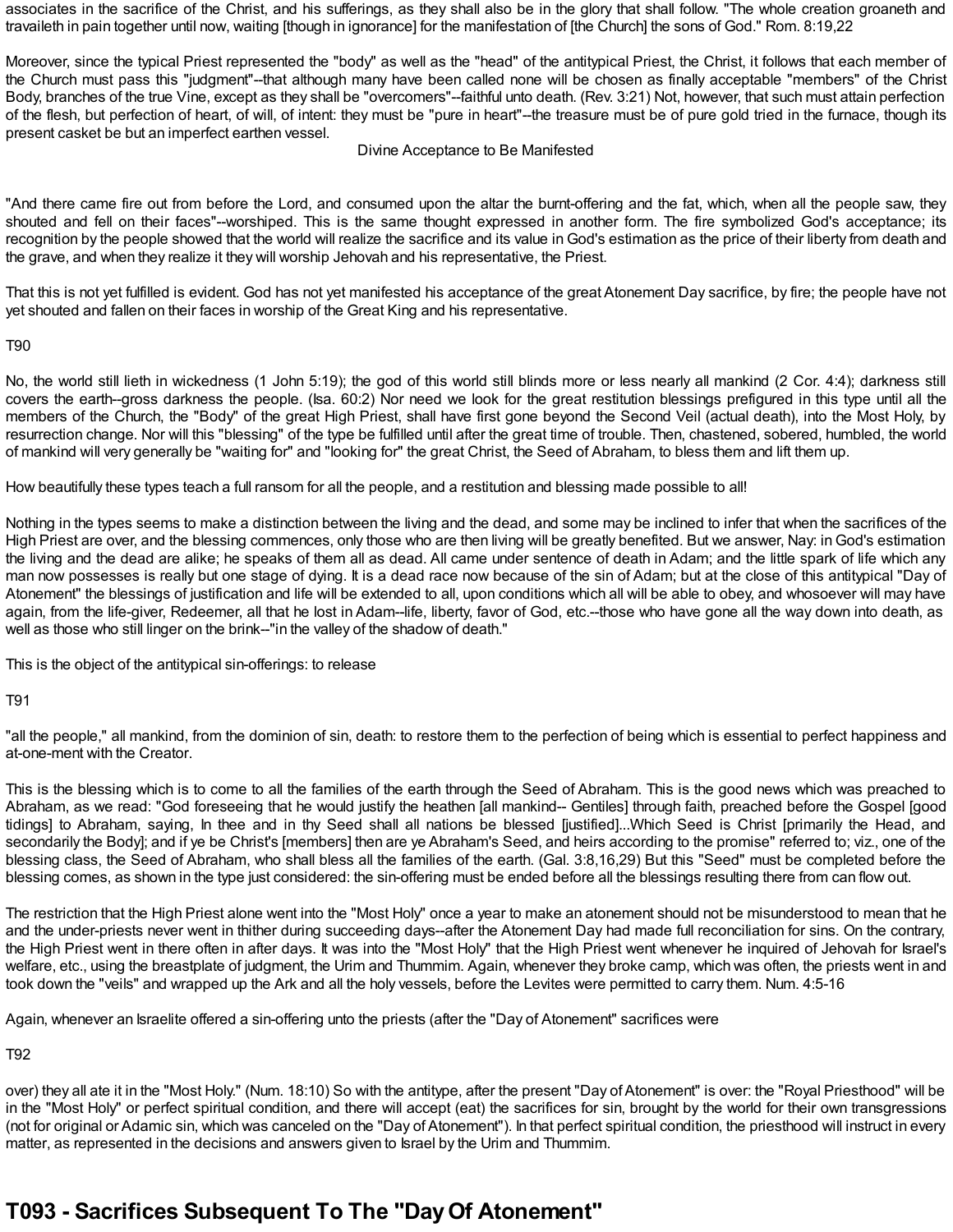## CHAPTER VI SACRIFICES SUBSEQUENT TO THE "DAYOF ATONEMENT"

These Typify Repentances, Vows, Covenants, etc., During the Millennium--The People's Burnt-Offerings--Their Peace-Offerings--Their Meat-Offerings--Their Trespass-Offerings--Male and Female Distinctions to Cease, Shown in the Types.

THE sacrifices offered by the people (Israel--the world) on their own individual account, after the Day of Atonement sacrifices, typified by the general offerings of Israel, belong to the next age, and will then be presented to the glorified royal priesthood. Nevertheless, this has a very slight beginning now; thus the worldly man possessed of wealth is in that sense a steward of God's things, and may now use that "mammon" and with it make for himself friends, that when this age of Satan's domination is ended, and the reign of Christ commences (in which he shall no longer be a steward), then those whom he thus favored will bless him. If the worldly stewards of wealth (the mammon or god of this age) were wise, they would use more of their means thus. For whosoever shall give even a cup of cold water unto one of the least of these priests, because he is such, shall by no means lose his reward when the Kingdom of Christ is organized and its rule begins. Luke 16:1-8; Matt. 10:42

Those sacrifices which do not belong to the class we denominate

T94

the "Day of Atonement sacrifices," illustrated offerings and sacrifices which belong to the Millennial age.

As, in the type, the "Day of Atonement" sacrifices preceded all others, and were a basis for the general forgiveness and acceptance with God of all Israel, but were followed by other sacrifices by individuals after that day, termed "sin- offerings," "trespass-offerings," "peace-offerings," etc., so will be the antitype. After the sacrifices of this Gospel age have brought "the people," the world, into a justified condition, there will still be sins and trespasses committed which will require confession and reconciliation, making these after-sacrifices necessary.

The Atonement Day sacrifices represented the cancellation of Adamic sin by the sacrifice of the Christ; but during the Millennium, while the benefits of the atonement are being applied to the world, while they are being gradually restored to actual perfection and life and harmony with God, errors will be committed for which they will be in some measure responsible. For such they must make some amends, accompanied by repentance, before they can be again in harmony with God through Christ, their Mediator.

Consecration will also be in order in the next age, though, owing to the changed government of the world, consecration will no longer, as now, mean unto death, but on the contrary, it will be unto life; for with the close of the reign of evil comes the end of pain, sorrow and death, except upon evildoers. Consecration must always be a voluntary presentation of one's powers, and hence this is represented in some of the sacrifices after the Atonement Day.

As the basis for all forgiveness of sins in the next age will be the "Day of Atonement" sacrifices, it would be appropriate in the type for the sinner to bring some sacrifice which

#### T95

would indicate a recognition of the "Day of Atonement" sacrifices, as the ground of forgiveness anew. And so we find that all offerings of the people after the "Day of Atonement" were of a kind which pointed back to or recognized the sacrifices of that day. These offerings might be of cattle or sheep or fowl (turtle doves or young pigeons) or of fine flour--the article offered depending upon the ability of the offerer.

During the Millennial age all men will "come to a knowledge of the truth," and thus to the fullest opportunity of salvation from the curse (condemnation or sentence) of Adamic death. (1 Tim. 2:4) When we remember that this death includes all the sickness, pain and imperfection to which humanity is now subject, we see that God's plan includes a full restoration to human perfection; only those who deliberately refuse or neglect the opportunities then put within the reach of all will die the Second Death. But perfection will come gradually, and it will require the cooperation of the sinner's WILL ever to reach it. He must do what he can to climb up again to perfection, and will have all the assistance necessary. This is shown by these sacrifices in general: they were to be according to every man's ability. However degraded by sin and imperfect, each must, when he comes to a knowledge of the truth, present himself to God, the offering indicating his condition. The dove or pigeon brought by the poorest in the type represented the justified all of the morally poor and degraded; the goat offered by others more able, represented the all of some less degraded; while the bullock represented the all of those who had attained perfection of human nature. Just as a bullock was used to typify the perfect humanity (much fat) of Jesus' sacrifice, and a goat (wayward and lean) was used to represent the imperfect human nature of the saints, in the sacrifices of this Atonement Day, so those animals similarly

#### T96

represented the offerers (Israel--typical of the believing world in the Millennium) in their consecrations. But it should be remembered that these burnt-offerings and peace-offerings of the future represent the people as consecrating-- giving themselves to the Lord. They do not represent sinofferings to secure atonement, as do the sacrifices of the Day of Atonement. There were indeed trespass-offerings which were in a sense sinofferings for individuals; but these, as we shall see presently, were wholly different from the national sin-offerings of the Atonement Day.

When those of the world of mankind, willing to accept God's grace, shall have been brought to perfection, at the close of the Millennium, there will be no longer any poor in the sense of inability to offer a bullock--in the sense of deficiency of mental, moral or physical ability. All will be perfect men, and their offerings will be their perfect selves typified by bullocks. David, speaking of this, says: "Then shalt thou be pleased with sacrifices of righteousness [of right doing] with burnt-offering and whole burnt-offering; then shall they offer bullocks [perfect sacrifices] upon thine altar." (Psa.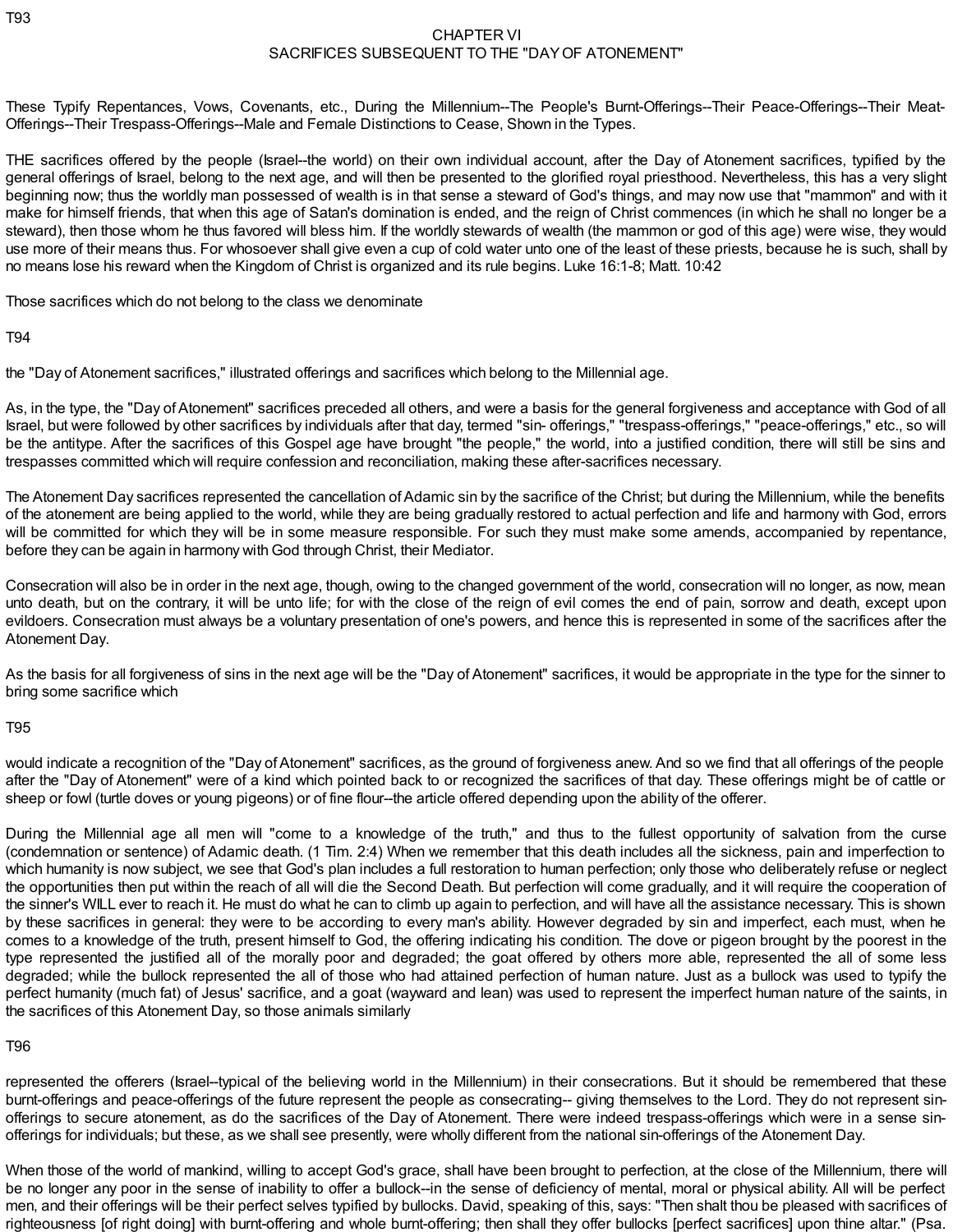51:19) Yet that David's language should not be understood to teach the restoration of the literal, bloody, typical sacrifices, is evident, for in the same connection he says, "Thou desirest not sacrifice [either typical or antitypical-- full atonement for sin having been accomplished by that time "once for all"]...The sacrifices of God are a broken spirit; a broken and a contrite heart, O God, thou wilt not despise." All these sacrifices must be of the free will and desire of the offerer. Lev. 1:3

The completeness of consecration was shown by the death of the animal--that is, each member of the race must consecrate his will; but it will be followed neither by the destruction of the human nature (the burning of the flesh outside

#### T97

the camp) nor by the taking of the life into a new nature--into the "Most Holy." Only the priests enter there, as shown in the Atonement sacrifices. No: when consecrated, they are accepted as human beings, and will be perfected as such--their right to life as such having been purchased by the High Priest, in the members of whose Body all the overcoming Church is represented. The consecrations represent an appreciation of the ransom, and the acquiescence of the offerers to the Law of God as the condition upon which they may continue to live everlastingly, in harmony and favor with him.

#### The People's Burnt-Offerings

The burnt-offerings of the priests were to be kept up continually on the altar, and the fire never suffered to die out. "This is the law of the burntoffering: it is the burnt-offering because of the burning upon the altar all night unto the morning, and the fire of the altar shall be burning in it.... It shall not be put out, and the priest shall burn wood on it every morning, and lay the burnt-offering in order upon it. ...The fire shall ever be burning upon the altar; it shall never go out." Lev. 6:9,12,13

Thus was represented to the mind of each offerer the fact that the altar was already sanctified or set apart, and that their offerings would be acceptable because of God's acceptance of the Atonement Day sacrifices. To this altar the Israelite brought his free will offering, as narrated in Lev. 1. It was made in the usual way: the animal, cut in pieces and washed, was laid, the pieces to the head, on the altar, and wholly burnt, a sacrifice of sweet savor unto the Lord. This would serve to typify a thankful prayer to Jehovah--an acknowledgment of his mercy, wisdom and love, as manifested in the broken Body of the Christ--their ransom.

T98

#### The People's Peace-Offerings

This offering was to be of the herd or flock; and it could be made either in fulfilment of a vow (covenant), or as a willing "thank-offering." Part of it was to be brought to Jehovah by the offerer--"His own hands shall bring the offerings of the Lord made by fire; the fat with the breast, it shall he bring"; and the Priest shall burn the fat on the altar, and wave the breast before the Lord. But the breast shall be the Priest's, also the shoulder. The offerer must eat the sacrifice. Lev. 3, and 7:11-18,30-34

This seems to show that if any man will then come into a condition of full peace and harmony (as all must do or else be cut off in the Second Death), he must eat or fulfil a covenant before God of entire consecration to him. If, after being thus perfected, he again becomes defiled by wilful sin, he must die (the Second Death) as shown by the penalty of touching unclean things. (Lev. 7:19-21) Compare Rev. 20:9,13-15.

With this sacrifice there was presented an offering of unleavened cakes mingled with oil, and anointed wafers, representing the offerer's faith in Christ's character, which he will copy, and leavened bread indicating his acknowledgment of his own imperfection at the time of consecration- leaven being a type of sin. Lev. 7:11-13

#### The People's Meat-Offerings

These, of fine flour, unleavened cakes, with oil, etc., were presented to the Lord through the Priest. They probably represented praises and worship offered to the Lord by the world, through his Church. "Unto him be glory in the Church by Christ Jesus throughout all ages." (Eph. 3:21) These were accepted by the priests. A sample being offered

T99

on the altar showed that it was approved by, acceptable to, Jehovah.

The People's Trespass or Sin-Offerings

"If a soul [being] commit a trespass and sin through ignorance in the holy things of the Lord;...if he sin and commit any of these things which are forbidden to be done by the commandments of the Lord, though he wist it not, yet is he guilty, and shall bear his iniquity. And he shall bring a ram without blemish out of the flock," and money according to the priest's estimation of the trespass, with a fifth more, and this shall be his offering. And the Priest shall make an atonement for him. And if any one sin knowingly and damage or defraud his neighbor, he shall restore it in the principal, and shall add the fifth part more thereto (twenty per cent interest) and give it to the wronged one. And he shall bring a ram for the trespass-offering unto the Lord. Lev. 5:15-19; 6:1-7

This teaches that for every wrong restoration must then be made, with interest, and accompanied by repentance or an asking of forgiveness of the Lord, through the Church (Priesthood)--the trespasser's recognition of his own imperfections, and of the value of the ransom, being shown by the ram presented.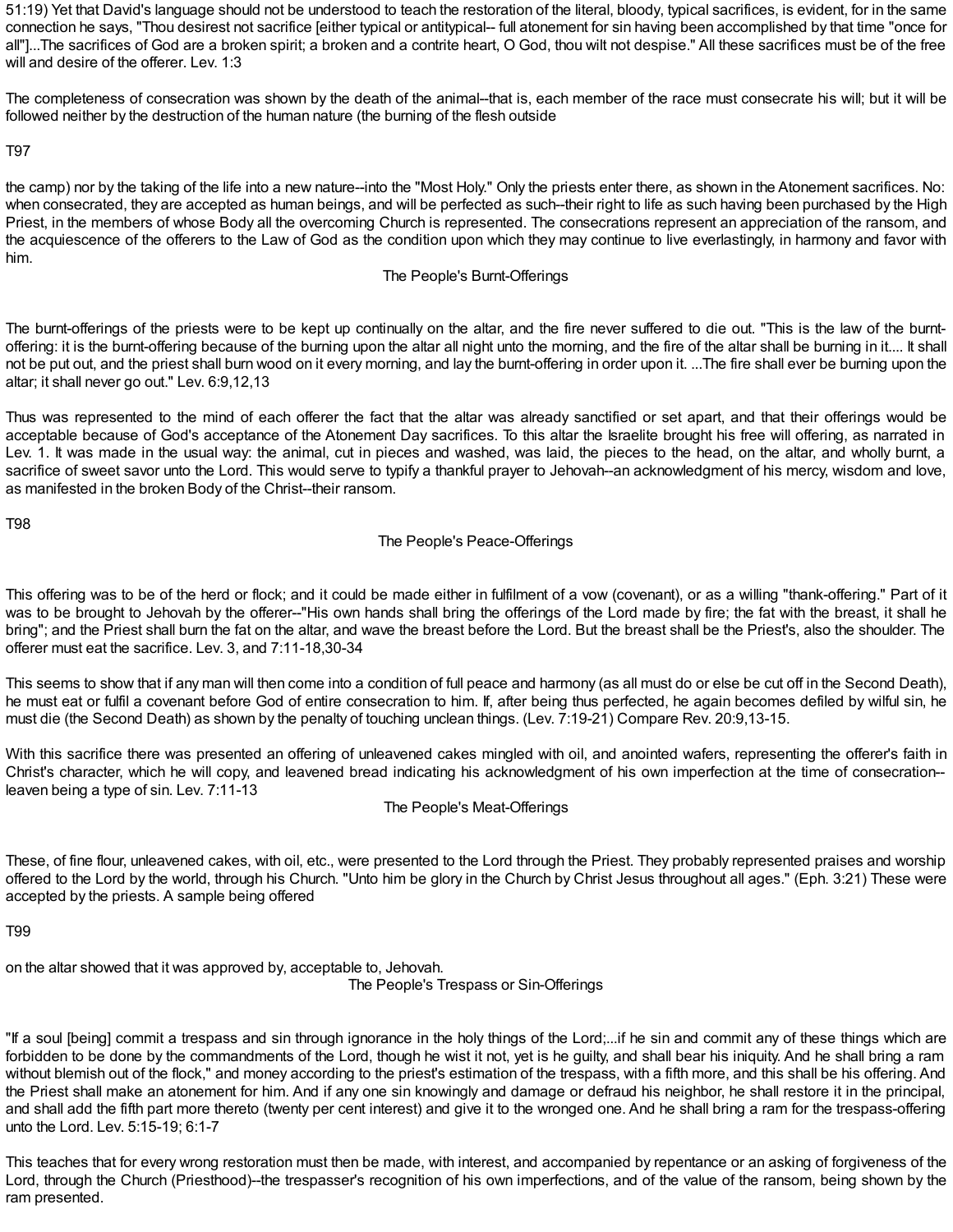But notice the difference between the treatment of such sin-offerings and the sin-offerings of the "Day of Atonement." The latter were offered to God (Justice) in the "Most Holy," as "the better sacrifices"; the former were offered to the priests, who, during the Atonement Day, had purchased the people. The acknowledgment of the people will be made to their Redeemer. The Priest, indeed, took and offered to the Lord a portion of the offering, as a "memorial," as a recognition that the whole plan of redemption as executed

## T100

on the Atonement Day (Gospel Age) was the heavenly Father's, but appropriated to himself the remainder-- by eating it.

The whole world, purchased by the precious blood (human life) of Christ, will present themselves, for forgiveness of trespasses, to the "Royal Priesthood," whose acceptance of their gifts or consecrations will signify forgiveness. To this agree our Lord Jesus' words to his disciples: "He breathed on them and saith unto them, Receive ye the holy Spirit. Whosesoever sins ye remit, they are remitted unto them; and whosesoever sins ye retain [to them] they are retained." John 20:23

While this "ministry of reconciliation" belongs in its fullest sense to the next age, when all the sacrifices of Atonement will have been completed, yet even now, any member of the "Royal Priesthood" may say to those who believe and repent, "Thy sins are forgiven thee"--as did our Head, by faith looking forward, as he did, to the completion of the sacrifices for sins: moreover, these priests now know the terms and conditions upon which forgiveness is promised, and can speak authoritatively whenever they see the terms complied with.

The offerings of the Atonement Day, as we have seen, were always burned (Lev. 6:30; Heb. 13:11), but the later trespass-offerings, offered after the Day of Atonement, were not burned, but eaten (appropriated) by the priests.

Male and Female Distinctions to Cease

"This is the law of the sin-offering [trespass-offering]... The priest that offereth it for sins shall eat it...All the males among the priests shall eat thereof." Lev. 6:25-29

The Lord and all the holy angels are Scripturally referred to as males, while all the saints are together represented

T101

as a female, a "virgin," espoused to our Lord Jesus as husband. But the human female was originally a part of the man made in God's image, and is still (although temporarily separate for the purposes of human propagation) a part of the man--neither being complete alone. As the perfect man was named Adam, so, when made twain, "God called their name Adam"--the headship remaining with the male, who was thus made the caretaker or preserver of the female as a part of his own body. (Eph. 5:23,28) This sexual division did not make Adam imperfect: it merely divided his perfections between two bodies of which he was still the "head."

The Scriptures indicate that ultimately, by the close of the "times of restitution," all (male and female shall be restored to the perfect condition--the condition represented in Adam before Eve was separated from him. We do not understand that either males or females will lose their identity, but that each will take on the qualities now lacking. If this thought be the correct one, it would seem to imply that the extreme delicacy of some females and the extreme coarseness of some males are incident to the fall, and that restitution to a perfection in which the elements of the two sexes would be perfectly blended and harmonized would be the ideal humanity of God's design. Our dear Redeemer, when he was "the man Christ Jesus," was probably neither coarse and brawny nor effeminate. In him the mental strength and a grandeur of manhood blended most delightfully with the noble purity, tenderness and grace of true womanhood. Was he not the perfect man who died for our race and redeemed both sexes? Let us not forget that as a man he had no help-mate: should he not therefore have been complete in himself to pay the full corresponding price for Adam (male and female)? Either thus was Eve represented in the

T102

great ransom or by her husband as her "head"--else mother Eve was not ransomed at all, a thought which would conflict with other scriptures.

The Gospel Church is indeed referred to in the Scriptures as a "Bride"; not, however, as the bride of "the man Christ Jesus," but as the Bride of the risen and highly exalted Christ. As new creatures, begotten of God's spirit to spirit nature, we are betrothed to the Spirit Jesus, whose name and honor and throne we are to share. The Church is not the Bride of the sacrificed man Christ Jesus, but of the glorified Lord Jesus, who at his second advent claims her as his own. Rom. 7:4

As with man and woman in the next age so will it be with Christ and the Church--after the Church is glorified all femininity will be dropped--"We shall be like him"--members of his Body. "And this is the name wherewith she shall [then] be called [her Lord's name], The Righteousness of Jehovah." (Jer. 33:16; 23:6) As the Body of the great Prophet, Priest and King, the Church will be a part of the Everlasting Father or Life-giver to the world. Isa. 9:6

This same thought is carried throughout the Scriptures; the males of the priestly tribe alone did the sacrificing, and as above, the eating of the trespass-offerings; and they alone entered the Tabernacle and passed beyond the Veil. Likewise, in the holy Spirit's arrangement for this Gospel age-- "He gave indeed [male] apostles, and [male] prophets, and [male] evangelists, and [male] pastors and teachers, for the qualification of the saints for the work of service, in order to the building up of the Anointed one." (Eph. 4:11,12, Diaglott) The word male, as above, should appear in the English as it does appear in the Greek text, and the Lord's appointments and those of the apostles correspond to this. "I suffer not [in the Church] a woman to teach or to usurp authority over the man," plainly declares the Apostle.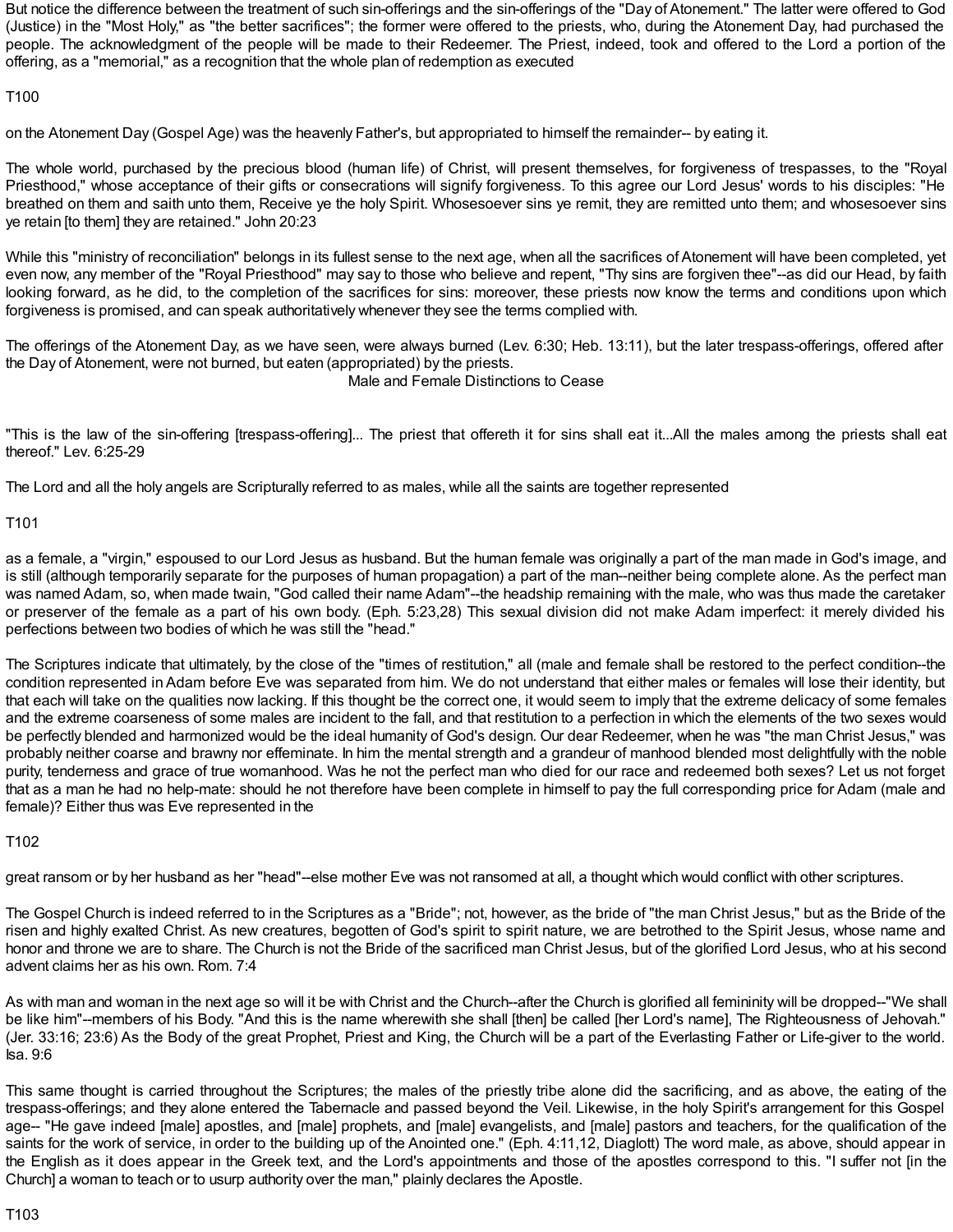(1 Tim. 2:12) This is illustrative of the present relationship of Christ and the Church, which will, we understand, terminate with the close of this age, when the overcomers will be glorified and made actually one with the Lord--as "brethren."

This, however, does not signify that the sisters in the Church do not equally "present their bodies living sacrifices, holy and acceptable to God," and perform an important "work of service" in the Church as members of the "royal priesthood"; they are equally pleasing to the Lord as the brethren, for, really, all distinctions of sex and color and condition are ignored, dropped from divine notice, from the time we become "new creatures in Christ Jesus" (2 Cor. 5:17; Gal. 3:28); but the type, the figure, the lesson, must be continued, and hence the distinctions so rigidly maintained in the special and more important parts of the service of the Church of Christ.

On the contrary, the Adversary has always sought to control man religiously through the love and esteem men bear toward women--hence his exaltation of the Virgin Mary to the rank of a goddess and to worship amongst Catholics. Hence also, with the ancient Egyptians, Isis was the goddess, and in the later times of the Apostle Paul, Diana was goddess of the Ephesians. And does not Satan still seek to deal with and through woman, as in the Garden of Eden? Are not women his chief mediums in Spiritism and his chief apostles and prophets in Theosophy and Christian Science?

Nor has Satan's acceptance of women as his mouthpieces been to their advantage. On the contrary, women stand on a far higher social and intellectual plane, and are most appreciated for their true womanhood, in those lands where the Bible regulations are recognized and respected; and by those who most carefully follow Scriptural regulations.

T104

#### My Sacrifice

"Laid on thine altar, O my Lord divine, Accept this gift today, for Jesus' sake. I have no jewels to adorn thy shrine, Nor any world-famed sacrifice to make; But here I bring, within my trembling hand, This will of mine--a thing that seemeth small; And thou alone, O Lord, canst understand How, when I yield thee this, I yield mine all. "Hidden therein thy searching gaze canst see Struggles of passions, visions of delight, All that I have, or am, or fain would be-- Deep loves, fond hopes and longings infinite. It hath been wet with tears, and dimmed with sighs, Clenched in my grasp till beauty hath it none. Now, from thy footstool, where it vanquished lies, The prayer ascendeth--'May thy will be done!' "Take it, O Father, ere my courage fail; And merge it so in Thine own will that I May never have a wish to take it back; When heart and courage fail to thee I'd fly. So change, so purify, so like thine own, Make thou my will so graced by love divine

Imay not know or feel it as mine own,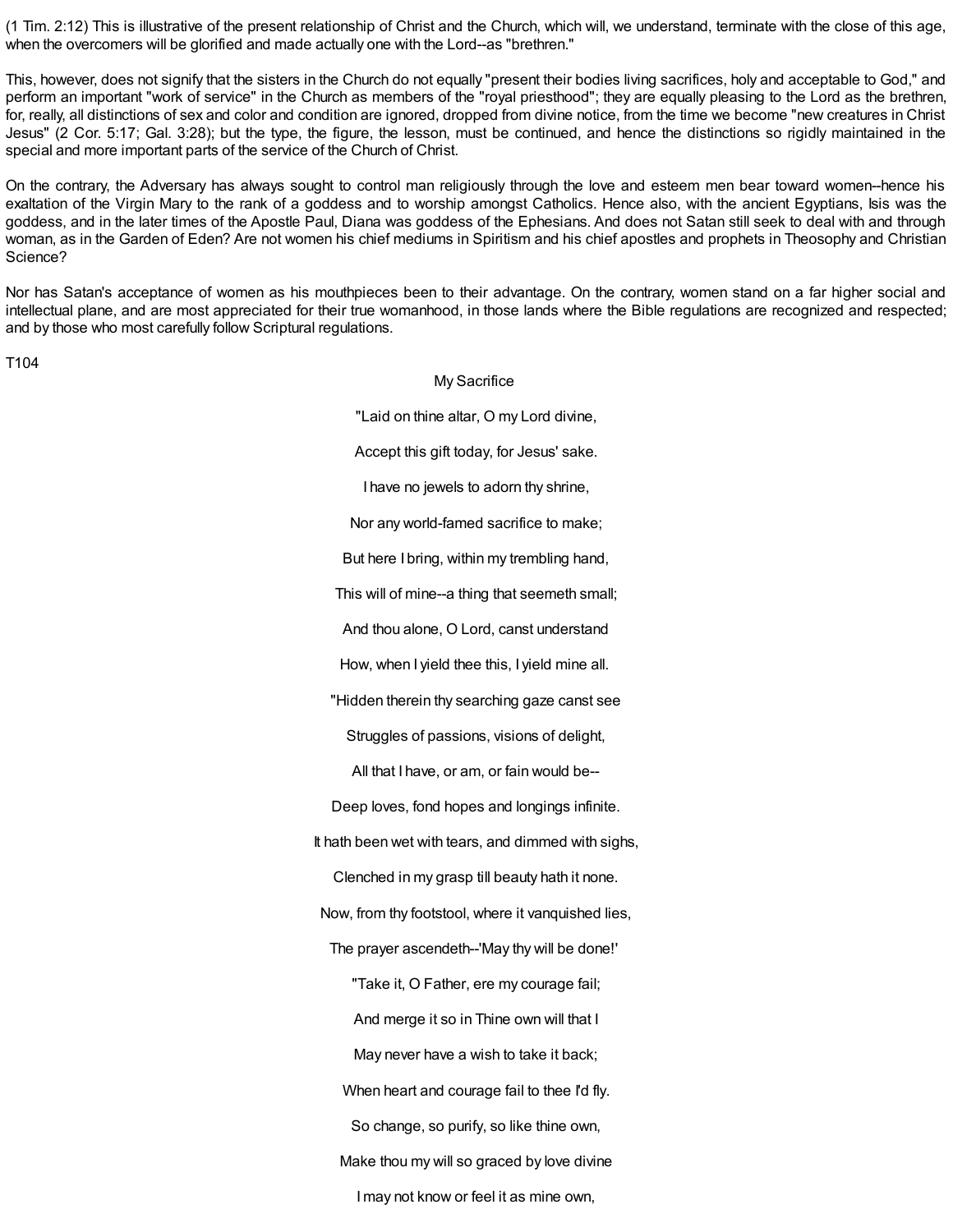# **T105 - "The Ashes Of A Heifer Sprinkling The Unclean"**

T105

## CHAPTER VII "THE ASHES OF A HEIFER SPRINKLING THE UNCLEAN" HEBREWS 9:13

Not One of the Atonement Day Sacrifices--Not One of the Subsequent Sacrifices for the People--The Class Typified by This Sacrifice--The Apostle Paul the Under-Priest Who Witnesses and Testifies Respecting the Antitype--The Sprinkling of the Ashes for the Cleansing of the People Will Be During the Millennial Age--How the Cleansing Will Be Effected.

ONE feature of the ceremonial law of Israel, related in Numbers 19, required the killing of a red heifer (cow)--one without blemish and which had never been under the yoke of service. It was not one of the sin-offerings of the Day of Atonement, nor was it one of the offerings of the people subsequent to the Day of Atonement--indeed, it was no "offering" at all, for no part of it was offered on the Lord's altar or eaten by the priests. It was sacrificed, but not in the same sense, nor in the same place, as these offerings--in the Court. It was not even killed by one of the priests, nor was its blood taken into the Holy and Most Holy. The Red Heifer was taken outside the camp of Israel, and was there killed and burned to ashes--flesh, fat, hide, blood, etc.--except a little of the blood taken by the priest and sprinkled seven times toward the front of the Tabernacle (Revised Version and Leeser). The ashes of the heifer were not

#### T106

brought into the Holy place, but were left outside the Camp, gathered together in a heap, and apparently accessible to any of the people who had use for them. Under the prescription of the Law, a portion of the ashes was to be mixed with water in a vessel, and a bunch of hyssop dipped into this mixture was to be used in sprinkling the person, clothing, tent, etc., of the legally unclean, for their purification.

In view of what we have seen respecting the Day of Atonement sacrifices, which foreshadowed the better sacrifices of this Gospel age (accomplished by the Royal Priesthood, Christ, Head and Body) this heifer was in no sense related to these, and evidently did not typify any of the sacrifices of this present time. So likewise it is different from any of the sacrifices that were accepted on behalf of the people of Israel after the Day of Atonement, and which we have just shown signified their repentance and sorrow for sins during the Millennium, and their full consecration of themselves to the Lord. The burning of the heifer was not related to any of these sacrifices, all of which were made by the priests, and in the Court. We must look elsewhere for an antitype to this Red Heifer, for had it in any sense of the word represented the priests, it would of necessity have been killed by one of them as indicating that fact.

What, then, did this sacrifice of the red heifer signify?-- What class or persons were represented by it, as having suffered outside the "Camp," and in what sense of the word would their sufferings have to do with the cleansing or purification of the people of God--including those who shall yet become his people during the Millennial age?

We answer that a class of God's people not of the "Royal Priesthood" did suffer for righteousness' sake outside the "Camp"; a brief history of these, and of the fiery trials which they endured, is given us by the Apostle in Heb. 11.

#### T107

Of these he says, after recounting the faith exploits of a number, "What shall I say more? For the time would fail me to tell of Gideon, and of Barak, and of Samson, and of Jephtha; of David also, and of Samuel and of the prophets: who through faith subdued kingdoms, wrought righteousness, obtained promises, stopped the mouths of lions, quenched the violence of fire, escaped the edge of the sword, out of weakness were made strong, waxed valiant in fight, turned to flight the armies of aliens. Women received their dead raised to life again: and others were tortured, not accepting deliverance; that they might obtain a better resurrection: and others had trials of cruel mockings and scourgings, yea, moreover, of bonds and imprisonment: they were stoned, they were sawn asunder, were tempted, were slain by the sword: they wandered about in sheepskins and goatskins; being destitute, afflicted, tormented, of whom the world was not worthy." Heb. 11:32-38

Here we have a class fitting to the account of the Red Heifer--a class which laid down their lives outside the "Camp"; a class in every way honorable, and yet not a priestly class. This class being no part of the Body of the High Priest could have no part or share in the sin-offerings of the Atonement Day--nor could it be admitted into the spiritual conditions typified by the Holy and Most Holy. It may seem to some remarkable that we should, with so much positiveness, declare that these ancient worthies were not members of the "Royal Priesthood," while with equal positiveness we declare that the no more faithful servants of God of this Gospel age are members of this "Royal Priesthood." Our positiveness on this subject is the positiveness of the Word of God, which in the very connection with the narrative of the faithfulness of these patriarchs declares in so many words, "These all, having obtained a good report through faith, received not the promise [received not the

#### T108

chief blessing], God having provided some better thing for us, that they without us should not be made perfect." Heb. 11:39,40

Nor should it be difficult for us to realize that although there could be antitypical Levites (justified by faith in a coming atonement) before our Lord Jesus came into the world, yet there could be no antitypical priests, for he was the Head or Chief Priest, and in all things had pre-eminence, and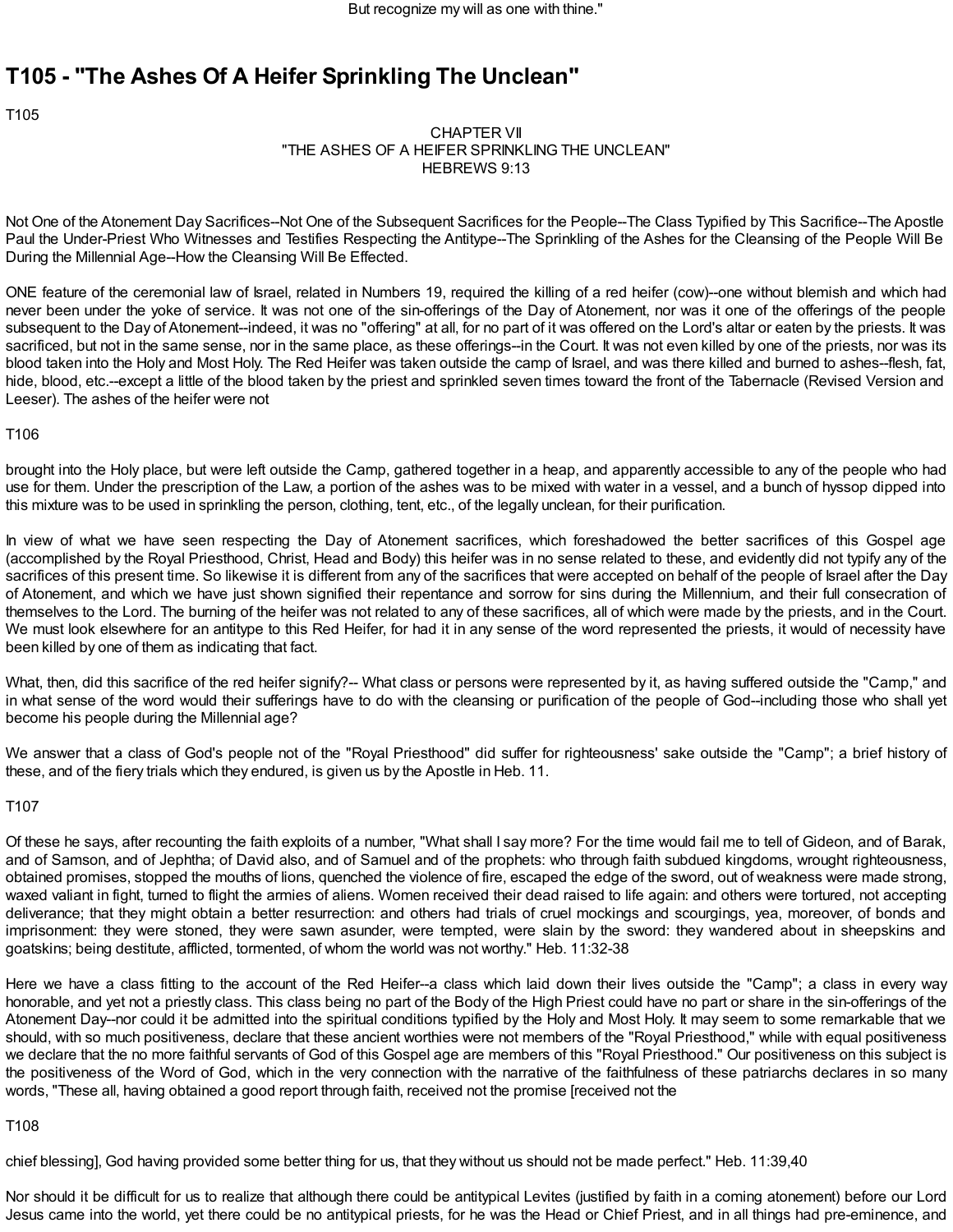made atonement for the blemishes of his "Body" and of "his house" before any could become his brethren and members of the royal priesthood. Our Lord himself stated this matter very pointedly, and succinctly pointed out the line of demarcation between the faithful ones that preceded him and the faithful ones who would follow after him, walking in his footsteps, and becoming his joint-heirs. Of John the Baptist he said, "Verily I say unto you, Among them that are born of women there hath not risen a greater than John the Baptist; notwithstanding he that is least in the Kingdom of Heaven is greater than he." (Matt. 11:11) John the Baptist belonged to this Red Heifer class which suffered outside the "Camp," even unto death, but he had nothing whatever to do with the still better sacrifices of the royal priesthood during the Atonement Day, whose fat and life producing organs were offered upon God's altar in the "Court," and whose blood was taken into the "Most Holy," typical of those who become new creatures in Christ Jesus, even members of his "Body," the Church, joint-heirs with him in all things.

But while these ancient worthies are not in any sense part of the sin-offering, they are nevertheless connected with the cleansing from sin: their ashes (the knowledge and remembrance of their faithfulness unto death), mingled with the water of truth, and applied with the purgative, cleansing hyssop, is valuable, purifying, sanctifying all who desire to

## T109

come into full harmony with God--and "sprinkling the unclean, sanctifieth to the purification of the flesh." Not, however, of themselves would these lessons of faithfulness in the past be valuable to us, but only by, through and associated with the sin-offerings of the Day of Atonement, to which the Apostle refers in the same connection--"the blood of bulls and goats." And not only are the remembrance and lessons of the faithfulness of the ancient worthies (typified by the ashes of the red heifer) of sanctifying power to us now, but in a much larger sense they will be applicable and a blessing to the world of mankind in general during the Millennial age. For, as we have elsewhere seen, the divine arrangement is that these ancient worthies, the greatest of whom is less in honor than the least one in the Kingdom, will nevertheless occupy a place of high honor and distinction under that Kingdom of God--as its agents and representatives. For they shall be the "princes in all the earth," the agents of the Kingdom's judgments, and the channels of its blessings, to "all the families of the earth." Thus the faithfulness of these ancient worthies was represented in the gathered ashes of the heifer, as laid up in store for future use, valuable lessons of experience, faith, obedience, trust, etc., which, applied to the world of mankind, seeking cleansing in the coming age, will sanctify them and purify them--not without the Day of Atonement sacrifices, but in connection with and based upon those. Psa. 45:16

The burning of the heifer was witnessed by a priest, who took cedar wood and a sprig of hyssop and a scarlet string and cast them into the midst of the burning cow. The hyssop would represent purging or cleansing, the cedar wood or evergreen would represent everlasting life, and the scarlet string would represent the blood of Christ. The casting of these three into the midst of the burning would imply that the ignominy heaped upon the ancient worthies who

## T110

were stoned, sawn asunder, etc., and of whom the world was not worthy, permitted the merit of the precious blood, the cleansing of the truth, and the gift of everlasting life to be accounted to them through faith; and that subsequent to their death they would be recognized as cleansed, justified, accepted. The under-priest (not Aaron, who typified the Lord Jesus) who saw, recognized and approved the burning of the heifer and who took of its blood and sprinkled it in the direction of the Tabernacle door, would seem well antityped in that great under-priest, the Apostle Paul, who, by the help of God (the name Eleazar signifies "Helped by God") has not only identified for us the sin-offerings of the Atonement Day, but also in his writings points out to us (Heb. 11) that which enables us to identify the Red Heifer sacrifice as typifying the ancient worthies. And thus he sprinkles their blood toward the Tabernacle, showing that their lives were in full, complete harmony with the Tabernacle conditions--although, not living in the time of this high calling, it was not their privilege to become members of the Body of the great High Priest, the royal priesthood.

In that the red heifer never wore a yoke, it represented a class of justified persons--made free from the Law Covenant. Although most of the ancient worthies were born under the Law Covenant, and therefore legally subject to its conditions and to its condemnation through imperfection of the flesh, nevertheless, we see that God justified them through faith, as the children of faithful Abraham. This is fully attested and corroborated by the Apostle, when he says that "all these obtained a good report of God through faith"--a verdict of, Well done, a testimony that they pleased God, and that he had provided for them blessings in harmony with his promise--although these blessings could not be given to them at the time, but must be waited for and be received through the spiritual Seed of Abraham--

## T111

the Christ. The fact that this sacrifice must be a cow and not a bullock served to differentiate it from the great sacrifice of the Day of Atonement which could be a bullock only. That it must be a red cow would seem to teach that those ancient worthies were not sinless and therefore accepted of God before the great Atonement Day sacrifice, but that they were "sinners even as others." The fact of their cleansing or justification by faith, was otherwise indicated as above suggested.

The cleansings for which these red cow ashes were prescribed, were of a peculiar kind; namely, specially for those who came in contact with death. This would seem to indicate that these ashes of the heifer were not designed to remove the individual's guilt--no, his moral guilt could be cleansed away only through the merit of the Atonement Day sacrifices. The cleansing of defilement through contact with the dead would seem to teach that this cleansing, affected by and through the experiences of the ancient worthies, will specially apply to the world of mankind during the Millennial age, while they are seeking to get rid of all the defilements of Adamic death--seeking to attain human perfection. All the blemishes of the fallen condition are so much of contact with death; all constitutional weaknesses and blemishes through heredity are contacts with death: and from all of these the ashes of the Red Heifer are to be used for the cleansing of all who will become the people of God. Like the ashes of the red heifer, laid up in a clean place, so the results of the painful experiences of the ancient worthies will be a store of blessings, instruction and help, by which they, when made subordinate "princes" in the Kingdom, will assist in the restitution work. Each pardoned sinner, desiring to be cleansed perfectly, must not only wash himself with water (truth), but must also have applied to him the instructions of these "princes"--said instructions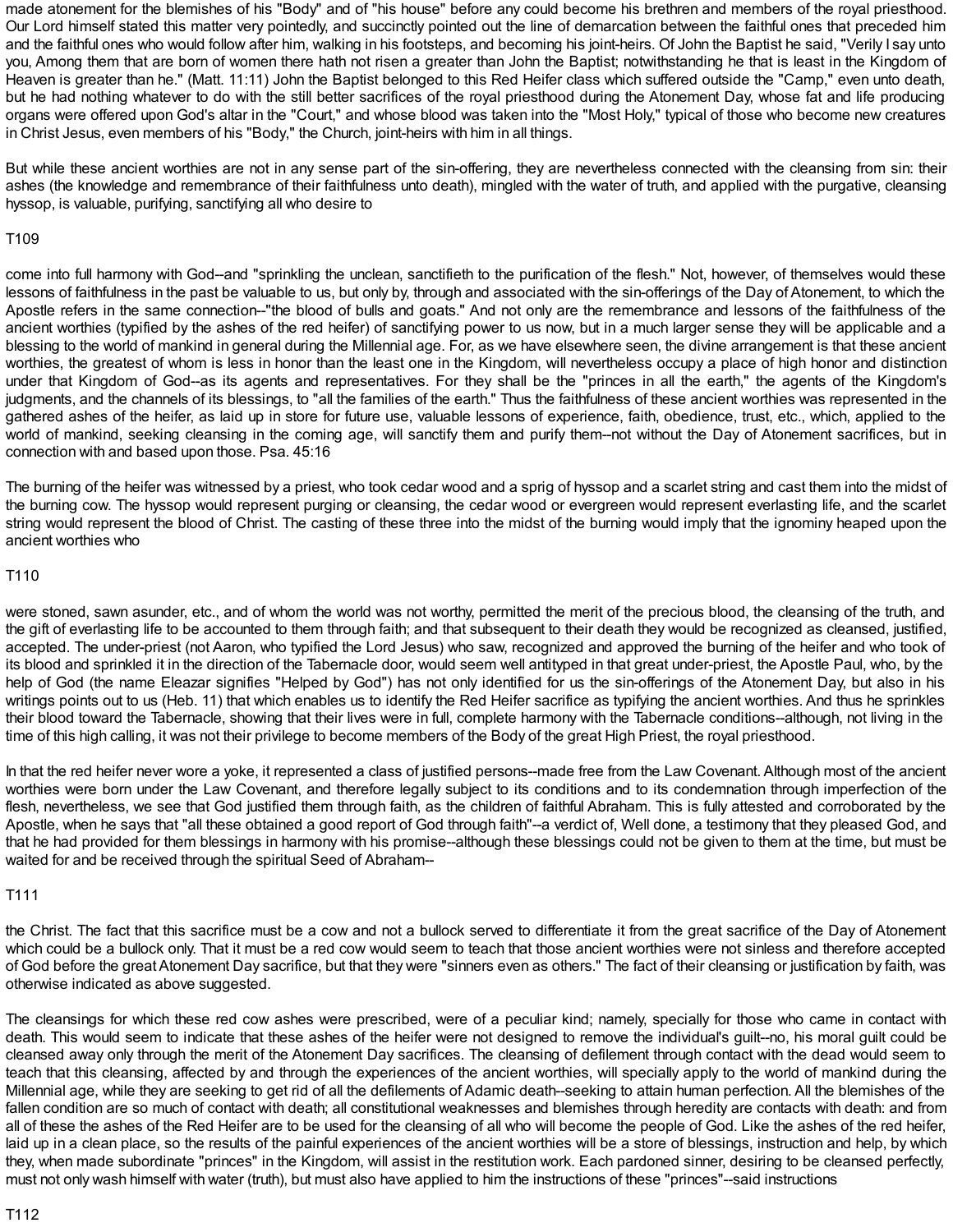being typified by the sprinkled ashes of the heifer, representing the valuable lessons of faith and obedience learned through experience by this class. Exod. 12:22; Lev. 14:4,49; Psa. 51:7; Heb. 9:19

"So Great Salvation"

"Nothing to pay? No, not a whit.

Nothing to give? No, not a bit.

All that was needed to give or to pay,

Jesus hath done inGod's own blessed way.

"Nothing to settle? All has been paid.

Nothing to anger? Peace has been made.

Jesus alone is the sinner's resource;

Peace he has made by the blood of his cross.

"What about terror? It hasn't a place

In a heart that is filled with a sense of his grace.

My peace is most sweet and it never can cloy,

And that makes my heart bubble over with joy.

"Nothing of guilt? No, not a stain;

How could the blood even one let remain?

My conscience is purged and my spirit is free;

Precious that blood is to God and to me.

"What of my future? 'Tis glorious and fair.

Since justified, sanctified, glory I'll share.

By his blood first redeemed, by his grace then enthroned,

Side by side with my Lord, as his Bride I'll be owned.

"What then, dost thou ask? O, glory shall follow;

Earth shall rejoice in the dawn of the morrow.

To rule and to bless comes that kingdom and reign;

Flee then, shall sorrow, death, crying and pain."

## **T113 - Other Significant Types**

T113

#### CHAPTER VIII OTHER SIGNIFICANT TYPES

The Court Post--The White Curtains--The Silver Hooks--The Door Posts of the Holy and the Most Holy--The Golden Table--The Golden Candlestick--Antitypical Priests Who See the Deep Things and the Levites Who Do Not See Them--The Golden Altar--The Ark of the Covenant in the Most Holy--Its Contents and Their Significance--The Mercy Seat--The Two Cherubim--The Priest Unblemished--The Mystery Hid from Ages.

IN THE preceding description we have purposely omitted an explanation of some interesting details, which can now be better understood by those who have, through careful study, obtained a clear understanding of the general plan of the Tabernacle, its services and its typical significance.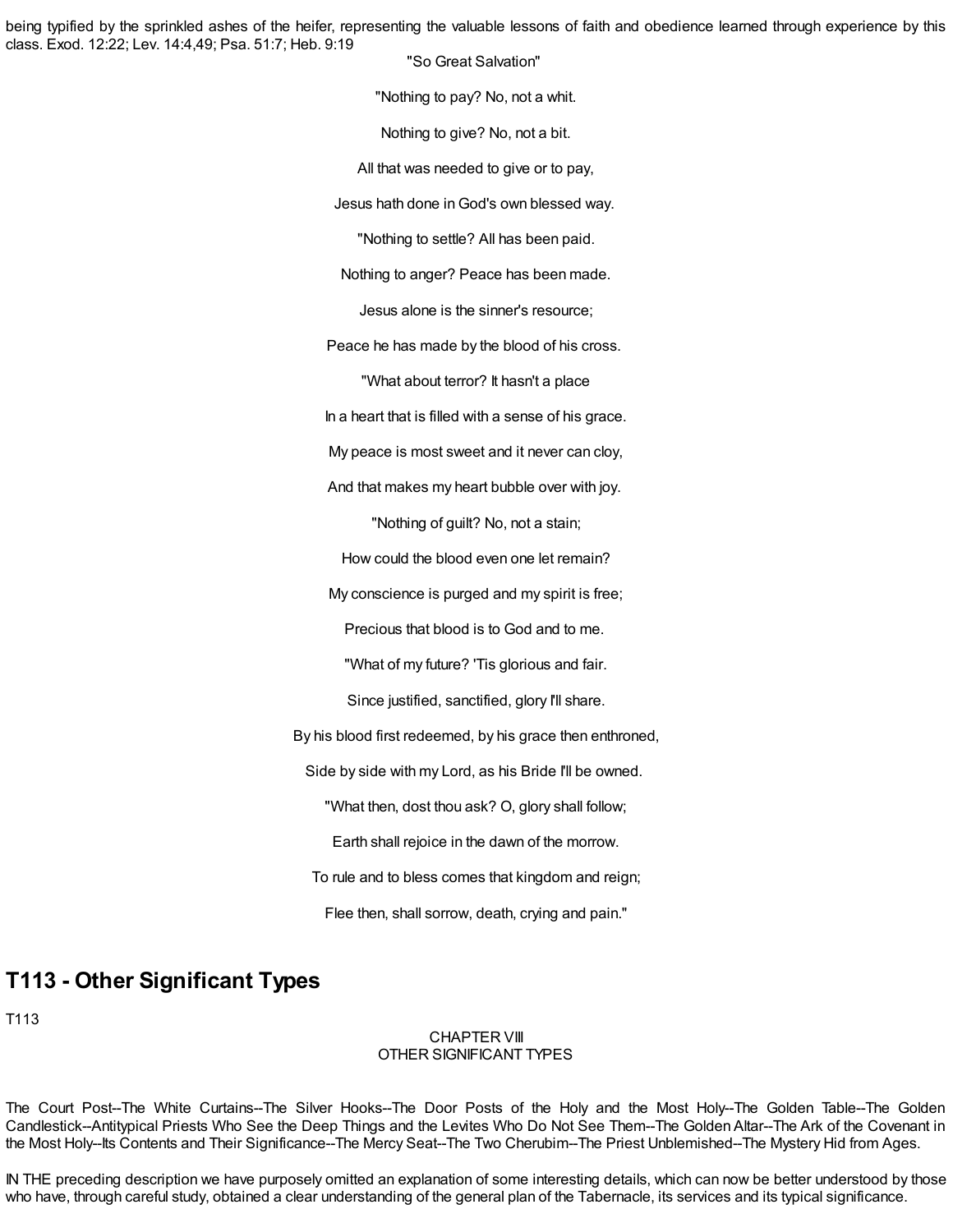The posts which stood in the "Court," and upheld the white curtains, represented justified believers--the "Court," as we have already seen, represented the justified condition. The posts were of wood, a corruptible material, thus implying that the class typified are not actually perfect as human beings; for since human perfection was typically represented by copper, those posts should either have been made of copper, or covered with copper, to represent actually perfect human beings. But although made of wood they were set in sockets of copper, which teaches us that

## T114

though actually imperfect their standing is that of perfect human beings. It would be impossible to more clearly represent justification by faith.

The white curtain, which, sustained by those posts, formed the "Court," well illustrated the same justification or purity. Thus, justified ones should continually hold up to the view of the world (the "Camp") the pure linen, representing Christ's righteousness as their covering.

The silver hooks, by which the posts held up the curtain, were symbolic of truth. Silver is a general symbol of truth. The justified believers, represented by the posts in the "Court," can thus really and truthfully claim that Christ's righteousness covers all their imperfections. (Exod. 27:11- 17) Again, it is only by the aid of the truth that they are able to hold on to their justification.

The door posts at the entrance to the Tabernacle--at the "door" of the "Holy"--were covered by the first "Veil." They were totally different from the posts in the "Court," and represented "new creatures in Christ"--the consecrated saints. The difference between these and the posts in the "Court" represents the difference between the condition of the justified believers and the sanctified believers. The consecration to death of a justified man we have seen is the way into the "Holy"--passing through the death of the human will, the fleshly mind, the first veil. Hence these posts should illustrate this change, and so they do; for they were covered with gold, symbolic of the divine nature. Their being set in sockets of copper represented how "we have this treasure [the divine nature] in earthen vessels" (2 Cor. 4:7); i.e., our new nature is still based upon, and rests in, our justified humanity. This, it will be remembered, corresponds exactly with what we found the "Holy" to symbolize, viz., our place or standing as new creatures, not yet perfected. Exod. 26:37

## T115

The door posts of the "Most Holy" were just inside the second "Veil," and represented those who pass beyond the flesh (veil) entirely, into the perfection of the spiritual condition. These posts were so constructed as fully to illustrate this. Covered with gold, representing divine nature, but no longer set in sockets of copper--no longer dependent on any human condition--they were set in sockets of silver (reality, truth, verity) seeming to say to us, When you come inside this veil you will be perfect--really and truly new creatures. Exod. 26:32

The Golden Table, which in the "Holy" bore the shewbread, represented the Church as a whole, including Jesus and the apostles--all the sanctified in Christ who serve in "holding forth the word of life." (Phil. 2:16) The great work of the true Church during this age has been to feed, strengthen and enlighten all who enter the covenanted spiritual condition. The Bride of Christ is to make herself ready. (Rev. 19:7) The witnessing to the world during the present age is quite secondary and incidental. The full blessing of the world will follow in God's "due time," after the Gospel age (the antitypical Day of Atonement with its sin-offerings) is ended.

The Golden Candlestick or lampstand, which stood opposite the Golden Table, and gave light to all in the "Holy," was of gold--all of one piece hammered out. It had seven branches, each of which held a lamp, making seven lamps in all--a perfect or complete number. This represented the complete Church, from the Head, Jesus, to and including the last member of the "little flock" that he is taking out from among men, to be partakers of the divine (gold) nature. Our Lord says, "The seven candlesticks which thou sawest are the seven churches" (Rev. 1:20)--the one Church whose seven stages or developments were symbolized by the seven congregations of Asia Minor. (Rev. 1:11) Yes; that

#### T116

candlestick represented the entire Church of the Firstborn-- not the nominal, but the true Church, whose names are written in heaven--the true lightbearers--the "Royal Priesthood."

The form of its workmanship was beautiful--a fruit and a flower, a fruit and a flower, following successively--representing the true Church as both beautiful and fruitful from first to last. The lamp part on top of each branch was shaped like an almond, the significance of which we shall see when considering the significance of Aaron's rod.

The light from this lamp was from olive oil, "beaten" or refined; and the lamps were kept always lighted. This oil was symbolic of the holy Spirit, and its light represented holy enlightenment--the spirit of the truth. Its light was for the benefit of the priests only, for none others were ever permitted to see it or to profit by its light. Thus was represented the spirit or mind of God given to enlighten the Church, in the deep things of God, which are entirely hidden from the natural man (1 Cor. 2:14), even though he be a believer--a justified man (a Levite). None but the truly consecrated, the "Royal Priesthood," are permitted to see into this deeper light, hidden in the "Holy." The priests (the consecrated Body of Christ) always have access to the "Holy"; it is their right and privilege; it was intended for them. (Heb. 9:6) The Levite class cannot see in because of the veil of humanmindedness which comes between them and the sacred things; and the only way to set it aside is to consecrate and sacrifice wholly the human will and nature.

The lights were to be trimmed and replenished every morning and evening by the High Priest--Aaron and his sons who succeeded him in office. (Exod. 27:20,21; 30:8) So our High Priest is daily filling us more and more with the

#### T117

mind of Christ, and trimming off the dross of the old nature-- the wick through which the holy Spirit operates.

#### Antitypical Priests and Levites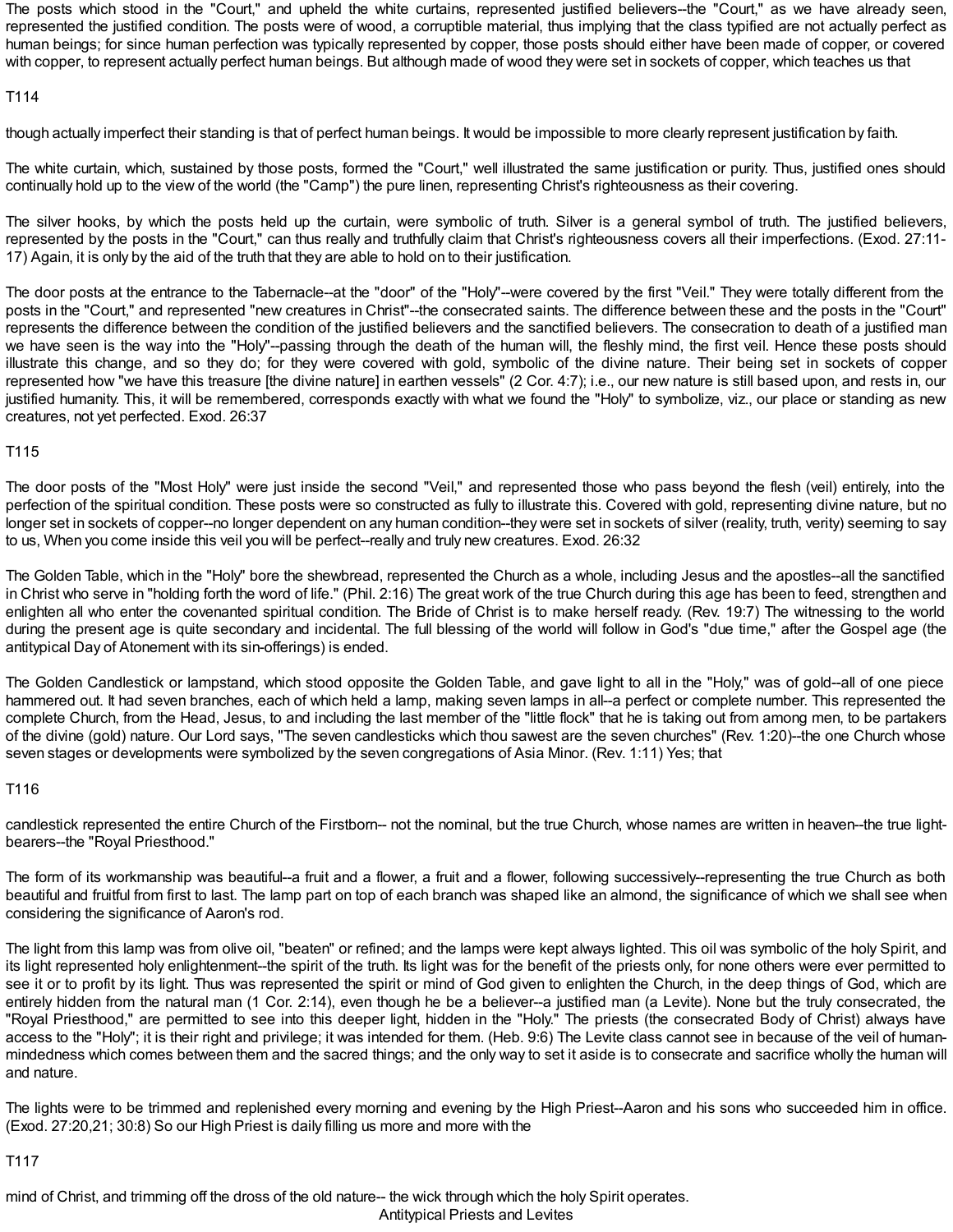Are we sometimes puzzled to know why some religious people cannot see any but natural things--cannot discern the deeper spiritual truths of the Word?--why they can see restitution for natural men, but cannot see the divine, heavenly calling? These Tabernacle lessons show us why this is. They are brethren in justification, of "the household of faith," but not brethren in Christ--not fully consecrated-- not sacrificers. They are Levites--in the "Court": they never consecrated as priests, to sacrifice their human rights and privileges, and consequently cannot enter the "Holy," nor see the things prepared for the priestly class only. The natural "eye hath not seen, nor ear heard--neither have entered into the heart of man the things which God hath prepared for them that love him. But God hath revealed them unto us [who through consecration have become "new creatures," called to become "partakers of the divine nature,"] by his spirit [light of the lamp], for the Spirit searcheth [revealeth] all things--yea, the deep [hidden] things of God." 1 Cor. 2:9,10

The church nominal has always included both the justified and sanctified classes--Levites and priests--as well as hypocrites. In the Apostle Paul's letters certain parts were addressed to the justified class (Levites) who had not fully consecrated. Thus he writes to the Galatians that "They that are Christ's have crucified the flesh with the affections and lusts." (Gal. 5:24) He thus seems to imply that only some of them had complied with the Gospel call to sacrifice-- crucifixion of the flesh.

In the same way he addressed the Romans (12:1); "I

## T118

beseech you, therefore, brethren [believers--justified by faith in Christ--Levites], by the mercies of God [manifest through Christ in our justification], that ye present your bodies a living sacrifice [that you consecrate wholly--thus becoming priests], holy, acceptable unto God." All who in heart renounce sin and accept God's grace in Christ are justified freely by faith in Jesus--God accepting them as reckonedly sinless or holy; and such sacrificers and their offerings God has declared himself willing to accept through Christ during this Atonement Day (the Gospel age) and until the full elect number of the royal priesthood is completed. "Now is the acceptable time"--the time when such offerings will be accepted. True, as we have just seen, God will accept sacrifices of the world, and it will always be the only proper course for all to pursue--to render unto the Lord their purchased beings. But after this age is ended, none will be permitted to sacrifice unto death and sufferings-- such sacrifices will be impossible after the new age and its regulations are inaugurated.

It seems evident that by far the larger proportion of the early churches (much more so of the modern worldly mixture, the confused "Babylon" of the present day) were not consecrated to death, and consequently were not of the antitypical "royal priesthood," but merely Levites, doing the service of the Sanctuary, but not sacrificing.

Looking back at the type in the Law, we find that there were 8,580 Levites appointed in the typical service, while only five priests were appointed for the typical sacrificing. (Num. 4:46-48; Exod. 28:1) It may be that this, as much as the other features of the "shadow," was designed to illustrate the proportion of justified believers to self-sacrificing, consecrated ones. Though now the nominal Church numbers millions, yet, when an allowance is made for hypocrites, and when only one in each seventeen hundred of the remainder is supposed to be a living sacrifice (though few,

#### T119

yet a correct proportion according to the type), it seems quite evident that the Lord did not make a misstatement when he said that those (the "royal Priesthood") who would receive the kingdom would be a "little flock." (Luke 12:32) And when we remember that two of the five priests were destroyed by the Lord, in symbol of the death\* of negligent and unfaithful priests, we find the proportion of 3 priests to 8,580 Levites to be only 1 to 2,800.

The fact that we see believers who are trying to put away their sins is not of itself evidence of their being "priests"; for Levites as well as priests should practice "circumcision of the heart"--"putting away the filth [sins] of the flesh." All this is symbolized in the Laver of water in the "Court," at which both priests and Levites washed. Nor is a spirit of meekness, gentleness, benevolence and morality always indicative of consecration to God. These qualities belong to a perfect natural man (the image of God), and occasionally they partially survive the wreck of the fall. But such evidences not infrequently pass as proofs of full consecration in the nominal Church.

Even when we see believers practicing self-denial in some good work of political or moral reform, that is not an evidence of consecration to God, though it is an evidence of consecration to a work. Consecration to God says, Any work, anywhere; "I delight to do thy will, O God"; thy will, in thy way, be done. Consecration to God, then, will insure a searching of his plan revealed in his Word, that we may be able to spend and be spent for him and in his service, in harmony with his arranged and revealed plan.

Marvel not, then, that so few have ever seen the glorious beauties within the Tabernacle: only priests can see them.

T120

*\_\_\_\_\_\_\_\_\_\_\_\_\_\_\_\_\_\_\_\_\_*

The Levites may know of them only as they hear them described. They have never seen the hidden light and beauty; never eaten of the "bread of

<sup>\*</sup>As we come more clearly to realize the high attainment of character required of all who will ever be accorded everlasting life on any plane, and howvery fewseem to make any serious profession of or attempt at perfect love as a goveming principle in their lives, we are led to wonder if the two sons of Aaron who were destroyed by the Lord were not intended to typify the large proportion of consecrated and spirit-begotten ones who have failed to reach the high standard of heart necessary, and who will consequently not be worthy of any life, but will, on the contrary, sink into *oblivion--the Second Death.*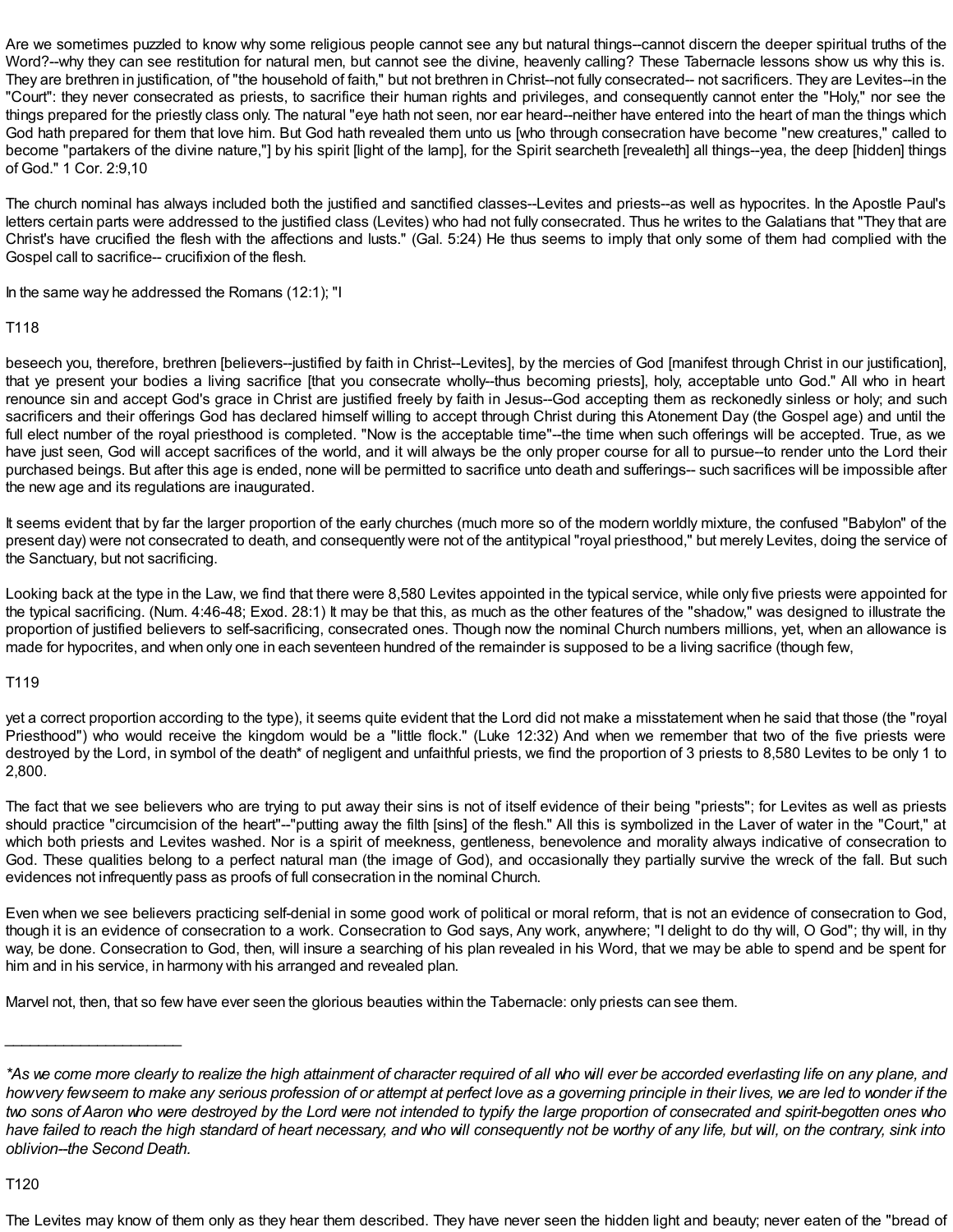presence"; never offered the acceptable incense at the "Golden Altar." No: to enjoy these, they must pass the "Veil"--into entire consecration to God in sacrifice during the Atonement Day.

The GoldenAltar in the "Holy" would seem to represent the "little flock," the consecrated Church in the present sacrificing condition. From this altar ascends the sweet incense, acceptable to God by Jesus Christ--the willing services of the priests: their praises, their willing obedience-- all things whatsoever they do to the glory of God. Those who thus offer incense acceptable to God (1 Pet. 2:5) come very close to their Father--close up to the "Veil" which separates from the "Most Holy"; and if they have requests to make they may be presented with the incense-- "much incense with the prayers of saints." (Rev. 8:3) The prayers of such priests of God are effectual. Our Lord Jesus kept the incense continually burning, and could say, "I know that thou hearest me always." (John 11:42) So the under-priests, "members of his Body," will be heard always if they continually offer the incense of faith, love and obedience to God: and none should expect to have requests recognized who do not thus keep their covenant--"If ye abide in me and my words [teachings] abide in you, ye shall ask what ye will and it shall be done unto you." (John 15:7) The necessity of a clear apprehension of Christ's teachings as a guide to our requests and expectations, that we may not "ask amiss" and out of harmony with God's plan, is clearly shown by this scripture--but seldom noticed.

We have learned, through types previously considered,

## T121

something of the glory of the "Most Holy" (the perfect, divine condition), which no man can approach unto (1 Tim. 6:16), but to which the "new creatures in Christ Jesus" made partakers of the divine nature--will finally come, when the incense-offering on the part of the entire Body of Christ, the "Royal Priesthood," is finished, and the cloud of perfume goes before them into Jehovah's presence, that they may live beyond the "Veil," being acceptable to God by Jesus Christ, their Lord.

#### Within the Most Holy

The Ark of the Covenant or "Ark of the Testimony" was the only article of furniture in the Most Holy. (See Heb. 9:2-4 and Diaglott footnote.) Its name suggests that it illustrated the embodiment of Jehovah's plan, which he had purposed in himself, before the beginning of the creation of God--before the minutest development of his plan had taken place. It represented the eternal purpose of God--his foreordained arrangement of riches of grace for mankind in the Christ (Head and Body)--"the hidden mystery."\* It therefore represents Christ Jesus and his Bride, the "little flock," to be partakers of the divine nature, and to be imbued with the power and great glory--the prize of our high calling--the joy set before our Lord, and all the members of his Body.

As before stated, it was a rectangular box overlaid with gold, representing the divine nature granted to the glorified Church. It contained the two Tables of the Law (Deut. 31:26), Aaron's Rod that budded (Num. 17:8), and the Golden Pot of Manna (Exod. 16:32). The Law showed how the Christ would meet in full all the requirements of God's perfect Law, and also that legal authority would be vested in him as the Law-executor.

The righteousness of the Law was actually fulfilled in our Head, and it is also reckonedly fulfilled in all the new creatures

*\*Scripture Studies, Vol. I, Chap. V.*

*\_\_\_\_\_\_\_\_\_\_\_\_\_\_\_\_\_\_\_*

T122

in Christ, "who walk not after the flesh but after the Spirit"; i.e., who walk in obedience to the new mind. (Rom. 8:1) The infirmities of the old nature which we are daily crucifying, once covered by our ransom-price, are not again charged to us as new creatures--so long as we abide in Christ.

When it is written that "the righteousness of the Law is fulfilled in us," it signifies that the end of our course (perfection) is reckoned to us, because we are walking after or toward that actual perfection which, when reached, will be the condition in the "Most Holy," represented by the Ark of the Covenant.

#### The Contents of the Ark

"Aaron's Rod that budded" showed the elect character of all the Body of Christ as members of the "Royal Priesthood." By reading Numbers XVII, the meaning of the budded rod will be seen to be Jehovah's acceptance of Aaron and his sons--the typical priesthood, representatives of Christ and the Church--as the only ones who might perform the priest's office of mediator. That rod, therefore, represented the acceptableness of the "Royal Priesthood"--the Christ, Head and Body. The rod budded and brought forth almonds. A peculiarity about the almond tree is that the fruitbuds appear before the leaves. So with the "Royal Priesthood": they sacrifice or begin to bring forth fruit before the leaves of professions are seen.

The Golden Pot of Manna represented immortality as being one of the possessions of the Christ of God. Our Lord Jesus doubtless refers to this when he says: "To him that overcometh will I give to eat of the hidden manna." Rev. 2:17

Manna was the bread which came down from heaven as a life-sustainer for Israel. It represented the living bread, supplied to the world by God through Christ. But as the Israelites

T123

needed to gather this supply of manna daily or else want and starve, so it will be necessary for the world ever to seek supplies of life and grace if they would live everlastingly.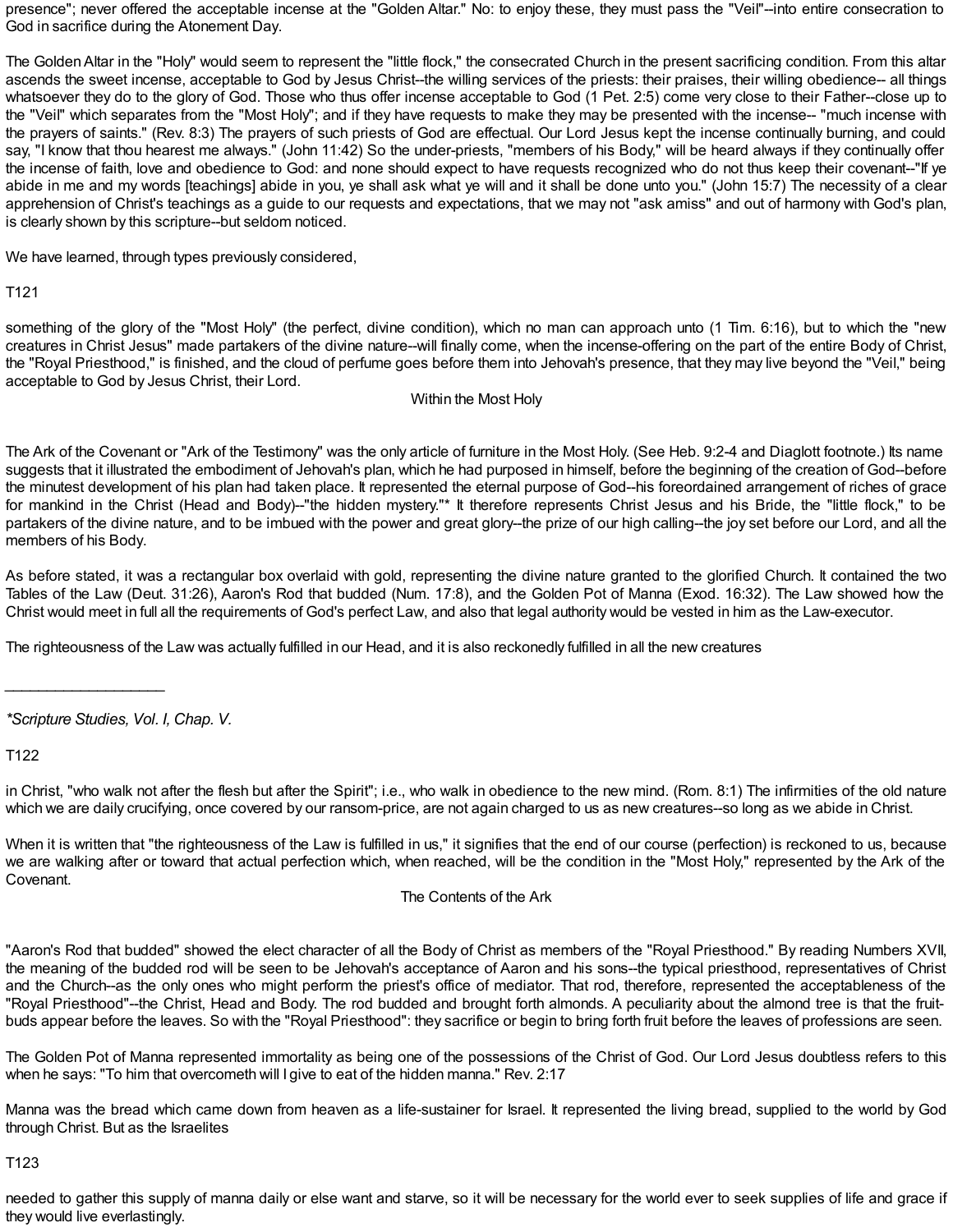But to those who become Christ's joint-heirs, members of the Anointed Body, God makes a special offer of a peculiar sort of manna, the same and yet different from that given to others--"the hidden manna." One peculiarity of this pot of manna was that it was incorruptible; hence it well illustrates the immortal, incorruptible condition promised to all members of the "Seed"--which is the Church. The manna or life-support fed to Israel was not incorruptible, and must therefore be gathered daily. So all the obedient of mankind who shall by and by be recognized as Israelites indeed, will be provided with life everlasting, but conditional, supplied and renewed life; while the "little flock," who under present unfavorable conditions are faithful "overcomers," will be given an incorruptible portion--immortality.\* Rev. 2:17

Here, then, in the golden Ark, was represented the glory to be revealed in the divine Christ: in the budded rod, God's chosen priesthood; in the tables of the Law, the righteous Judge; in the incorruptible manna in the golden bowl, immortality, the divine nature. Above this Ark, and constituting a lid or head over it, was

"The Mercy Seat"--a slab of solid gold, on the two ends of which, and of the same piece of metal, were formed two cherubim, with wings uplifted as if ready to fly, their faces looking inward toward the center of the plate on which they stood. Between the cherubim, on the "Mercy Seat," a bright light represented Jehovah's presence.

As the Ark represented the Christ, so the "Mercy Seat," Glory-light and Cherubim together represented Jehovah

*\*Scripture Studies, Vol I, p.185.*

*\_\_\_\_\_\_\_\_\_\_\_\_\_\_\_\_\_*

T124

God--"the Head of Christ is God." (1 Cor. 11:3) As with Christ, so with Jehovah, he is here represented by things which illustrate attributes of his character. The light, called the "Shekinah glory," represented Jehovah himself as the Light of the universe, as Christ is the Light of the world. This is abundantly testified by many scriptures. "Thou that dwellest between the cherubim, shine forth." Psa. 80:1; 1 Sam. 4:4; 2 Sam. 6:2; Isa. 37:16

Humanity cannot enter Jehovah's presence: hence the royal priest, Head and Body, represented byAaron, must become new creatures, "partakers of the divine nature" (having crucified and buried the human), before they can appear in the presence of that excellent glory.

The slab of gold called the "MERCY SEAT" (or more properly the Propitiatory, because on it the Priest offered the blood of the sacrifices which propitiated or satisfied the demands of divine justice) represented the underlying principle of Jehovah's character--justice. God's throne is based or established upon Justice. "Righteousness and justice are the foundation of thy throne." Psa. 89:14; Job 36:17; 37:23; Isa. 56:1; Rev. 15:3

The Apostle Paul uses the Greek word for Mercy Seat or Propitiatory (hilasterion) when referring to our Lord Jesus, saying--"Whom God hath set forth to be a Propitiatory\* [or Mercy Seat]...to declare his righteousness...that he might be just and the justifier of him which believeth in Jesus." (Rom. 3:25,26) The thought here is in accord with the foregoing presentation. The Justice, the Wisdom, the Love and the Power are God's own as well as the plan by which all these cooperate in human salvation: but it

\*By some means the translators of the Common Version Bible mistranslated hilasterion "propitiation." The word hilasmos, signifying *satisfaction, is properly translated "propitiation" in* 1 John 2:2 *and* 4:10*.*

T125

*\_\_\_\_\_\_\_\_\_\_\_\_\_\_\_\_\_\_*

pleased God that in his well beloved Son, our Lord Jesus, all of his own fullness should dwell, and be represented to mankind. Thus in the type the High Priest, coming forth from the Most Holy, was the living representative of Jehovah's Justice, Wisdom, Love and Power to men--the living representative of divine mercy, forgiveness, appeasement. Although the divine being is veiled, hidden from human sight, his divine attributes are to be displayed to all men by our great High Priest, who, as the living Mercy Seat, will at the close of this age draw nigh to mankind and make all to understand the riches of divine grace.

The Two Cherubim represented two other elements of Jehovah's character, as revealed in his Word, viz., divine Love and divine Power. These attributes, Justice, the foundation principle, and Love and Power of the same quality or essence, and lifted up out of it, are in perfect harmony. They are all made of one piece: they are thoroughly one. Neither Love nor Power can be exercised until Justice is fully satisfied. Then they fly to help, to lift up and to bless. They were on the wing, ready, but waiting; looking inward toward the "Mercy Seat," toward Justice, to know when to move.

The High Priest, as he approached with the blood of the Atonement sacrifices, did not put it upon the Cherubim.

No: neither divine Power nor divine Love independently required the sacrifice; hence the High Priest need not sprinkle the Cherubim. It is the Justice quality or attribute of God that will by no means clear the guilty, as it was Justice that said: "The wages of sin is death." When, therefore, the High Priest would give a ransom for sinners, it is to Justice it must be paid. Hence the appropriateness of the ceremony of sprinkling the blood upon the "Mercy Seat"--the PROPITIATORY.

## T126

Love led to the whole redemptive plan. It was because God so loved the world that he sent his only begotten Son to redeem it by paying to Justice the ransom-price. So Love has been active, preparing for the redemption ever since sin entered; yes, from "before the foundation of the world." 1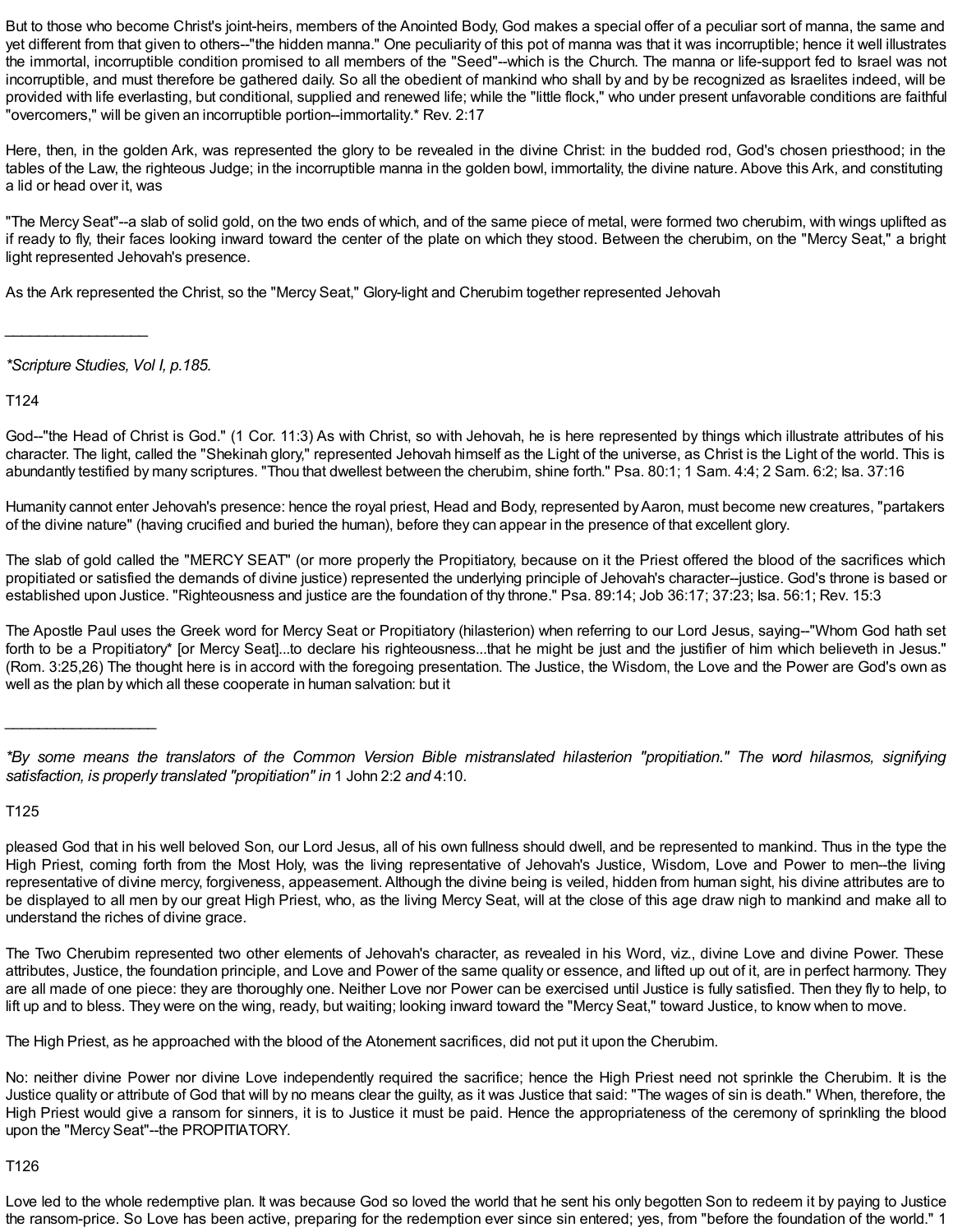"Love first contrived the way

To save rebellious man."

When the Atonement Day sacrifices (bullock and goat) are complete, Love tarries to see the results of its plan. When the blood is sprinkled Justice cries, It is enough; it is finished! Then comes the moment when Love and Power may act, and swiftly they wing their flight to bless the ransomed race. When Justice is satisfied, Power starts upon its errand, which is co-extensive with that of Love, using the same agency--Christ, the Ark or safe depository of divine favors.

The relationship and oneness of that divine family--the Son and his Bride, represented by the Ark, in harmony and oneness with the Father, represented by the Cover--was shown in the fact that the "Mercy Seat" was the lid of the Ark, and hence a part--the top or head of it. As the head of the Church is Christ Jesus, so the head of the entire Christ is God. (1 Cor. 11:3) This is the oneness for which Jesus prayed, saying, "I pray not for the world, but for those whom thou hast given me"--"that they all may be one; as thou, Father, art in me, and I in thee, that they also may be one in us, that the world may [then] believe." John 17:9,21

The Priest Unblemished

It is significant also that any member of the priesthood that had a blemish of eye, hand, nose, foot, or of any part,

T127

could not fill the office of Priest (High Priest); neither any man having any superfluity, such as an extra finger or toe.

This teaches that every member of the Body of Christ glorified will be complete--lacking nothing; and also that there will be in that "little flock" neither one too many nor one too few, but exactly the foreknown and foreordained number. When once the Body of Christ is complete, there will be no further additions--no superfluity. All, therefore, who have been "called" with this "high calling" to become members in particular of the Body of Christ, and have accepted it, should earnestly seek to make their calling and election (as members of that "little flock") sure, by so running as to obtain the prize. If any such be careless, and miss the prize, some one else will win in his place, for the Body will be complete; not one member will be lacking, and not one superfluous. Take heed, "let no man take thy crown." Rev. 3:11

"The Mystery Hid from Ages and Generations"

--Col. 1:26--

It has been a matter of surprise to some that the glory and beauty of the Tabernacle--its golden walls, its golden and beautifully engraved furniture, and its veils of curious work--were so completely covered and hidden from view of the people; even the sunlight from without being excluded-- its only light being the Lamp in the Holy and the Shekinah glory in the Most Holy. But this is perfectly in keeping with the lessons we have received from its services. As God covered the type and hid its beauty under curtains and rough, unsightly skins, so the glories and beauties of spiritual things are seen only by those who enter the consecrated condition--the "Royal Priesthood." These enter a hidden but glorious state which the world and all outside fail to appreciate.

T128

Their glorious hopes and also their standing as new creatures are hidden from their fellowmen. "Ah, these are of a royal line,

All children of a King,

Heirs of immortal crowns divine,

And lo, for joy they sing!

"Why do they, then, appear so mean?

And why so much despised?

Because of their rich robes unseen

The world is not apprised."